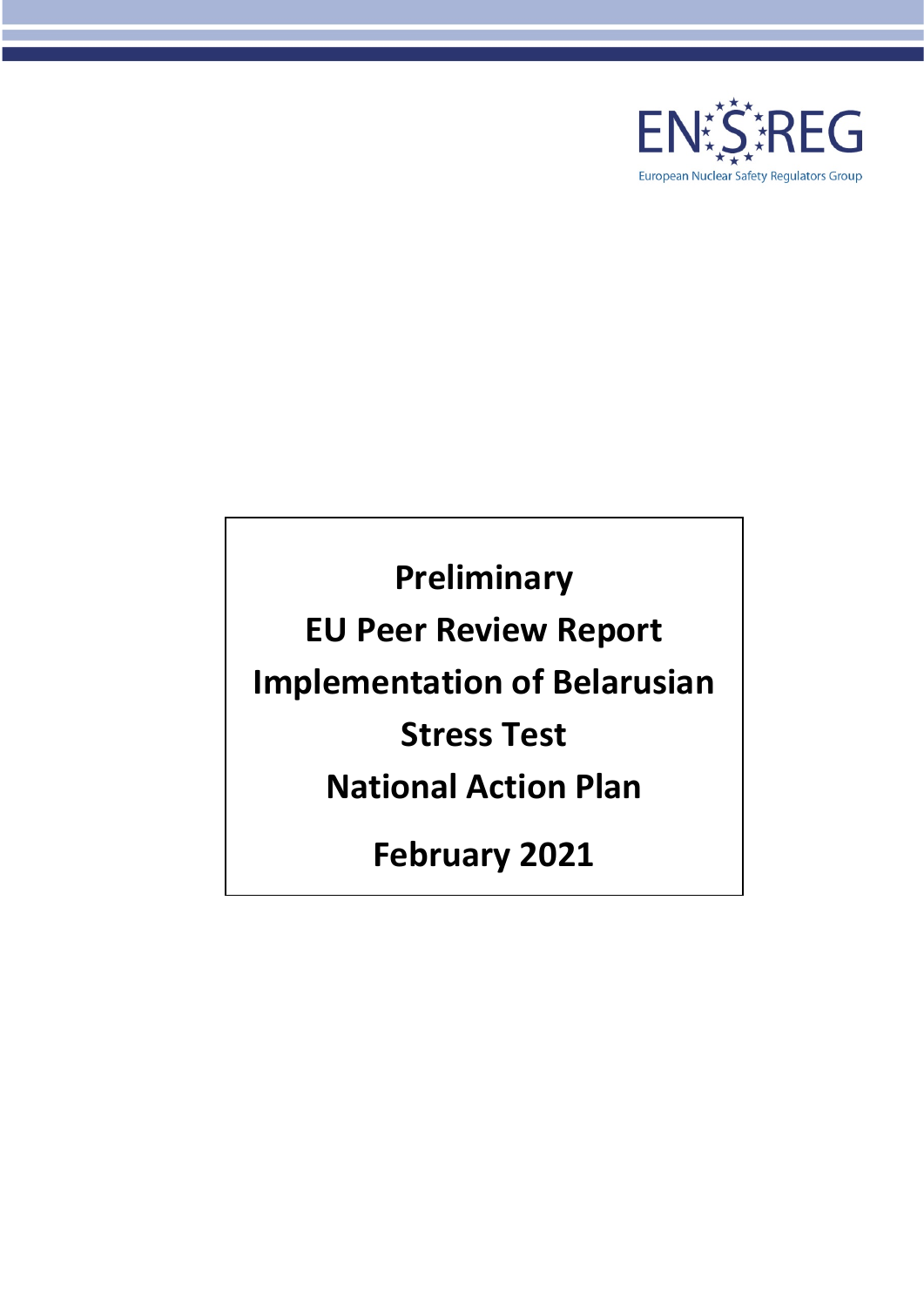# **Contents**

| 2                        | <b>PROCESS OF PEER REVIEW FOR BELARUS 4</b>                                   |  |
|--------------------------|-------------------------------------------------------------------------------|--|
| 2.1<br>2.2<br>2.3        |                                                                               |  |
| 2.4<br>3 <sup>1</sup>    | ASSESSMENT OF THE STRUCTURE OF NATIONAL                                       |  |
|                          | <b>ASSESSMENT OF THE CONTENT OF NATIONAL</b>                                  |  |
| 4.1<br>4.2<br>4.3<br>4.4 |                                                                               |  |
| $5 -$                    | <b>SCHEDULE FOR IMPLEMENTATION, TRANSPARENCY</b>                              |  |
| 5.1<br>5.2<br>5.3        | Commendable aspects (good practices, experiences, interesting approaches) and |  |
| 6                        |                                                                               |  |
|                          |                                                                               |  |
|                          |                                                                               |  |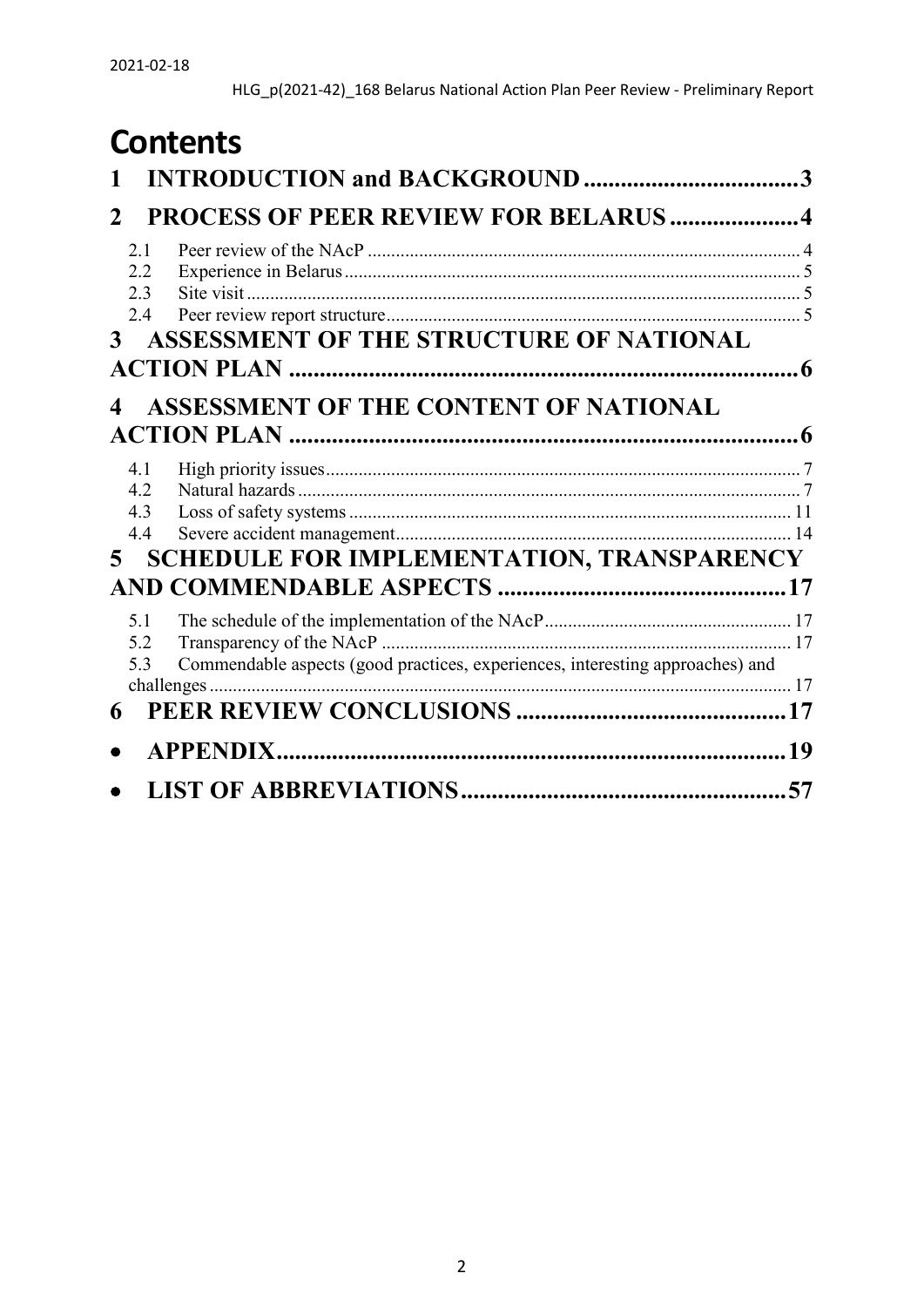# <span id="page-2-0"></span>**1 INTRODUCTION and BACKGROUND**

The purpose of this document is to record the results and conclusions from the first phase of the peer review of the National Action Plan (NAcP) of Belarus. The results and conclusions in this document are based on information received via documents provided by Belarusian counterparts upon ENSREG PRT request, discussions in online meetings between both parties and visit to the Belarusian nuclear power plant (BelNPP) on 9 and 10 February 2021. Information received was verified during the site visit to the BelNPP, which included both document reviews and walk downs. The NAcP, the content and implementation status of which is being evaluated, was produced thanks to the EU stress test approach being applied in Belarus.

Due to the Covid-19 pandemic, it was not possible to carry out the peer review of the NAcP as originally planned. The pandemic resulted in limitations on travelling and organising face-to-face meetings, so the PRT was unable to organise a full scope fact-finding mission to Belarus in December 2020. Therefore, the peer review had to be divided into two phases. In the first phase, the goal was to complete the review of issues, which were recognized by PRT as high priority (see chapter 4.1 for further information). The focus of this preliminary report is on evaluating the overall comprehensiveness of the NAcP and the implementation status of recommendations related to the high priority issues.

The PRT underlines that all recommendations formulated in its report as a result of the 2018 Stress Test Peer Review<sup>[1](#page-2-1)</sup> (2018 PRT report) are important. Their implementation will be fully addressed in the second phase of the peer review, which is expected in the spring or summer of 2021, depending on the situation with the Covid-19 pandemic. The peer review's final report will be compiled at the end of the second phase.

Following the 2011 Fukushima accident, Europe took the lead in carrying out comprehensive risk and safety assessments (stress tests) of nuclear power plants (NPPs) to assess how they could withstand extreme external events.

The results of the EU stress tests provided important technical insights for safety improvements that have been or are well under way to being implemented in all 17 participating countries in order to achieve a higher level of nuclear safety.

The EU stress tests have been carried out in a transparent manner and the results have been actively shared, in the interests of our people and a stronger global safety culture. In addition, the aim is to contribute to a more robust and solid nuclear framework worldwide.

At the time of the original EU stress tests, a number of non-EU countries expressed their interest in following the same peer review process but were not ready to join and immediately submit a report. The European Commission has always indicated its willingness to support non-EU countries, in particular in the EU neighbourhood, in the peer review process in collaboration with the European Nuclear Safety Regulators Group (ENSREG), whenever that country is ready.

<span id="page-2-1"></span> <sup>1</sup> [http://www.ensreg.eu/sites/default/files/attachments/2017-10-](http://www.ensreg.eu/sites/default/files/attachments/2017-10-31_belarus_stress_test_final_report_eng_final_end.pdf)

<sup>31</sup> belarus stress test final report eng final end.pdf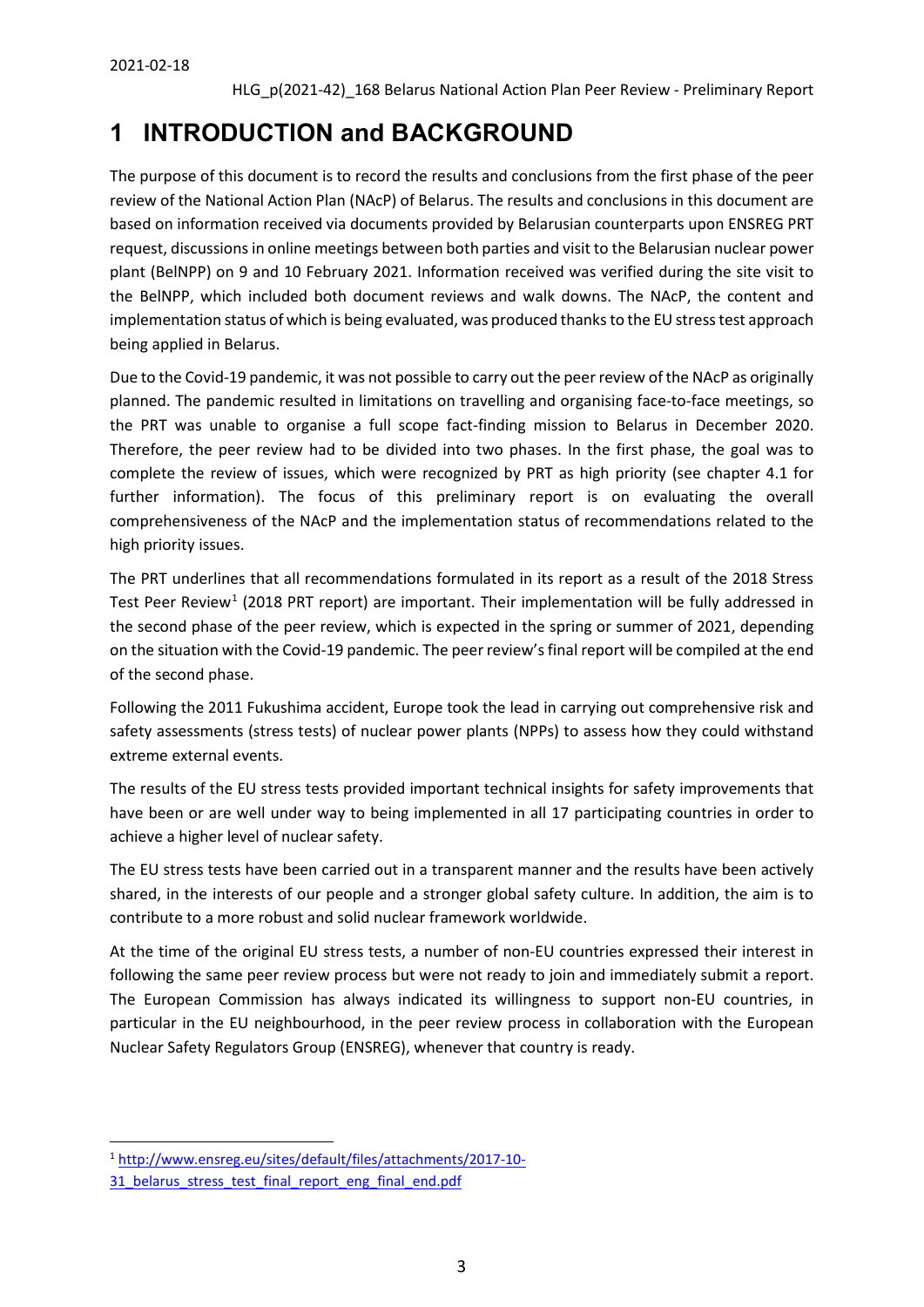In June 2011, Belarus confirmed its willingness to voluntarily undertake the stress tests, which were to be carried out in line with the specifications agreed by the European Commission and ENSREG. Belarus stepped into the process in 2017 when it submitted its national report.

It has been emphasised that a stress test exercise remains a targeted process reviewing the safety of certain aspects of an NPP (see stress test specifications<sup>[2](#page-3-2)</sup>) with the objective of further enhancement of safety. A stress test and the implementation of follow-up actions should not be used to justify or authorise the safe operation of an NPP nor its long-term operation or lifetime extension. Such authorisations have to be in line with the procedures prescribed in the national law and under the full responsibility of the national regulatory authorities.

# <span id="page-3-0"></span>**2 PROCESS OF PEER REVIEW FOR BELARUS**

The peer review of the national report was completed in 2018. The first step was a desktop peer review of the report that led to questions being presented to and answers being received from the Belarusian nuclear regulatory authority, Gosatomnadzor (GAN). The second step consisted of a visit to Belarus by the team of experts, including a visit to BelNPP to follow-up their lines of enquiry.

The PRT issued a report assessing the national report (NR) and recommendations for increasing safety in BelNPP[3](#page-3-3) .

In 2019, GAN submitted an NAcP, converting recommendations in their national report and the stress test peer review report into concrete actions to enhance safety together with a timeline for implementation.

# <span id="page-3-1"></span>*2.1 Peer review of the NAcP*

The peer review of the Belarusian NAcP began after GAN provided the PRT with an updated NAcP in January 2020<sup>[4](#page-3-4)</sup>. It was the second peer review of an NAcP (after Armenia in 2019) since the two workshops that took place in 2013 and 2015 to review of the NAcPs during the 'first wave' of stress tests, i.e. EU Member States, Switzerland and Ukraine.

The objective of the peer review was to consider how the actions in the NAcP were developed from the national report, the stress test PRT's recommendations and other relevant recommendations. The peer review also considered whether adequate progress was made in implementing the actions identified.

Despite having the same objective and rules as the workshop reviews, the review of the Belarusian NAcP differed from these exercises in two main areas:

- it covered both the NAcP, as developed following the national report and the stress test PRT's recommendations, and the information on its implementation after approximately a year since its official publication;
- it was divided into two phases due to the Covid-19 pandemic.

<span id="page-3-2"></span> <sup>2</sup> http://ensreg.eu/node/289/

<span id="page-3-3"></span><sup>3</sup> http://www.ensreg.eu/document/belarus-stress-test-final-report

<span id="page-3-4"></span><sup>4</sup> https://gosatomnadzor.mchs.gov.by/upload/iblock/f65/natsplan-stress\_testy.rar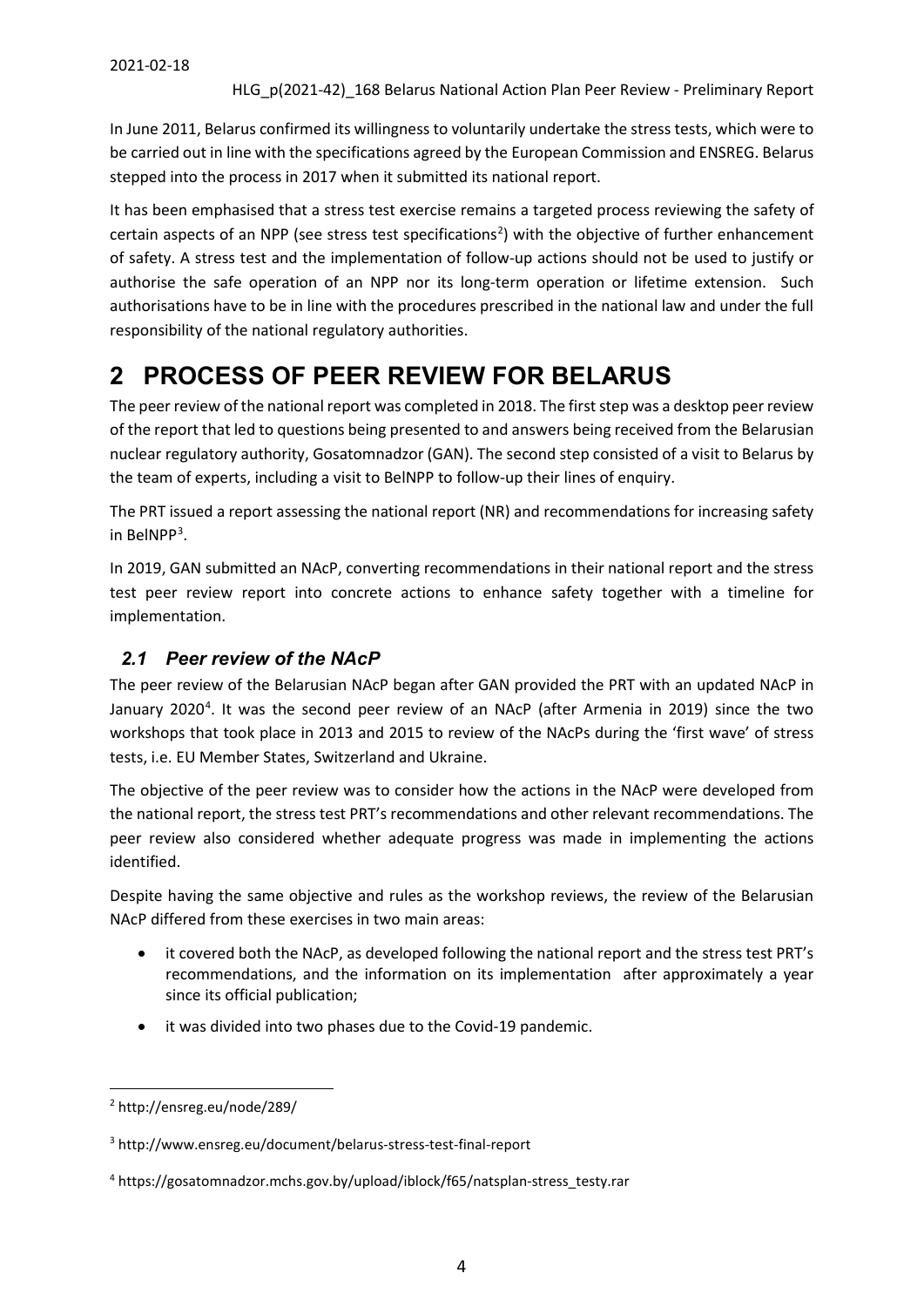As with the national stress test report, the peer review of the NAcP started with a desktop exercise, with questions prepared by a team of experts and ENSREG members. A team of 12 was established from the experts nominated by ENSREG. The European Commission provided a rapporteur to assist the team. Their review led to a total of 93 questions<sup>5</sup> on the NAcP's content that were submitted to GAN on 24 July 2020. GAN subsequently provided written responses on 30 October and 30 November 2020.

On 24 November 2020, the PRT provided GAN with a first draft of its report. It was based on the written answers received from GAN to the PRT's questions and the online discussions seeking to obtain further clarification on the written answers. Due to the Covid-19 pandemic, a full fact-finding mission to Belarus planned for December 2020 including expert meetings and a site visit had to be cancelled. An updated draft report focussing on high priority issues was provided to GAN on 22 December 2020 and used as a basis for further work in phase 1. A hybrid fact-finding mission with online expert meetings and a site visit focusing on the implementation status of high priority issues was conducted in January and February 2021. The full fact-finding mission to Belarus is expected to happen in 2021, depending on the situation with the Covid-19 pandemic. The goal of the fact-finding mission is to discuss the status of all recommendations, particularly those not addressed in this report, and to evaluate and verify their implementation status. The final report on the peer review on the NAcP will be issued at the end of the second phase.

## <span id="page-4-0"></span>*2.2 Experience in Belarus*

This part will be completed at the end of phase 2 of the peer review.

## <span id="page-4-1"></span>*2.3 Site visit*

The site visit to the BelNPP on 9 and 10 February 2021 was well prepared and organised. The peer review team had access to the requested documents and plant locations via walk downs. In addition, site visit programme enabled further discussions between the PRT experts and GAN/BelNPP experts.

The documents reviewed and plant locations visited were selected to support verifying the information related to the high priority issues. Plant walk downs included visits to the reactor building, building housing safety systems, control rooms, simulator, emergency diesel generators and mobile diesel generator, JNB50 pump room, electrical equipment and battery compartments, and fire brigade premises. Documents reviewed included seismic studies and reports, drawings, emergency operating procedures (EOPs), severe accident management guidelines (SAMGs) and other documentation.

The site visit was an important part of the phase 1. It verified the information provided earlier and demonstrated progress with the implementation of the recommendations related to the high priority issues.

### <span id="page-4-2"></span>*2.4 Peer review report structure*

The PRT sought to follow the reporting template adopted by ENSREG for the workshops of 2013 and 2015.This report has chapters aligned to the 2012 stress tests template, covering the following topics:

i) assessment of the NAcP's structure;

<span id="page-4-3"></span> <sup>5</sup> Whereby all sub-questions relating to one NAcP action or PRT recommendation were counted as one question. This is in line with the practice adopted earlier in the NAcP peer review. The total number of sub-questions was 245.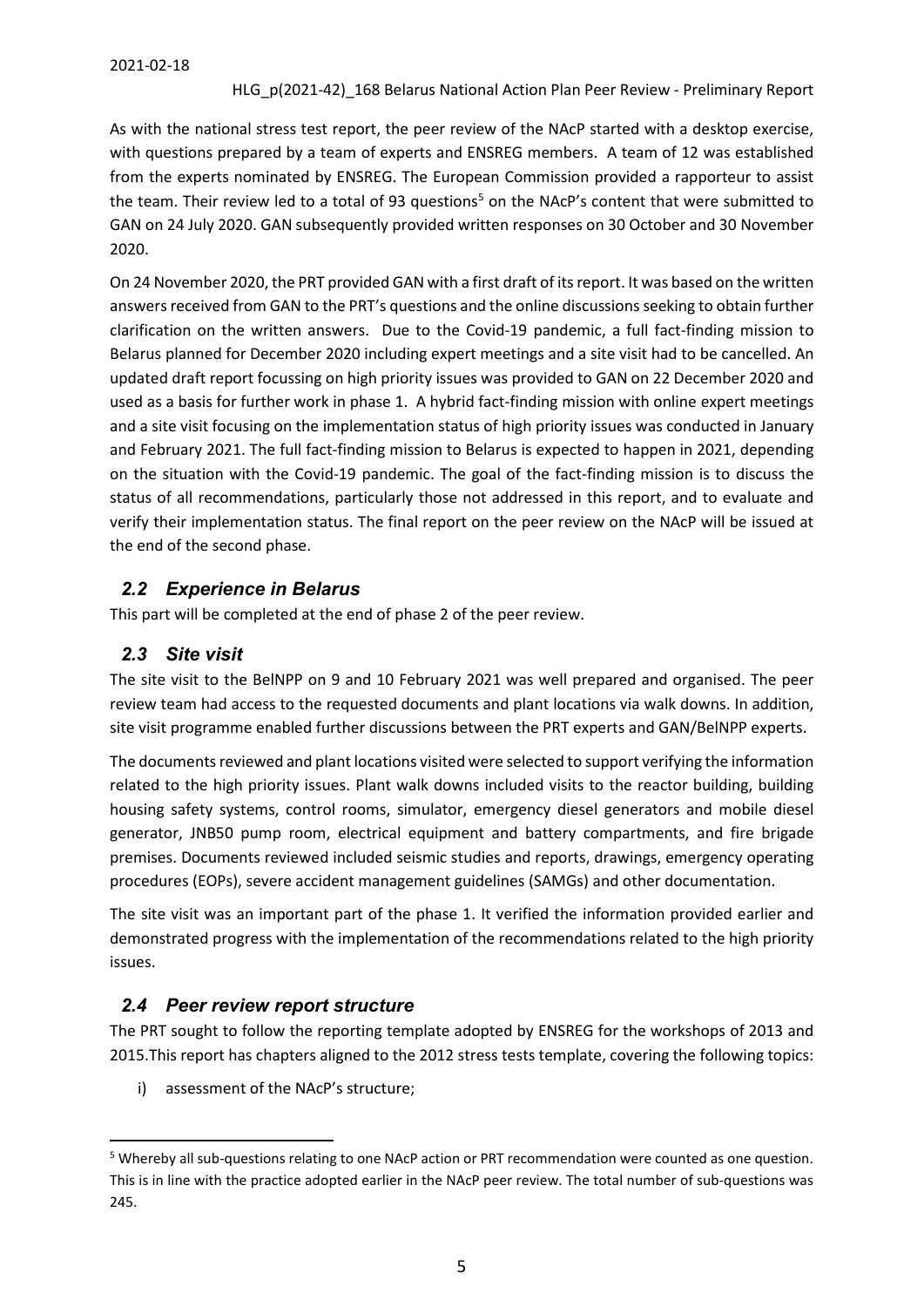- ii) assessment of the NAcP's content;
- iii) peer review conclusions.

The report contains some additional details explaining the process adopted, as well as a short summary of the findings for each high priority issue of the three topic areas. It also includes a set of tables recording each action and a short evaluation of its implementation by the PRT. The comprehensive assessment together with further recommendations on how to achieve the safety improvements addressed in the NAcP are contained in the Appendix below – '*PRT Assessment of Belarusian National Action Plan*'. This Appendix forms an integral part of this report. The Appendix of this preliminary report includes evaluation only on recommendations related to the high priority issues. The remaining recommendations will be evaluated and reported after additional information has been obtained and the full site visit has been conducted.

# <span id="page-5-0"></span>**3 ASSESSMENT OF THE STRUCTURE OF NATIONAL ACTION PLAN**

GAN produced the NAcP on behalf of Belarus in 2019 to address the findings of the stress tests. The sources used for the preparation of the NAcP were:

- National Report Belarus Stress Test National Report 2017;
- ENSREG Peer Review of Belarus Stress Tests June 2018;
- comments and proposals received from the environmental organisation Ecohome (via letters nr 46 (of 18 May 2018) and nr 130 (of 10 October 2018)) based on the principle of intelligent ownership that was recommended by European experts.

As a result of the EU stress tests, ENSREG issued a report – '*Compilation of Recommendations and Suggestions from the Review European Stress Tests – July 2012'*. In addition, an extraordinary meeting was organised in August 2012 by the Contracting Parties to the Convention on Nuclear Safety. This meeting resulted in the issuing of the '*Summary Report of the 2nd Extraordinary Meeting of the Contracting Parties to the Convention on Nuclear Safety – August 2012'*. The conclusions from these reports are typically used in compiling action plans. The PRT will review in the second phase of the peer review how these were taken into account in the Belarusian NAcP.

The NAcP contains a range of actions based on the recommendations made in the peer review. The structure of the NAcP is in line with that suggested by ENSREG:

- Part I external hazards, loss of safety systems and severe accident management;
- Part II national organisation, emergency preparedness and emergency response, and international cooperation;
- Part III gives the list of measures aimed at implementing all the recommendations contained in parts  $I - II$ .

An update to the NAcP was issued in January 2020. This contains information about the state of implementation of the NAcP actions and tasks. These are listed in detail in the Appendix below along with the PRT evaluation of the high priority issues.

# <span id="page-5-1"></span>**4 ASSESSMENT OF THE CONTENT OF NATIONAL ACTION PLAN**

As discussed in the introduction and chapter 2 of this report, the process and the focus of the peer review had to be changed due to the Covid-19 pandemic. This chapter evaluates the comprehensiveness of the NAcP to ensure it addresses all recommendations from the 2018 PRT report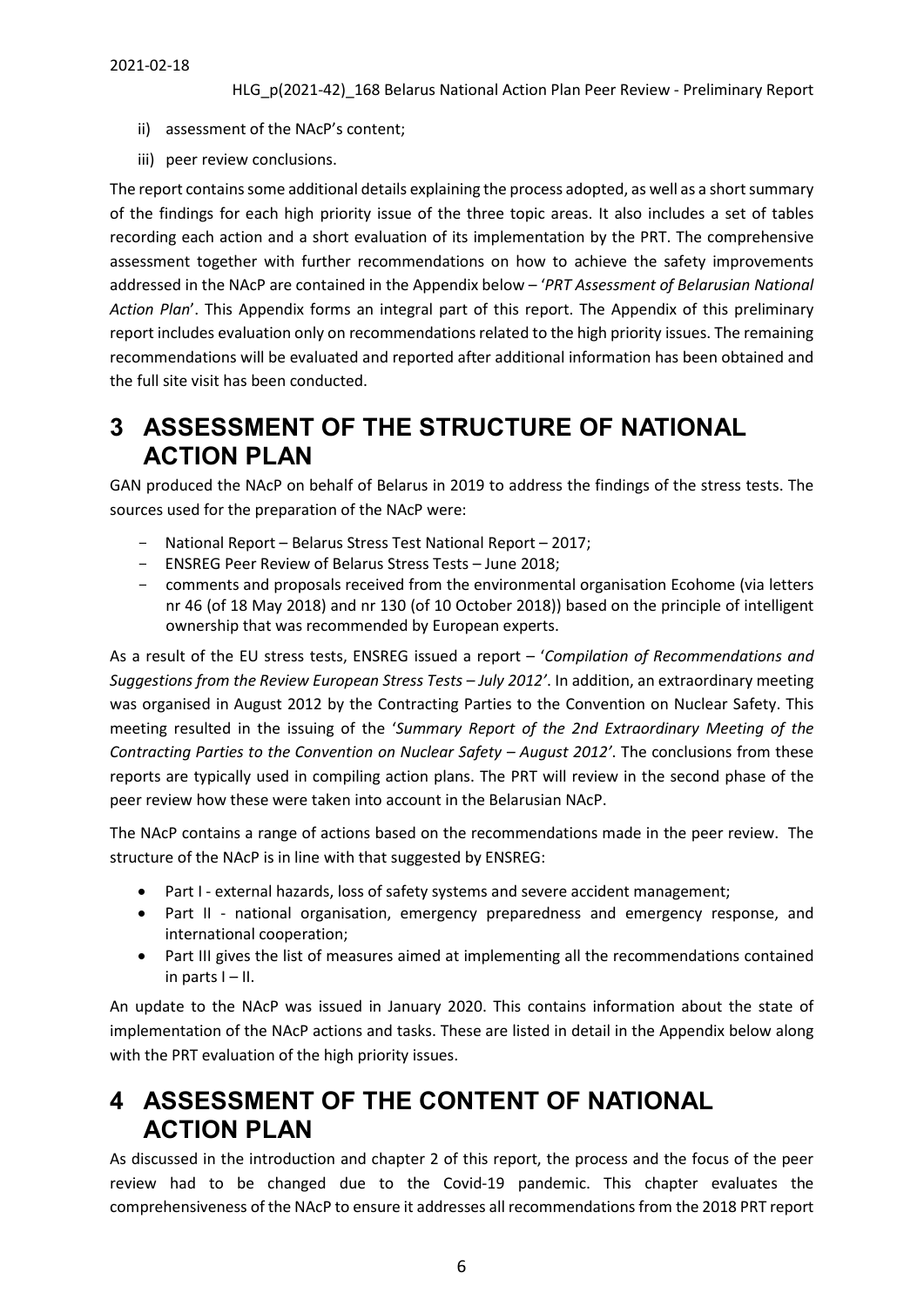related to the high priority issues. In addition, an evaluation of how the recommendations related to the high priority issues were implemented is carried out.

The results and conclusions in this chapter are based on information received via documents provided by Belarusian counterparts, discussions in online meetings between both parties and visit to the Belarusian nuclear power plant (BelNPP) in February 2021. Results and conclusions have been verified by means of further discussions and a fact-finding mission to BelNPP in February 2021.

# <span id="page-6-0"></span>*4.1 High priority issues*

The PRT has identified the following seven high priority issues. They are related to one or more recommendations identified in the 2018 PRT report. The PRT considers that these recommendations are important for enhancement of safety and that they should be implemented in the short term. The PRT underlines the importance of implementing all recommendations formulated in the 2018 PRT report in a timely manner. A full evaluation of the implementation of all remaining recommendations will be carried out in the second phase.

For natural hazards, there is one high priority issue:

• verification of the adequacy of the Design Basis Earthquake (DBE with a PGA $_H$  of 0.1059 g) and verifying that this DBE is used as basis for evaluating seismic margins to cope with the seismic Design Extension Condition (DEC)<sup>[6](#page-6-2)</sup>.

For loss of safety functions, there are two high priority issues:

- additional measures for enhancing the reliability of the JNB50 subsystem
- completing the permanent connection of the diesel generator devoted to Channel 7.

For severe accident management, there are four high priority issues:

- development, validation and implementation of symptom-based EOPs and SAMGs
- evaluation of adequacy and/or enhancement of means for depressurization of the reactor coolant system
- review and/or enhancement of habitability of control areas (main and emergency control rooms) during a severe accident combined with SBO
- prevention and mitigation measures for severe accidents under open reactor conditions

## <span id="page-6-1"></span>*4.2 Natural hazards*

The Belarusian NAcP (Table 4 and Annex 1) contains actions linked to 12 PRT recommendations that concern natural hazards (Topic 1).

#### **Earthquakes**

Out of the 12 recommendations related to natural hazards, nine actions are related to earthquakes (reference to PRT's recommendations of 2018 in parenthesis).

No. 2: Review of the seismic PSA taking into account the probabilistic seismic hazard assessments (PSHA) of 2018 and 2020 and ensure appropriate safety upgrading measures are implemented to conform with Western European Nuclear Regulators Association (WENRA) safety objectives for new NPPs which were taken as a reference by the PRT (R-1).

<span id="page-6-2"></span> $6$  In this PRT report, the term design extension condition (DEC) in connection with external hazards has the same meaning as the term beyond design basis event (BDBE) used in the IAEA safety standards.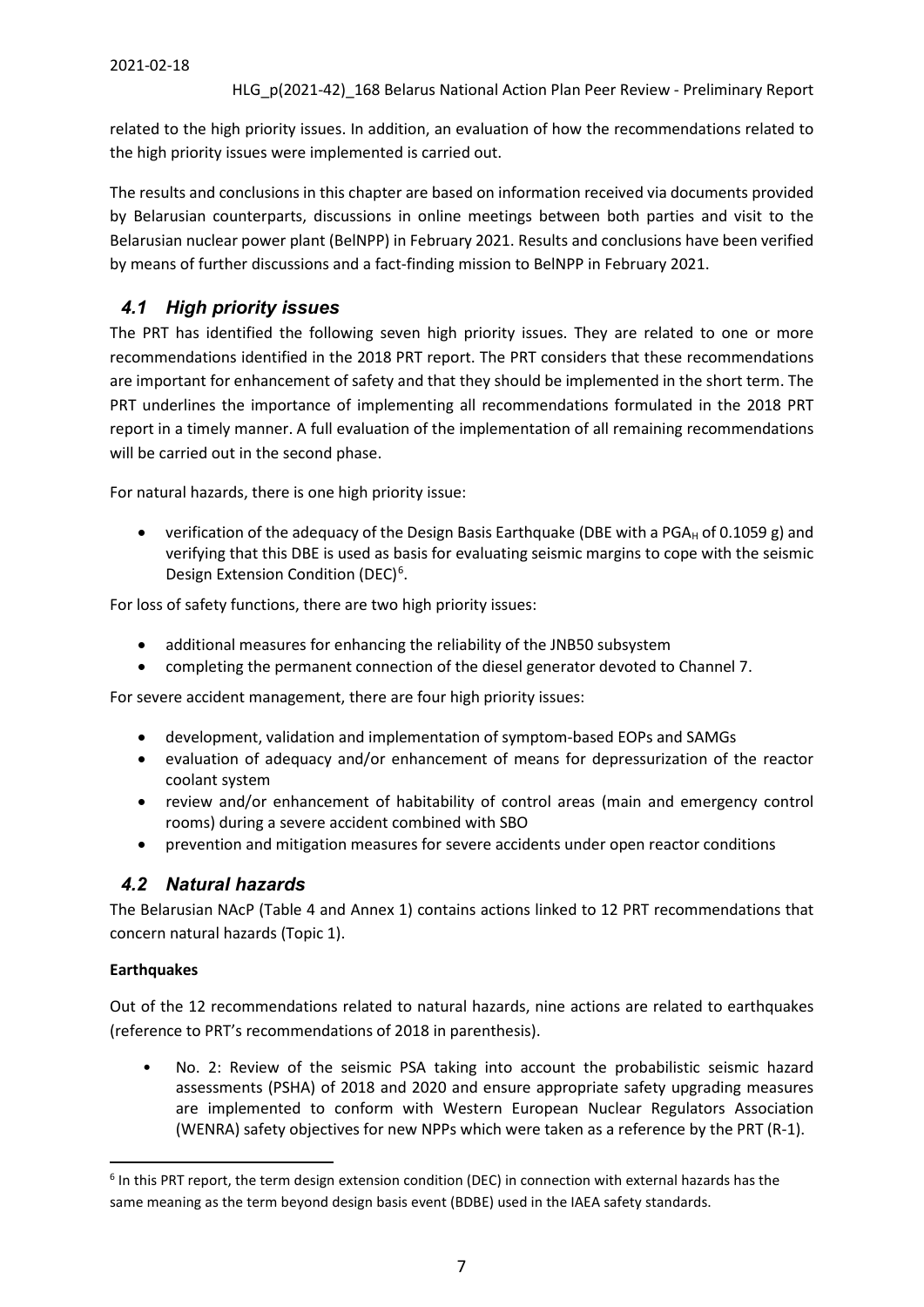- No. 1: A comprehensive margin assessment based on the hazard curve from the PSHA and fragility evaluations, taking into account the more precise seismotectonic model, should be carried out to ensure all structures, systems and components (SSCs) margins with respect to the design basis and beyond are adequate in order to ensure their integrity and function in line with their role in support of defence-in-depth (DiD) levels (R-2).
- No. 3: The regulator should ensure that the seismic resistances of SSCs credited for coping with accident conditions (DiD levels 3 and 4) induced by a seismic event are adequate enough to carry out their function (R-3).
- No. 4: Clarify the nature of the 1908 Gudogay seismic event and update the seismicity catalogue for the region in which BelNPP is located (R-4).
- No. 5: Increase the number of stations in the seismic observation network to also cover the Quaternary Oshmiyansky fault (R-5).
- No. 7: Provide free access to the data recorded by the seismic observation network (R-6).
- Annex 1, line 7: Implement the measures and actions defined in the Section 3.2.4 of the NR (R-7).
- Nos 1, 2, and 3: Reconsider the adequacy of seismic margins of SSCs for beyond design basis earthquakes of the plant equipment ultimately needed for prevention of core melt (R-12) and large releases (R-18).

The high priority issue was mostly addressed by action No. 2 (R-1). In addition, actions No. 1 (R-2) and 3 (R-3) contain elements of the high priority issue.

### **External flooding**

There are two actions related to external flooding:

- Annex 1, line 8: ensuring that plant measures against water ingress into safety-related buildings and underground galleries are robustly designed and implemented (R-8);
- Annex 1, line 8: ensuring that the plant site can be drained via the surface by gravity (R-10).

There was no high priority issue related to external flooding.

#### **Extreme weather**

There is one action related to extreme weather:

• Annex 1, line 8(a): having specific operating procedures for extreme weather in place (R-9).

There was no high priority issue related to extreme weather.

From the overview above, it can be concluded that the PRT's recommendations from 2018 PRT report related to the high priority issues were reflected in the NAcP.

As stated in the 2018 PRT report, the plant under review in Belarus is a new NPP under construction. Therefore, the PRT experts considered that highest safety standards should be taken into account during the stress test process for Belarus even though the construction licence for BelNPP was issued before WENRA established its approach for new reactors. The 2013 WENRA report on the '*safety of new NPP designs'* stipulates that for new NPP designs '*accidents with core melt which would lead to early or large releases have to be practically eliminated'*. WENRA further specifies '*For that reason, rare and severe external hazards, which may be additional to the general design basis, unless screened out (…), need to be taken into account in the overall safety analysis'*. WENRA further states that '*rare and severe external hazards are additional to the general design basis, and represent more challenging or less frequent events. This is a similar situation to that between Design Basis Conditions (DBC) and*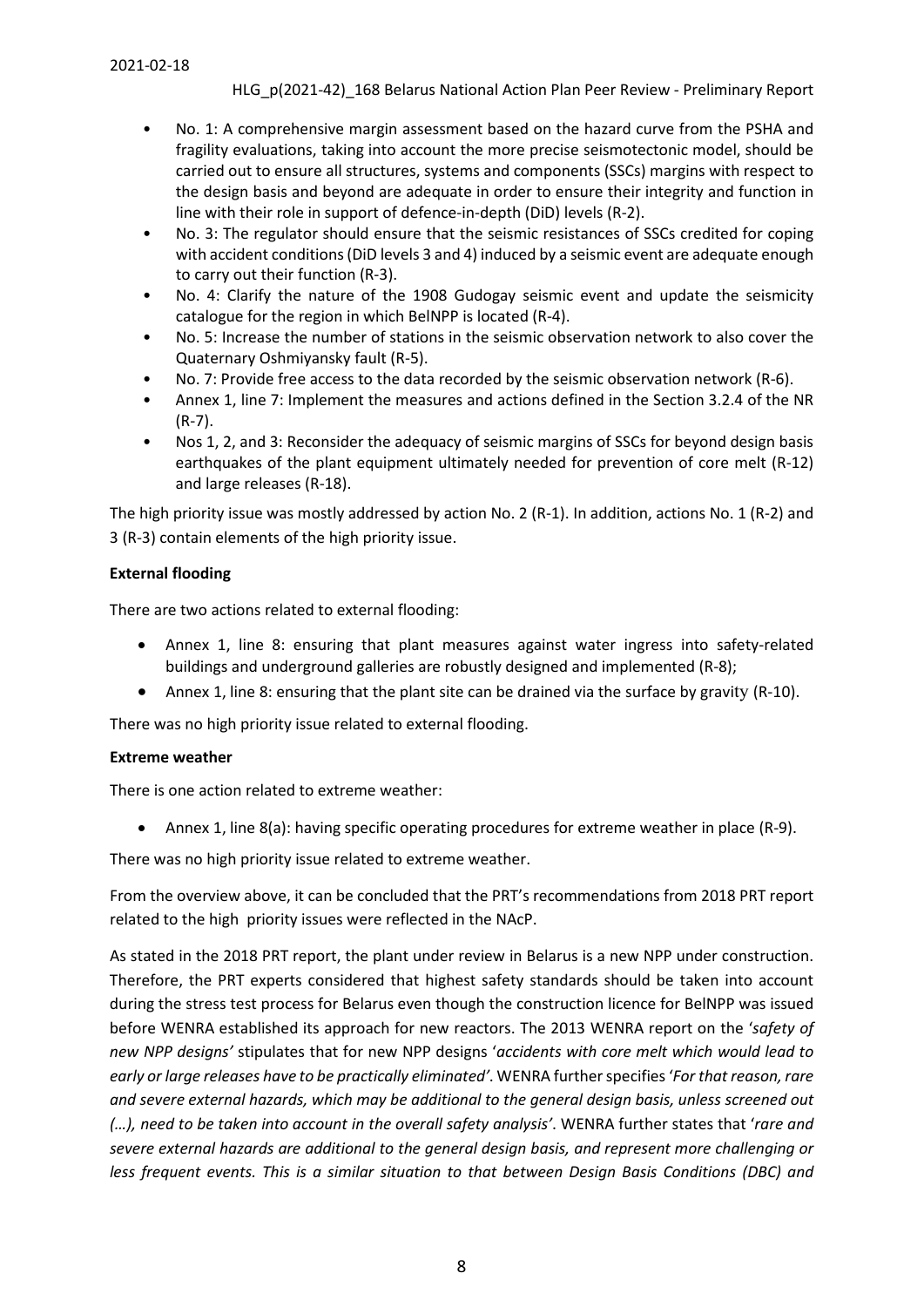*Design Extension Conditions (DEC); they need to be considered in the design but the analysis could be realistic rather than conservative'.*

These WENRA safety expectations require the external hazards in the plant design to be considered more broadly and extensively, as well as the consideration of events with occurrence probabilities below 10<sup>-4</sup> per year in the safety demonstration. The review of actions related to the WENRA safety objectives are not included in the high priority issues and remain open for the second phase of the NAcP review.

#### **Verification of the adequacy of the design basis earthquake**

With regard to earthquakes, the peer review in this first phase focused on the following high priority issue: 'verification of the adequacy of the DBE' (with a PGA<sub>H</sub> of 0.1059 g). Elements of this high priority issue are contained in several recommendations, mainly in R-1, but also in R-3.

In the 2018 PRT report, the PRT recommended that GAN should consider the 2018 PSHA results in the beyond design basis safety evaluation of the plant and ensure appropriate safety upgrading measures are implemented. According to GAN, the 2018 PSHA was reviewed and found acceptable for the physical start-up. For the operating license, the licensee was requested to prepare '*a more precise seismographic model, adequately corresponding to the geodynamic conditions of Belarus'*. This led to the updated 2020 PSHA. The differences between the 2018 PSHA and the 2020 PSHA are small in the area of the exceedance frequency of 10<sup>-4</sup> per year, mean, free-field, which is decisive for determining the DBE.

According to information obtained during the desktop review, the 2020 PSHA uses input data that are updated compared to those used for the 2018 PSHA<sup>7</sup>, which formed the basis of the stress tests peer review in 2018. The differences between the 2018 PSHA and the 2020 PSHA with respect to input parameters were explained during the site visit to BelNPP. Both hazard assessments reveal values for the DBE which are higher than 0.1 g (currently set as a design basis for BelNPP), therefore require an update of the seismic design base<sup>[8](#page-8-1)</sup>. The resulting hazard values for the exceedance frequency of  $10^{-4}$ per year, mean, free-field, which is decisive for determining the DBE, differ only slightly between PSHA 2018 and 2020. GAN envisages that the value resulting from the 2020 PSHA as DBE with 0.1059 g could be accepted as DBE, but the review is still ongoing.

The PRT considers that selecting the DBE from one of these above-mentioned PSHAs from the hazard level 10<sup>-4</sup> per year, mean, free-field, is in line with internationally used approaches. It is also in line with the references used during the peer review of the EU stress tests. The engineering design basis for seismic category 1 SSCs is 0.12 g. This is above the envisaged DBE value (0.1059 g). The envisaged DBE value and the underlying hazard assessment should be used as a basis for the seismic margin assessment for DEC.

However, the regulatory process and decision making on the hazard assessment (PSHAs) is still ongoing. GAN is expected to finalise its review and assessment in March 2021, endorse the updated DBE and the underlying hazard assessment accordingly, before issuing operating license to BelNPP. Regulatory review, assessment and decision should be based on scientific justification. Based on the

<span id="page-8-0"></span> <sup>7</sup> <sup>2018</sup> PSHA: Topical Report Belarus NPP Calculation of seismic hazard curves etc. Schmidt Institute of Physics of the Earth of the Russian Academy of Sciences, Report No. 01 / 2018-03-10.

<span id="page-8-1"></span><sup>8</sup> WENRA safety reference level issue T.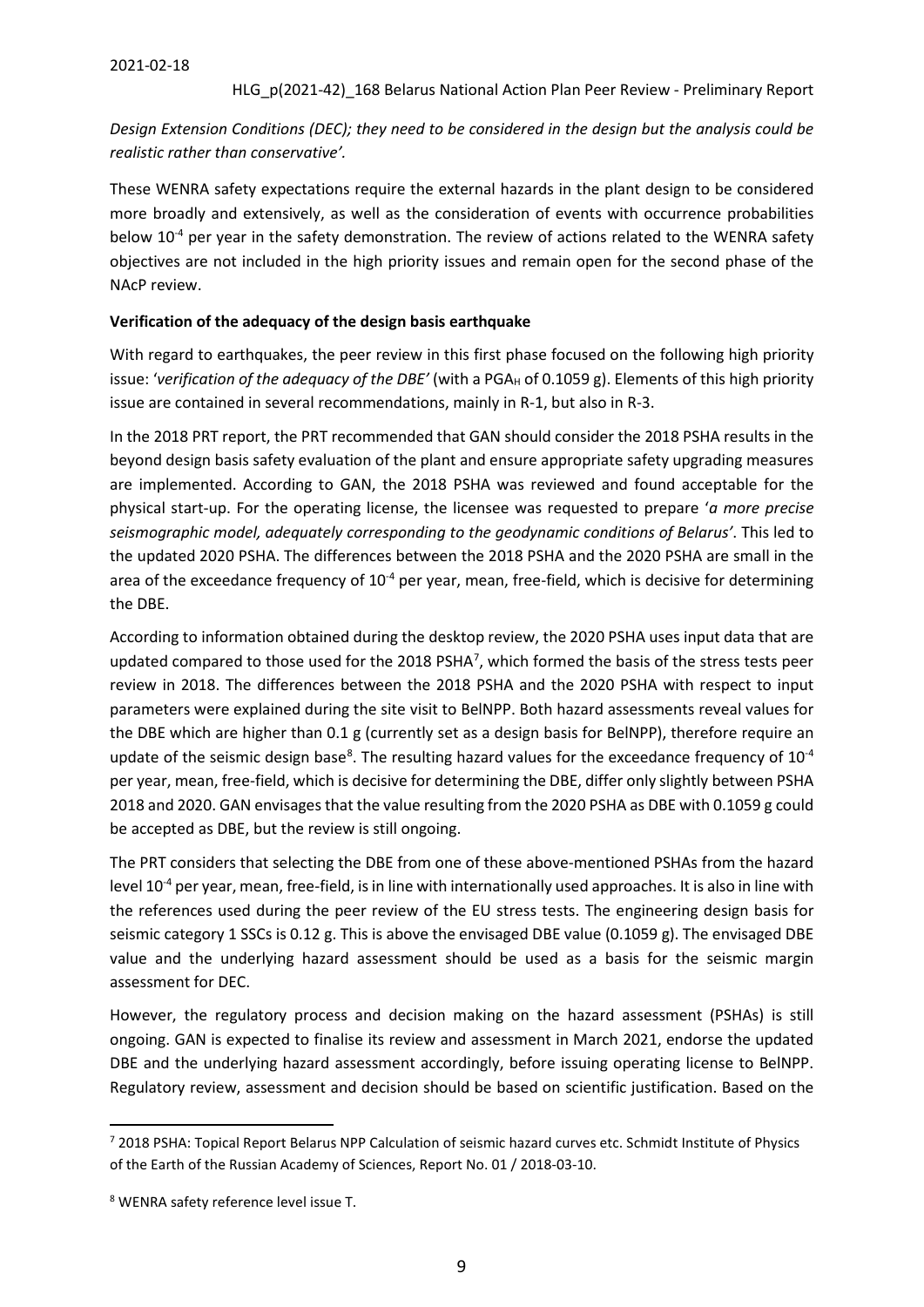#### 2021-02-18

#### HLG\_p(2021-42)\_168 Belarus National Action Plan Peer Review - Preliminary Report

discussions during online meetings and the site visit it is expected that the results of PSHA 2020 will be endorsed by GAN.

Setting the DBE and underlying hazard assessment is particularly important for seismic margins assessment regarding DEC and will provide a clear basis for the evaluation of the adequacy of seismic margins. This will be assessed by the PRT in phase 2 of the peer review.

With regard to the actual design of SSCs to meet the DBE, discussions were also held on indirect effects of earthquakes in line with ENSREG's stress tests specifications, relevant IAEA safety standards and WENRA applicable documents. During the site visit, the PRT noted the presence of pipes and components with lower seismic category in spaces containing SSCs important to safety classified as seismic category 1. Examples include parts of the fire water extinguishing system located in the UKD building (hosting safety systems such as the containment spray system and the safety injection system) or in the UBS building (hosting the EDGs).

The PRT also noted that indirect effects of earthquake (such as seismic induced internal fire and flooding) are recommended for additional consideration, including in the context of the PSA.

The PRT appreciates the efforts by the Belarusian counterparts in answering these concerns related to the DBE. The PRT concluded that more comprehensive information and analyses are needed to clarify the situation with respect to indirect effects of earthquake. Demonstration should be made that all potential earthquake-induced indirect effects are adequately addressed. This demonstration should include for instance:

- earthquake-induced fires
- earthquake-induced internal flooding
- earthquake-induced interactions of SSCs having lower seismic category with items in seismic category 1
- housing of mobile means (including those used to supplement the JNB50 pump)

This will be assessed by the PRT in phase 2 of the peer review.

The PRT considers that this high priority issue is adequately addressed, provided that GAN independently reviews, assesses and endorses the PSHA for the operating license, and that the DBE is updated accordingly.

#### **Summary on Topic 1 - Natural hazards**

Based on the review of the NAcP against 2018 PRT report recommendations it can be concluded that PRT's recommendations related to the high priority issues were reflected in the NAcP.

#### **Earthquakes**.

Based on currently available information, the PRT concluded that the envisaged DBE value (PGAH = 0.1059 g for the hazard level  $10^{-4}$  per year, mean, free-field) is enveloped by the engineering design basis of BelNPP (0.12 g). The envisaged DBE value, the underlying PSHA results and its application as basis for the seismic margin assessment for DEC is in line with international approaches.

However, the regulatory process and decision making on the hazard assessment (2020 PSHA) is still ongoing. GAN is expected to finalise its review and assessment in March 2021, endorse the updated DBE and the underlying hazard assessment accordingly, before issuing operating license to BelNPP. This review, assessment and decision should be based on scientific justification. Based on the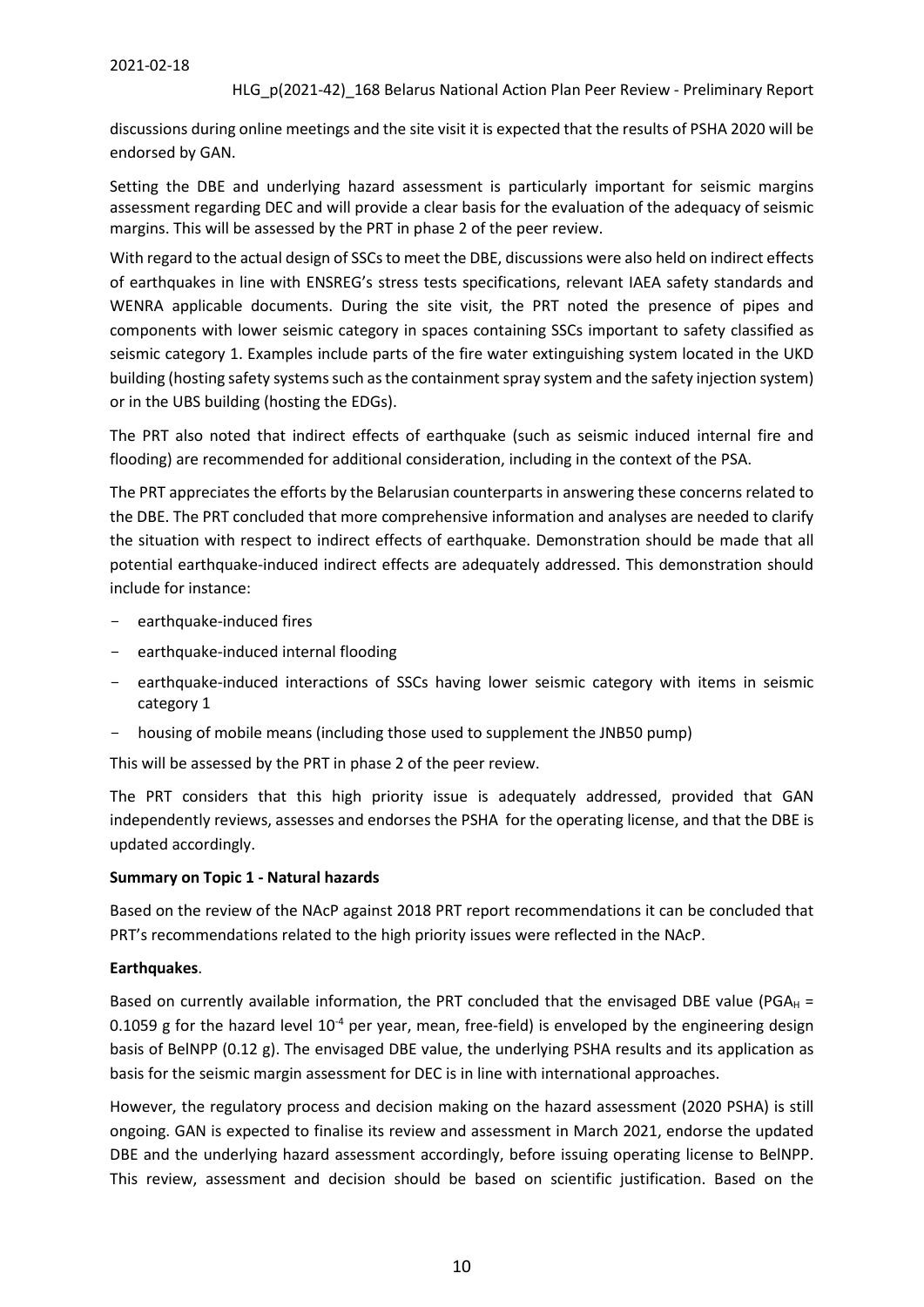discussions during online meetings and the site visit it is expected that the results of the 2020 PSHA will be endorsed by GAN.

Setting the DBE and underlying hazard assessments is particularly important for seismic margin assessment and DEC analysis. It will provide a clear basis for the evaluation of the adequacy of seismic margins. This will be assessed by the PRT in phase 2 of the peer review.

Moreover, the PRT concludes that more comprehensive information and analyses are needed to clarify the situation with respect to indirect effects of earthquake. It should be ensured that all potential earthquake-induced effects are adequately addressed. This should include e.g. consequent fire, internal flooding and potential spatial interactions, housing of mobile means. This will also be assessed by the PRT in phase 2 of the peer review.

The PRT considers that the high priority issue is adequately addressed, provided that GAN independently reviews and assesses the PSHAs, endorses one of them, and that the DBE is updated accordingly.

**Flooding and extreme weather.** No high priority issues were analysed as regards these hazards. The review of the related actions is scheduled for the second phase of the peer review.

#### <span id="page-10-0"></span>*4.3 Loss of safety systems*

Regarding loss of safety systems (Topic 2), the NAcP of Belarus comprises six actions dealing with measures to increase the reliability of electrical power supply for safety relevant consumers as well as water supply for the heat removal under a DEC situation. Out of these, the PRT identified three actions which can be considered as belonging to the two high priority issues listed in chapter 4.1. These actions are a subject of the current review. The rest are expected to be reviewed and discussed in phase 2.

The NAcP of Belarus provides a general description of measures for Topic  $2 -$  loss of safety systems (SBO and loss of ultimate heat sink) – explaining the actions listed in Table 4 of the NAcP.

The actions presented in Table 4 of NAcP and listed below reflect the recommendations of the 2018 PRT report.

- No. 8 Consideration of the desirability of equipping the NPP with alternative stationary AC power sources (for BDBA), taking into account the adopted safety concept for BelNPP (taking into consideration the passive safety systems providing autonomy of operation) (R-11).
- No. 9 Assessment of the reliability of the SG PHRS after installation of another redundant pump in addition to JNB50AP001, compared with the characteristics of the existing system (R-13).
- No. 10 Implementation of necessary organizational and technical actions in accordance with the results of assessment in point 9 (R-13)
- No. 11 Implementation of organizational and technical measures for stationary connection of one DG set to each BelNPP power unit - Unit 1 - 01.01.2020; Unit 2 - 01.01.2021 (n/a);
- No. 12 Development for further implementation of technical and organizational measures ensuring restoration of water supply in time necessary to prevent severe accidents arising in the open reactor condition in the case of a SBO (R-14).
- No. 13 Assessment of the reliability of auxiliary power supply to safety-related consuming sources, from an emergency standby auxiliary transformer SN (ARTSN) 110/10 KW, with a power of 16 MVA, which can be connected to a cable line 110 kV in the "Viliya" substation and assessment of "Viliya" substation's resistance to internal and external events (R-15).

From the overview above, it can be concluded that the PRT's recommendations from 2018 PRT report related to the high priority issues were reflected in the NAcP.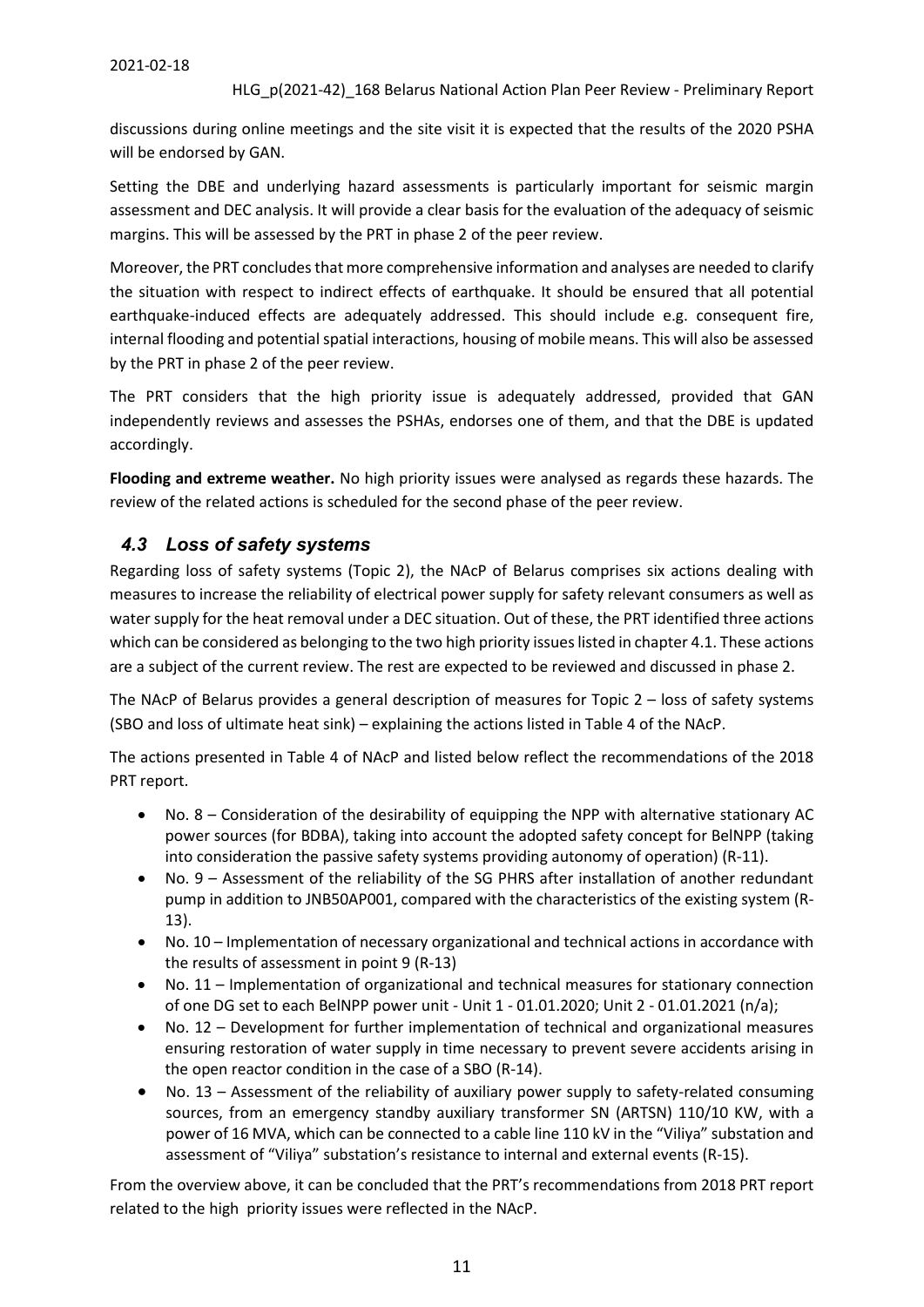There are three actions related to high priority issues as listed in chapter 4.1. These are actions No. 9 and 10 (combined in recommendation R-13 in the Appendix to this report; second indent in chapter 4.1) and action No. 11 (action NAcP 4-11 in the Appendix of this report; third indent in chapter 4.1). These actions are subject to further review and commenting.

Note that action No. 12 (corresponding to PRT recommendation R-14) has also been identified as a high priority issue but has been taken under Topic 3 as the action also addresses PRT recommendation R-19.

#### **Additional measures for enhancing the reliability of the JNB50 subsystem**

For the associated actions No. 9 and No. 10, BelNPP developed a technical solution to be applied in both units of the NPP. The proposal is that an alternative mobile device will be used to replenish the SG PHRS and containment (C) PHRS as well as the spent fuel pool under SBO conditions instead of using a permanently installed redundant JNB50 pump. Should the existing 10/20JNB50AP001 pump fail, a mobile fire engine driven pump would be connected using two installed hook-up connectors from the JNB50 system located outside the steam chamber building UJE of each unit. Via this connection, water will be transported from the makeup water system (LCU tanks 10/20LCU01,02,03,04BB001), which were originally envisaged for this purpose, in case of an SBO.

As stated by the NPP, the pipelines, the vents (fixtures) and the pump of the JNB50 system for the feed of the SG PHRS tanks or the spent fuel pool are classified as seismic category 1. The tanks, heat exchanger and the vents of the SG PHRS JNB system also belong to seismic category 1. Therefore, also in case of an earthquake the functionality of the system is ensured.

A basis for evaluation and application is provided in the WENRA documents that were developed for new reactors after the Fukushima accident. In particular, the 2013 report from WENRA's Reactor Harmonisation Working Group (WENRA/RHWG) – '*Safety of new NPP designs'* – sets the objectives for sufficient redundancy for active components such as the JNB50 system. However, in WENRA's safety reference levels Issue F 4.7 an expectation is set: '*There shall be sufficient independent and diverse means including necessary power supplies available to remove the residual heat from the core and the spent fuel'*.

Taking into account the status on engineering and construction of BelNPP during the 2018 peer review, the PRT considers the prepared alternative technical solutions improves safety of the BelNPP. Although this alternative does not provide a permanent redundancy to the JNB50 pump, it fulfils the expected safety function and provides diversity to a permanently installed JNB50 pump.

The technical and organizational rules and procedures for connecting and operating the mobile firefighting pump are provided in instructions. In order to ensure the permanent operability, the necessary equipment, i.e. the firefighting vehicle with pump equipment, undergoes checks according to the '*Rules of technical support in the authorities and divisions of the extraordinary situations of the Republic of Belarus*' and the procedure for connecting the vehicle is practised periodically in training drills.

The presence and the arrangement of the technical mobile devices and the operability of the connecting point have been surveyed by the PRT during the February site visit to BelNPP and, also the existence of respective documents describing the measures to be taken and the conditions for these have been checked by the PRT.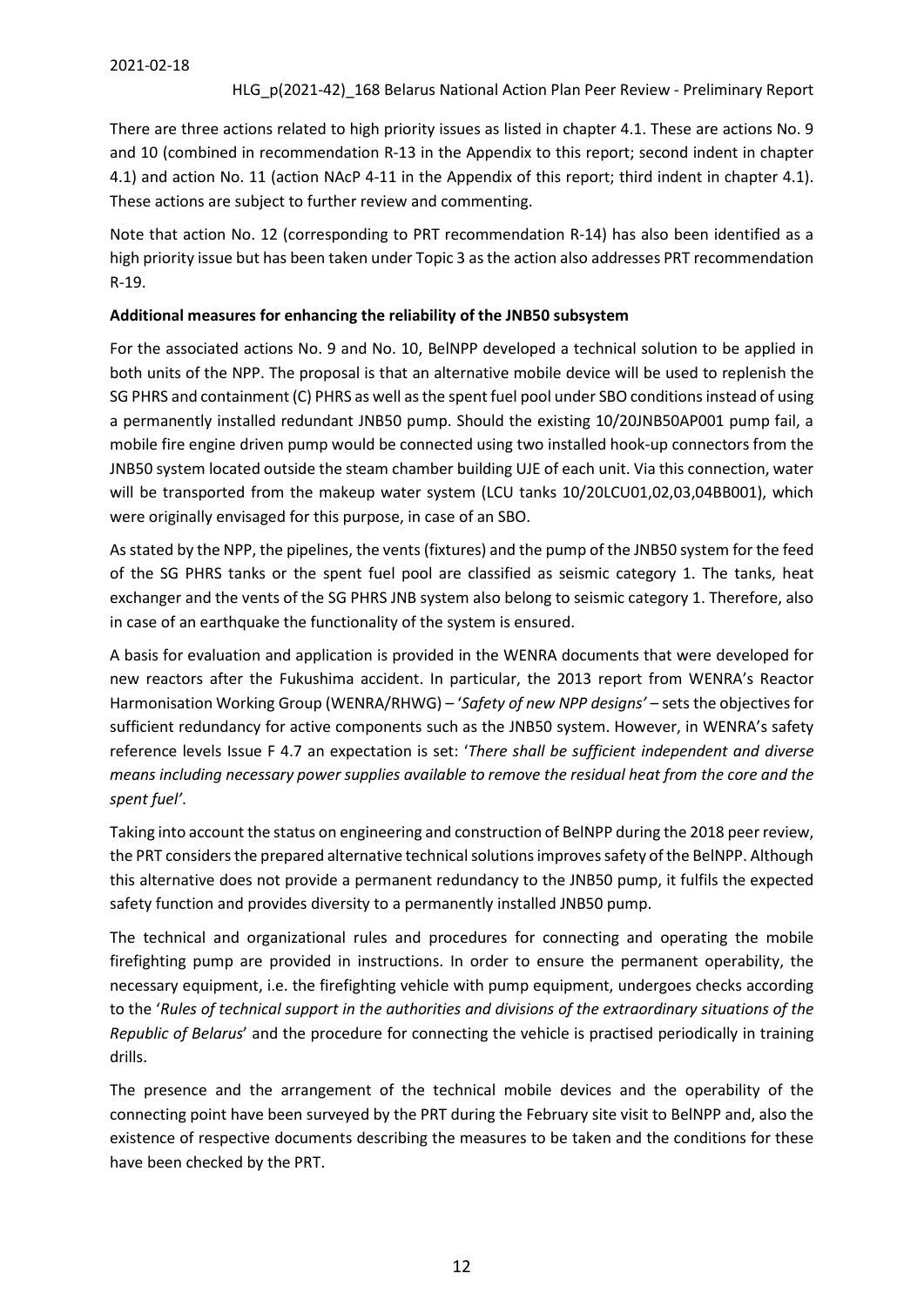The essential prerequisite for implementation of this solution is the availability of the mobile equipment at all times, which must not be endangered by external impacts such as extreme weather conditions or earthquake. This remains to be demonstrated and the PRT will evaluate this in phase two (see topic 1).

The PRT considers this high priority issue as adequately addressed provided that availability of the mobile equipment needed for pumping can be ensured at all times.

#### **Completing the permanent connection of a mobile diesel generator (MDG) to Channel 7**

In the answers it provided to PRT's written questions, GAN stated that the associated action No. 11 '*Implementation of organisational and technical measures for stationary connection of one DG set to each NPP power unit*' was fully implemented for Unit 1. As originally planned and presented in the national report as well as discussed during the peer review of 2018, the MDG in each unit (10/20XKA70) serves as the electricity support for the BDBA consumers (Russian terminology) which are served via Channel 7. According to GAN's answers, the MDG supports:

- electric gate valves and valves of the JNB, JEF, KTP, FAK systems;
- hydrogen control devices under the containment (the JMU system);
- emergency instrumentation;
- radiation monitoring devices;
- the BDBA panel located in the main control room (MCR);
- the JNB50AP001 pump; and
- the illumination of the operator's workplace above the BDBA panel.

Reflecting the 2018 PRT recommendation the MDG (10/20XKA70) at unit 1 has been connected and will be connected at unit 2 permanently to the buses of Channel 7 by means of a flexible cable to the assembly 10/20BKS12GH570 at the outer wall of the 10/20UJE.

To provide for the function of the mobile equipment in adherence to the '*Regulations for checks and tests of safety relevant systems'*, the personnel of BelNPP carry out required checks (tests) of the MDG station 10/20XKA70 according to the schedule and programmes, approved by the chief engineer of the NPP:

- Tests with the nominal power with a connected specific load device (once a month);
- Comprehensive check with a connection of the DG on the 0.4kV section of Channel 7 I&C system (once a year).

The presence and the arrangement of the MDG 10XKA70 in unit 1 and the permanent connection to the connecting point 10BKS12GH570 have been surveyed by the PRT during the site visit in February and the existence of respective documents describing the measures to be taken for assuring the operability have been checked by the PRT.

Therefore, the PRT considers this high priority issue as adequately addressed.

#### **Summary on Topic 2 – loss of safety function**

Based on the review of the NAcP against 2018 stress test PRT report recommendations it can be concluded that PRT's recommendations related to the high priority issues were reflected in the NAcP.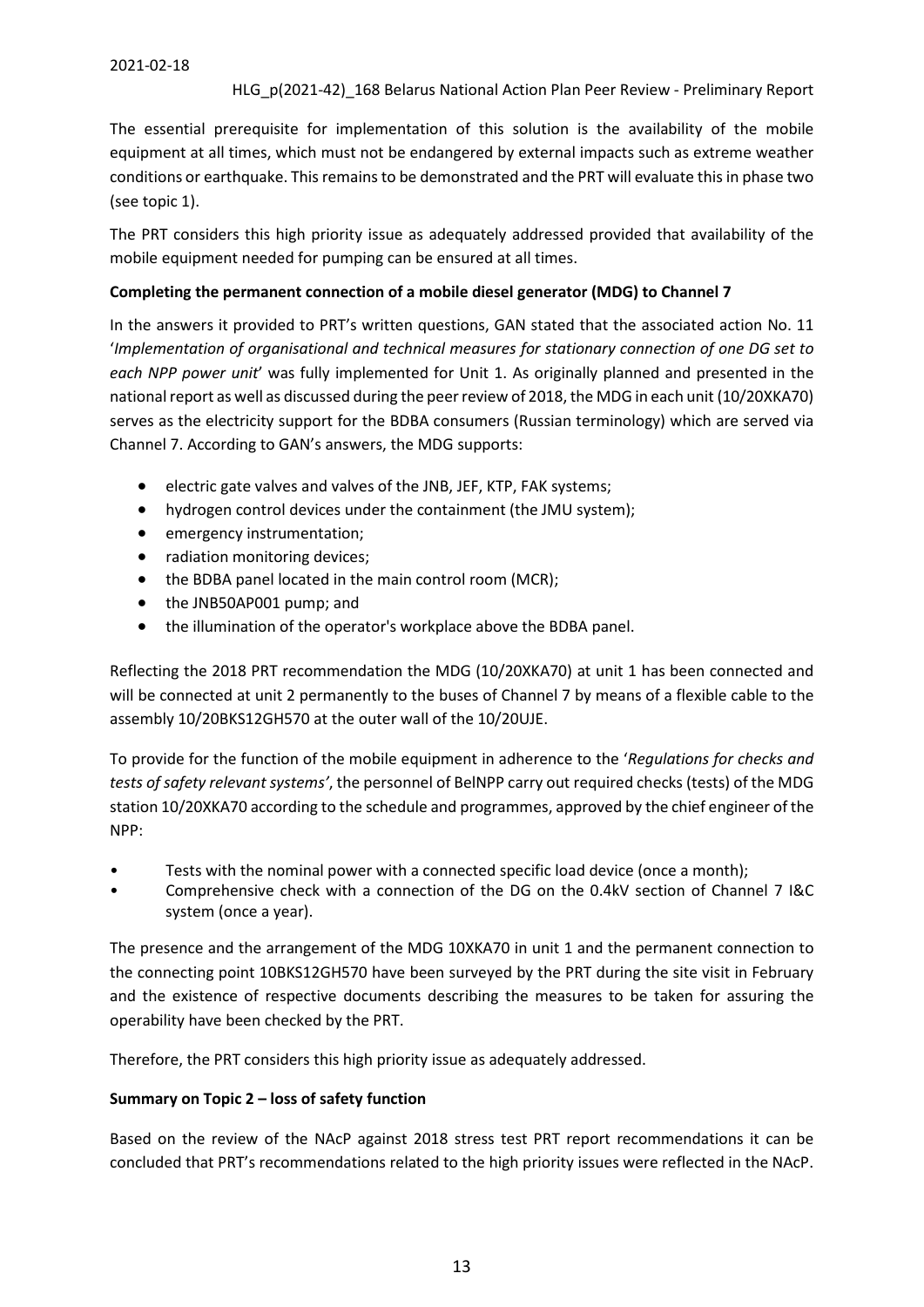Based on the written answers, results of the online meetings and site visit in February 2021, the PRT recommendations related to the two high priority issues formulated in second and third indent in chapter 4.1 can be considered addressed, provided that the availability of mobile equipment at all times (following external impacts such as extreme weather or earthquake) can be demonstrated.

### <span id="page-13-0"></span>*4.4 Severe accident management*

Proposals to further enhance the safety of BelNPP reflect the fact that the design of the plant includes a number of advanced hardware features to cope with severe accidents and that the organisation of emergency planning and response covering the onsite/offsite coordination had been developed prior to the NPP construction.

The NAcP Table 4 includes nine actions that can be assigned to the topic of severe accident management (the numbering of the items is the same as in the NAcP). The items listed below are not copied verbatim from the NAcP, but they are simplified to characterise their key objectives.

- No. 12 Prevention and mitigation measures for severe accidents under open reactor conditions (R-19).
- No. 14 Assessment of adequacy of provisions for practical elimination of early or large radioactive releases (R-16).
- No. 15 Refilling of the secondary side of SG to protect integrity of SG tubes and to prevent fission product releases by-passing the containment.,
- No. 16 Qualification of devices for depressurization of the RCS under severe accident conditions.,
- No. 17 Evaluation of adequacy and/or enhancement of means for depressurization of the reactor coolant system (R-17).
- No. 18 Evaluation of adequacy and/or enhancement of instrumentation needed for management of severe accidents.
- No. 19 Review and/or enhancement of habitability of control areas (MCR and ECR) during a severe accident combined with SBO (R-21).
- No. 20 Review of the effectiveness of the emergency ventilation system of the containment annulus (R-22) in beyond design basis accidents.
- No. 21 Development, validation and implementation of symptom based EOPs and SAMGs (R-23).

In parentheses in the bullets above, there are numbers representing six particular recommendations (R-16, R-17, R-19, R-21, R-22, R-23) formulated by the PRT after the review of the national report. There were two other PRT recommendations resulting from the review of the management of severe accidents, namely:

- R-13 (recommending the installation of a redundant pump in addition to the JNB50AP001 pump for refilling heat exchangers of PHRS and the spent fuel pool (SFP)); and
- R-18 (recommending a demonstration of adequate seismic resistance of plant equipment ultimately needed for preventing early or large radioactive releases).

The status of implementation of these two items is evaluated in this report within the Topic 1 and Topic 2 reviews.

Another recommendation derived from the PRT report was the need for experimental demonstration of the effectiveness of the innovative SG PHRS and C PHRS. This action was not explicitly included in the NAcP, but it was addressed by the plant designer, as confirmed in the Appendix to this report.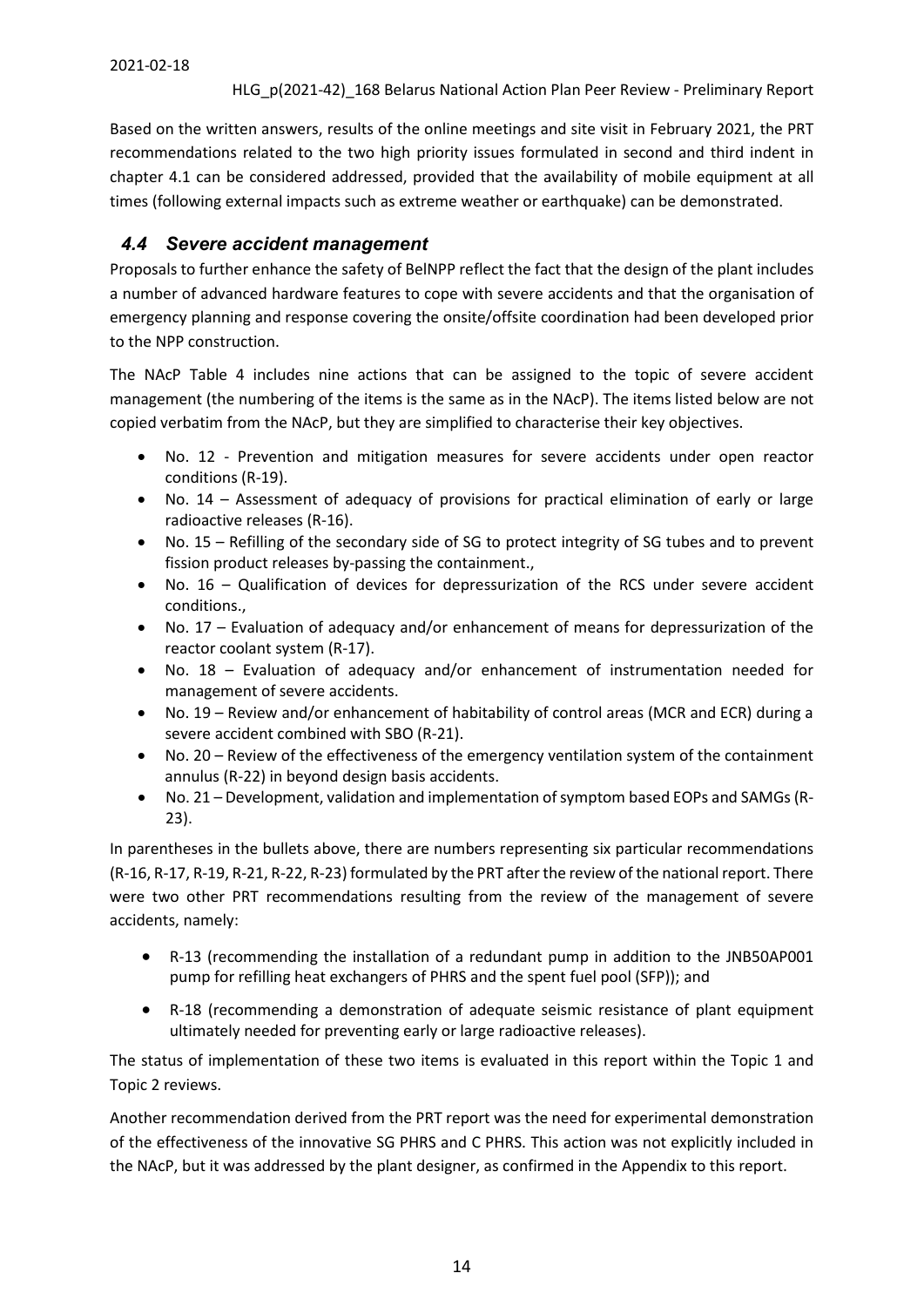Other actions of the NAcP (No. 15, 16, 18) were added after upon a decision made by the plant operator and the designer. These actions complement the recommendations explicitly listed in the PRT report and the review of status of their implementation contributes to comprehensiveness of the evaluation.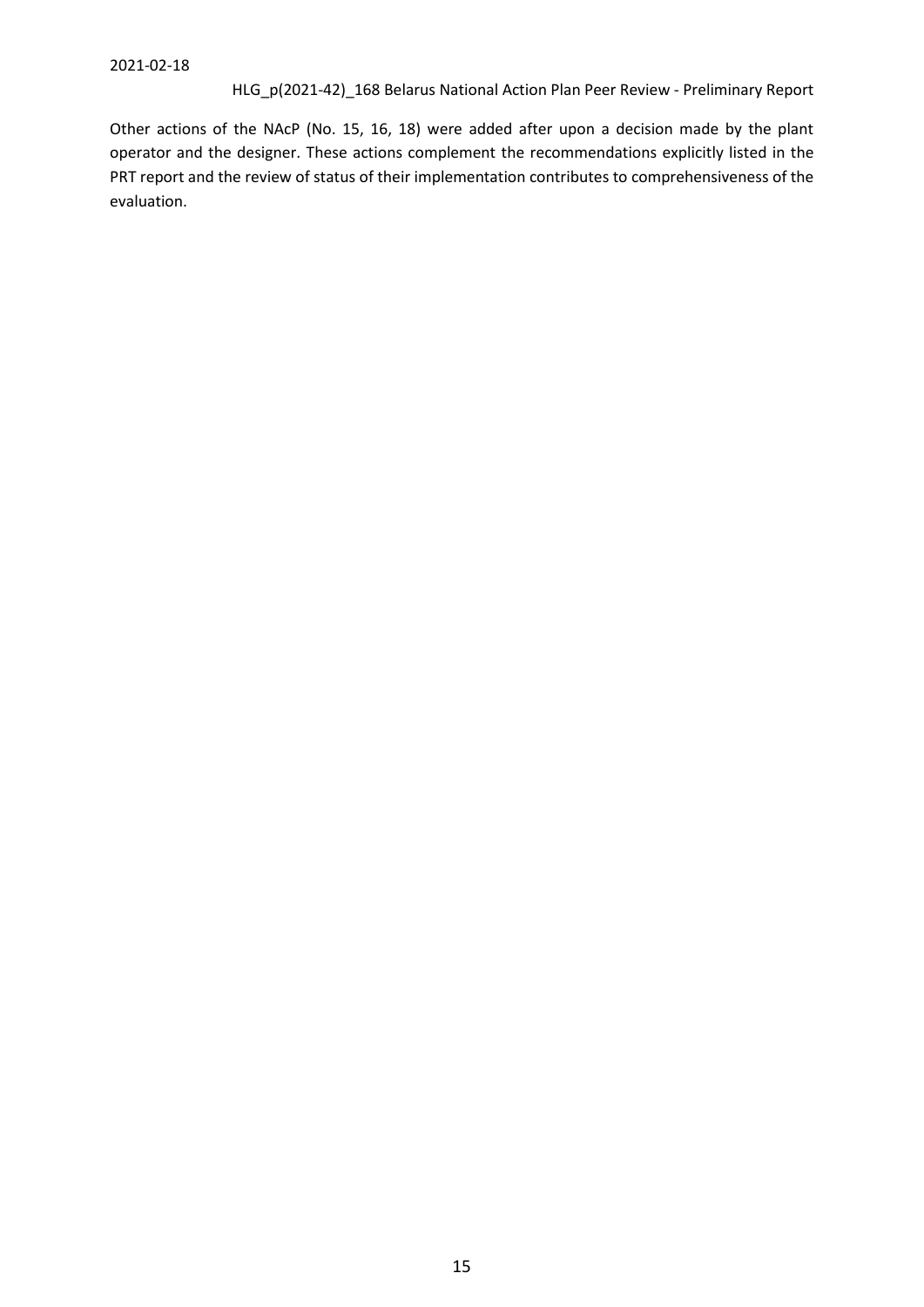#### **Summary on Topic 3 - severe accident management**

Based on the review of the NAcP against 2018 PRT report recommendations it can be concluded that PRT's recommendations related to the high priority issues were reflected in the NAcP.

The status of implementation of the four actions of the NAcP identified as high priority issues, evaluated using information available to PRT prior the visit to the BelNPP and verified during the visit, is briefly summarised below.

#### **Development, validation and implementation of symptom-based EOPs and SAMGs**

The symptom based EOPs and SAMGs have been developed, validated and implemented before plant commissioning in accordance with the PRT recommendation. The issue is considered as adequately addressed.

#### **Evaluation of adequacy and/or enhancement of means for depressurisation of the reactor coolant system**

It is recognised that safety implications of high-pressure severe accident sequences for BelNPP are less significant than for other reactor designs due to the depressurisation effect of passive heat removal capability by the SG PHRS. Nevertheless, there are further means to ensure depressurisation under severe accident conditions including a dedicated control line for opening pressurizer valves from the main control room, and multiple venting lines connected to the reactor coolant system. Such possibilities in combination with other depressurisation measures ensure adequate compliance with the requirements of the IAEA safety standards on independence between the levels of defence. The issue is considered as adequately addressed.

#### **Review and/or enhancement of habitability of control areas (MCR and ECR) during a severe accident combined with SBO**

Based on the information provided by BelNPP, the available design provisions adequately ensure the habitability of control places within the plant, including in situations involving station blackout conditions, for a sufficiently long period of time allowing the staff to carry out actions for safe shutdown and cooldown of the plant. The issue is considered as adequately addressed. Nevertheless, to further enhance plant safety in the long term, additional improvements aimed at extending the time for habitability e.g. up to 72 hours, should be encouraged, in order to have better balance in autonomy of different plant systems.

#### **Prevention and mitigation measures for severe accidents under open reactor conditions**

The PRT concluded that should an SBO potentially develop into a severe accident in the open reactor, this could not start earlier than about 2.5 hours after the loss of cooling. A severe accident could be further delayed by 8 hours using coolant from the hydro accumulators, or could be prevented by the use of low-pressure ECCS pumps if the power supply is successfully recovered. The required staff actions are specified in the relevant operating procedures and guidelines. If the preventive actions fail, the accident could evolve into a severe accident at low pressure, with molten corium possibly relocated to the core catcher with the heat removal through the containment passive heat-removal system. There is a possibility to mitigate consequences of a severe accident taking place in open reactor and open containment by re-establising containment isolation. This could take 30 minutes to 1 hour, which is significantly less than the time it could take to potentially develop into a severe accident. The issue is considered as adequately addressed. Nevertheless, to further enhance safety, the plant is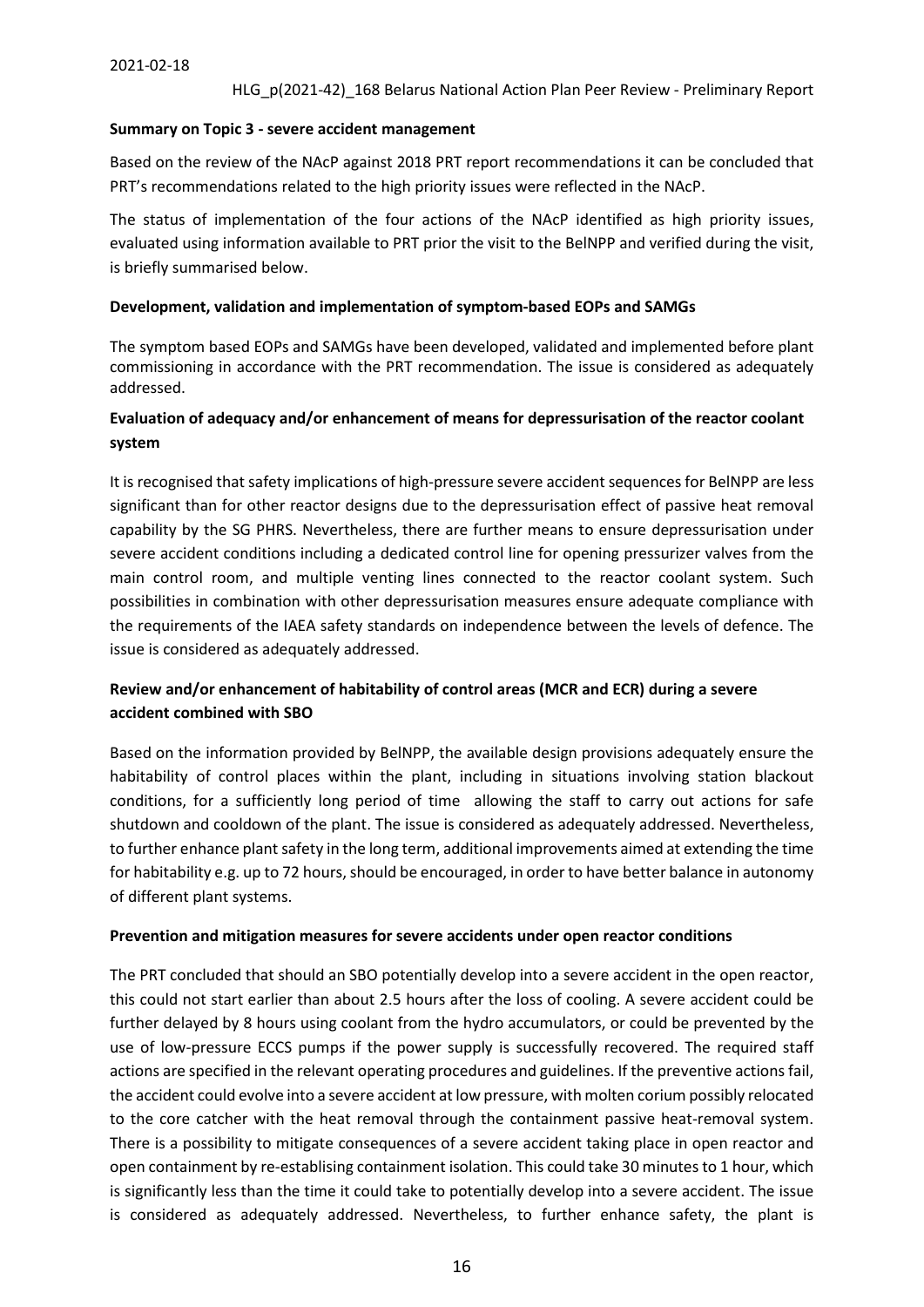encouraged to look for additional means and ways to deliver coolant into the reactor in order to provide more time before the fuel in the open reactor is damaged, thereby enhancing the preventive part of accident management.

# <span id="page-16-0"></span>**5 SCHEDULE FOR IMPLEMENTATION, TRANSPARENCY AND COMMENDABLE ASPECTS**

## <span id="page-16-1"></span>*5.1 The schedule of the implementation of the NAcP*

This part will be completed at the end of phase 2 of the peer review.

# <span id="page-16-2"></span>*5.2 Transparency of the NAcP*

This part will be completed at the end of phase 2 of the peer review.

## <span id="page-16-3"></span>*5.3 Commendable aspects (good practices, experiences, interesting approaches) and challenges*

This part will be completed at the end of phase 2of the peer review.

# <span id="page-16-4"></span>**6 PEER REVIEW CONCLUSIONS**

The purpose of this report is to record the results and conclusions of the first phase of the peer review of the NAcP of Belarus. The PRT highlights that the results and conclusions in this document are based on information received via documents provided by Belarusian counterparts, discussions in online meetings between both of these parties and the site visit to BelNPP in February 2021. The conclusions and results in this report have been verified during the site visit to BelNPP in February 2021.

The Covid-19 pandemic prevented the peer review of the NAcP from being carried out as planned. The pandemic resulted in limitations on travelling and in organising face-to-face meetings, preventing the PRT from organising a full scope fact-finding mission to Belarus as planned. As BelNPP is expected to start commercial operations in early 2021, the ENSREG Stress Test Board decided in its November 2020 meeting to focus the first phase of the peer review on high priority issues and requested the PRT to complete the peer review on the high priority issues before BelNPP starts commercial operations. The full peer review addressing all remaining recommendations will be finalised when Covid-19 pandemic has abated and a full fact-finding mission has been carried out in Belarus.

The PRT identified seven high priority issues which were considered both important for safety and implementable in the short term. The status of the recommendations related to the seven high priority issues has been already discussed in depth in chapter 4. As a result of the evaluation, the following conclusions can be made.

- For natural hazards, the high priority issue was related to the evaluation of the adequacy of design basis earthquake and verifying that this DBE and the underlying PSHA are used as basis for evaluating seismic margins to cope with the seismic DEC. Based on the available information this high priority issue has been adequately addressed provided that GAN endorses an updated DBE based on the review and assessment of the available PSHAs. In the second phase of the peer review, the PRT will continue evaluating seismic margins for DEC as well as how potential earthquake-induced indirect effects (e.g. consequent fire, internal flooding and potential spatial interactions, housing of mobile means) are addressed in the design and safety demonstration of BelNPP.
- For loss of safety systems, there were two high priority issues. The first related to enhancing the water supply to the passive heat-removal systems with additional redundant pumping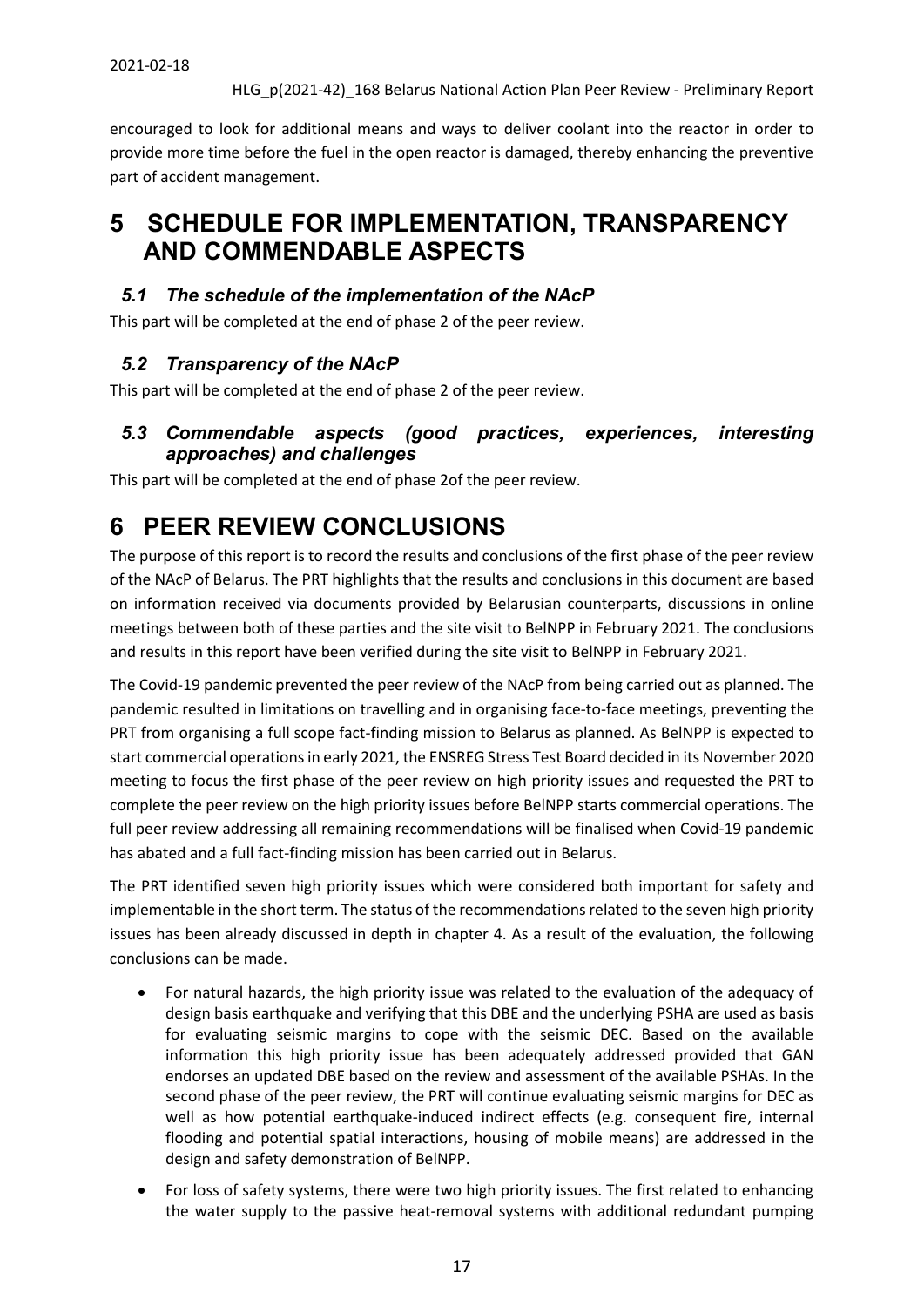capability. The second related to enhancing the reliability the of power supply of MDG by establishing a permanent connection to the Channel 7 busbar. Based on the available information both high priority issues have been adequately addressed provided that the availability of the mobile equipment can be ensured in all conditions.

• For severe accident management there were four high priority issues. The first was related to the development, validation and implementation of symptom-based EOPs and SAMGs. The second was related to the reliability of depressurisation of the primary system to prevent highpressure core melt scenarios. The third priority issue was related to potential improvements to the habitability of main and emergency control rooms to ensure operators can work in the control rooms during a severe accident combined with a station blackout. The fourth was related to capabilities to prevent and mitigate severe accidents under open reactor conditions. Based on the available information, all four high priority issues have been adequately addressed, although the PRT encourages that possibilities for further safety enhancements be sought.

In conclusion, based on the available information and the site visit, progress has been made in addressing all recommendations related to the seven high priority issues.

In addition to the evaluation of the implementation of recommendations related to the seven high priority issues, the PRT evaluated the comprehensiveness of the Belarusian NAcP against PRT recommendations and other sources of relevant information. Based on the available information, it can be concluded that the NAcP has addressed all PRT recommendations related to the high priority issues. In phase 2, the PRT will conduct a full review of the comprehensiveness of the Belarusian NAcP, including all other PRT recommendations and how sources relevant to the preparation of national action plans have been used, namely the *Compilation of Recommendations and Suggestions from the Review European Stress Tests* from 2012 and the summary report of the extraordinary meeting of the Convention on Nuclear Safety in 2012.

Last but not least, the PRT underlines the safety significance of all recommendations formulated in the 2018 PRT report and encourages its Belarusian counterparts to continue working on them to ensure and enhance the safety of BelNPP in a timely manner. Evaluation of the implementation of all recommendations will be fully addressed in the second phase of the peer review, which is expected to take place in spring and summer of 2021, depending on the situation with the Covid-19 pandemic. The final report of the peer review will be compiled at the end of the second phase.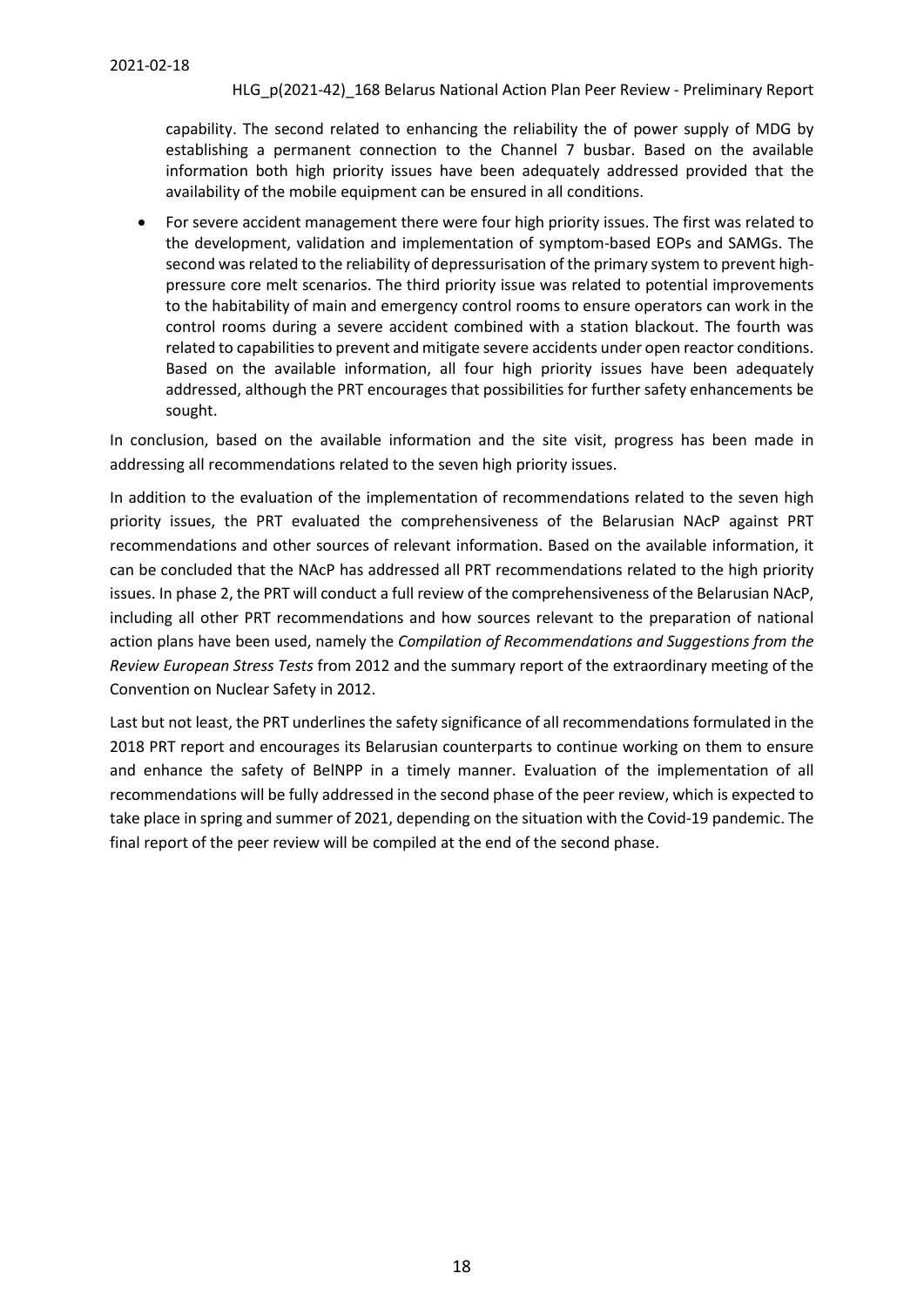# • **APPENDIX**

# <span id="page-18-0"></span>**PRT Assessment of Belarusian National Action Plan**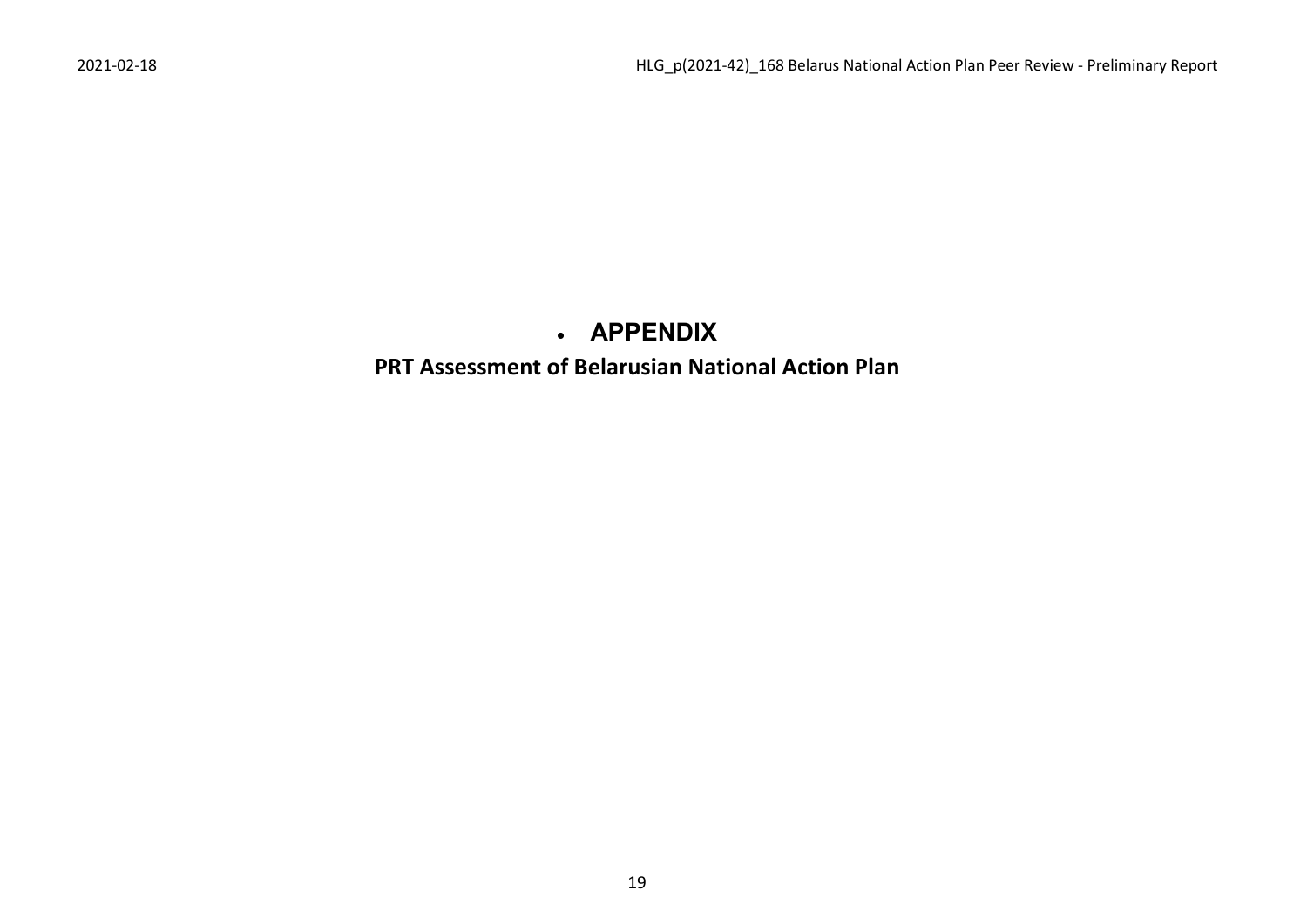#### <span id="page-19-0"></span>**1. Earthquakes**

| Action (Source <sup>9</sup> :) | PRT recommendation, action in NAcP and NAcP<br>update                                                                                                                                                                                                                                                                                                                                                                                                                   | Implementation and evaluation of action                                                                                                                                                                                                                                                                                                                                                                                                                                                                                                                                                                                                                                                                                                                                                                                   |
|--------------------------------|-------------------------------------------------------------------------------------------------------------------------------------------------------------------------------------------------------------------------------------------------------------------------------------------------------------------------------------------------------------------------------------------------------------------------------------------------------------------------|---------------------------------------------------------------------------------------------------------------------------------------------------------------------------------------------------------------------------------------------------------------------------------------------------------------------------------------------------------------------------------------------------------------------------------------------------------------------------------------------------------------------------------------------------------------------------------------------------------------------------------------------------------------------------------------------------------------------------------------------------------------------------------------------------------------------------|
| R-1, PRT p. 68;                | <b>Recommendation:</b>                                                                                                                                                                                                                                                                                                                                                                                                                                                  | High priority issue - approval of the hazard levels for DBE                                                                                                                                                                                                                                                                                                                                                                                                                                                                                                                                                                                                                                                                                                                                                               |
| NAcP 4-2                       | The regulator should consider the PSHA 2018 results   Implementation:<br>in the beyond design basis safety evaluation of the<br>plant and ensure the implementation of appropriate<br>safety upgrading measures. The results of the PSHA<br>may require an update of the protection concept<br>with respect to seismic impacts to conform with<br>WENRA safety objectives for new nuclear power<br>plants which were taken as a reference by the PRT.<br><b>Action:</b> | The design basis earthquake (DBE) was originally established in line with NP-031-01 and the<br>seismic hazard map GSZ-97-D26 revealing a DBE (exceedance frequency 10 <sup>-4</sup> per year) of<br>Intensity $7^{\circ}$ MSK-64 = 0.10 g PGA <sub>H</sub> . In 2018, a new PSHA was carried out to develop a seismic<br>PSA (2018 PSHA) which revealed a DBE of about 0.1 g for the occurrence probability of 10 <sup>-4</sup><br>per year. The 2018 PSHA also developed hazard curves reaching frequencies well below $10^{-4}$ .<br>The PRT deemed this study as conforming with the current state of science and technology<br>while it expressed reservations regarding the older hazard studies that were in line with<br>Russian and Belarusian regulatory standards, but different from international guidelines. |
|                                | assessment of NPP safety and determine the need for<br>appropriate actions in order to improve safety.<br>Status:<br>Belarusian NPP developed a PSA in cooperation with<br>the General Contractor:<br>PSA-2018 Level 1 and PSA-2018 level 2 for Unit 1 of<br>Belarusian NPP as part of the licensing package. The                                                                                                                                                       | Review the results of the seismic PSA-2018 in the The PRT consequently suggested that the 2018 PSHA results be used for any further<br>evaluation of the seismic margin of the plant.<br>GAN found it necessary for the operating licence to 'prepare a more precise seismographic<br>model, adequately corresponding to the geodynamic conditions of Belarus'. This led to the<br>updated 2020 PSHA. The new updated PSHA 2020 has been compiled by the Russian Institute<br>of Physics of the Earth in Moscow. Some of the results are presented in the document<br>'Appendix R-2 Заключение отчета.pdf'. The PSHA 2020 could be consulted by the PRT<br>during the site visit. Here, the new free-field peak ground acceleration (PGA) is noted with<br>0.1059 g at hazard level $10^{-4}$ per year, mean value.       |

 $9$  The brackets indicate the sources of the respective action.

- NR: National Report Stress Test for Belarussian Nuclear Power Plant 2017,
- PRT: EU Peer Review Report of the Belarussian Stress Tests June 2018,
- EU: ENSREG '*Compilation of Recommendations and suggestions - Peer review of stress tests performed on European nuclear power plants', 26/07/2012,*
- NAcP: number of Recommendation of the National Action Plan of Belarus, 2019,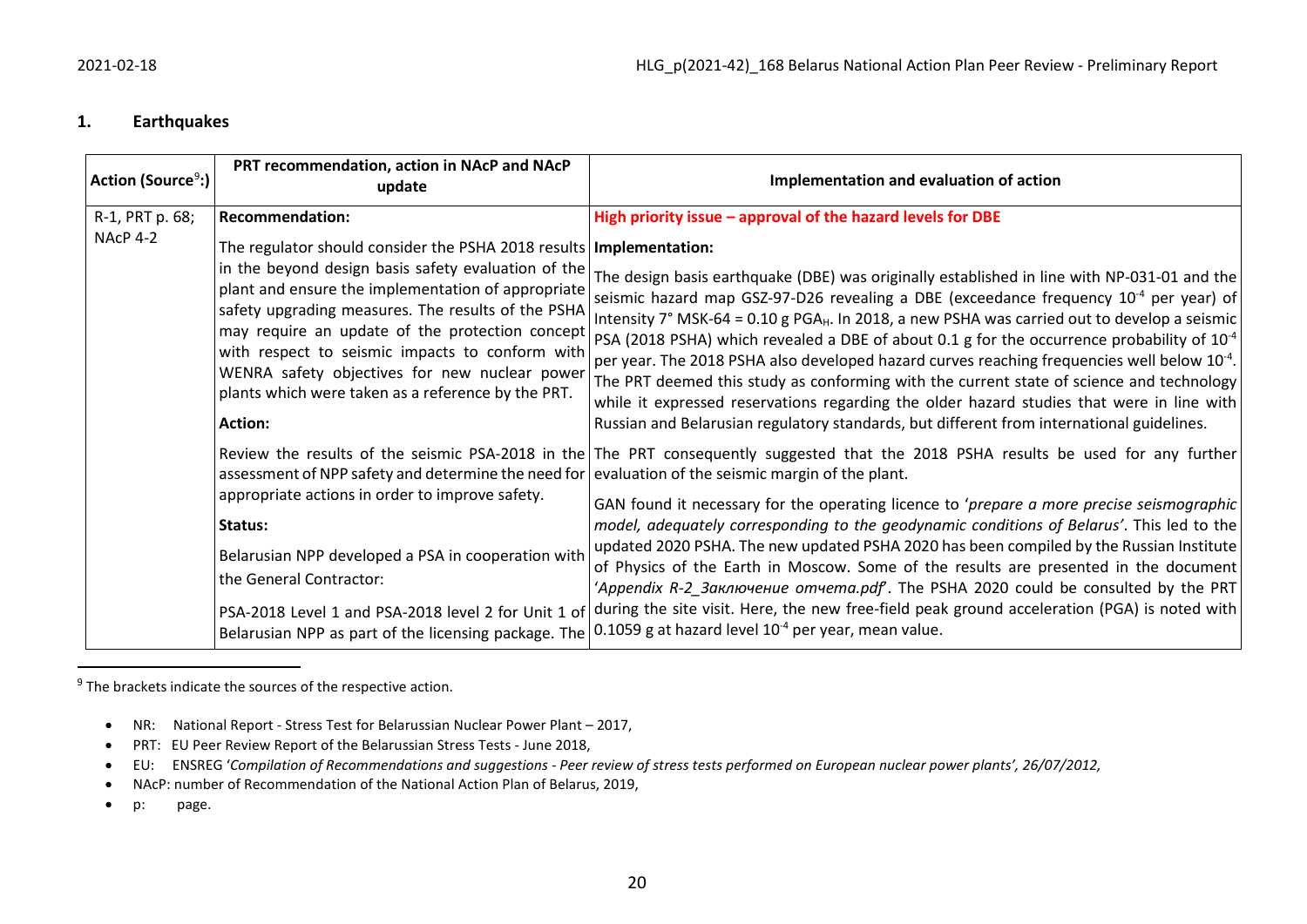| Action (Source <sup>9</sup> :) | PRT recommendation, action in NAcP and NAcP<br>update                                                                                    | Implementation and evaluation of action                                                                                                                                                                                                                                                                                                                                                                                                                                                                                                                                                                                                                                                                                                                                                                                                                                                                                                                                                                                                                                                                                                                                                                                                                                                                                                                                       |
|--------------------------------|------------------------------------------------------------------------------------------------------------------------------------------|-------------------------------------------------------------------------------------------------------------------------------------------------------------------------------------------------------------------------------------------------------------------------------------------------------------------------------------------------------------------------------------------------------------------------------------------------------------------------------------------------------------------------------------------------------------------------------------------------------------------------------------------------------------------------------------------------------------------------------------------------------------------------------------------------------------------------------------------------------------------------------------------------------------------------------------------------------------------------------------------------------------------------------------------------------------------------------------------------------------------------------------------------------------------------------------------------------------------------------------------------------------------------------------------------------------------------------------------------------------------------------|
|                                | as part of a safety report with a view to obtaining a<br>licence to operate Unit 1. The licensing procedure for<br>that Unit is ongoing. | materials for PSA-2018 Level 1 and PSA-2018 Level 2 The differences between the 2018 PSHA and the 2020 PSHA with respect to input parameters<br>for Unit 1 of Belarusian NPP are reviewed by experts were explained during the site visit. Both studies seem only differing by the assumed soil<br>properties, while source zones models and ground motion prediction equations are<br>apparently identical. According to GAN, the 2018 PSHA did not take into account the detailed<br>site response analyses with respect to input seismic motion, while the 2020 PSHA took it into<br>the account according to modern standards including non-linear behaviour of soil profile. The<br>resulting hazard values for the exceedance frequency of 10 <sup>-4</sup> per year, mean, free-field, which<br>is decisive for determining the DBE, differ only slightly with the respective 2018 PSHA results.<br>GAN envisages accepting the PGA <sub>H</sub> value of 0.1059 g from the 2020 PSHA as DBE. This value<br>is slightly higher than 0.1 g, which was initially inferred as a design basis derived from the<br>minimum value suggested by IAEA and WENRA reference documents. This DBE value and the<br>underlying PSHA results should also be used as the basis for evaluating seismic margins to<br>cope with DECs as required by IAEA and WENRA reference documents. |
|                                |                                                                                                                                          | According to GAN, the 2018 PSHA was reviewed and found acceptable for the physical start-<br>up. For the operating license, the licensee was requested to prepare 'a more precise<br>seismographic model, adequately corresponding to the geodynamic conditions of Belarus'.<br>This led to the updated 2020 PSHA. The regulator has stated that it expects to complete the<br>corresponding reviews and assessments prior to issuing the operating licence.                                                                                                                                                                                                                                                                                                                                                                                                                                                                                                                                                                                                                                                                                                                                                                                                                                                                                                                  |
|                                |                                                                                                                                          | <b>Evaluation:</b>                                                                                                                                                                                                                                                                                                                                                                                                                                                                                                                                                                                                                                                                                                                                                                                                                                                                                                                                                                                                                                                                                                                                                                                                                                                                                                                                                            |
|                                |                                                                                                                                          | In the 2018 PRT report, the PRT recommended that GAN should consider the 2018 PSHA<br>results in the beyond design basis safety evaluation of the plant and ensure appropriate safety<br>upgrading measures are implemented. According to the NAcP (p. 31), GAN instead requested<br>the licensee to prepare 'a more precise seismographic model, adequately corresponding to<br>the geodynamic conditions of Belarus'. This led to the updated 2020 PSHA. The differences<br>between the 2018 PSHA and the 2020 PSHA are marginal in the area of the exceedance<br>frequency of $10-4$ per year, mean, free-field, which is decisive for determining the DBE.                                                                                                                                                                                                                                                                                                                                                                                                                                                                                                                                                                                                                                                                                                                |
|                                |                                                                                                                                          | According to information obtained during the review, the 2020 PSHA uses input data that are<br>updated compared to those used for the 2018 PSHA, which formed the basis of the stress<br>tests peer review in 2018. The differences between the 2018 PSHA and the 2020 PSHA with                                                                                                                                                                                                                                                                                                                                                                                                                                                                                                                                                                                                                                                                                                                                                                                                                                                                                                                                                                                                                                                                                              |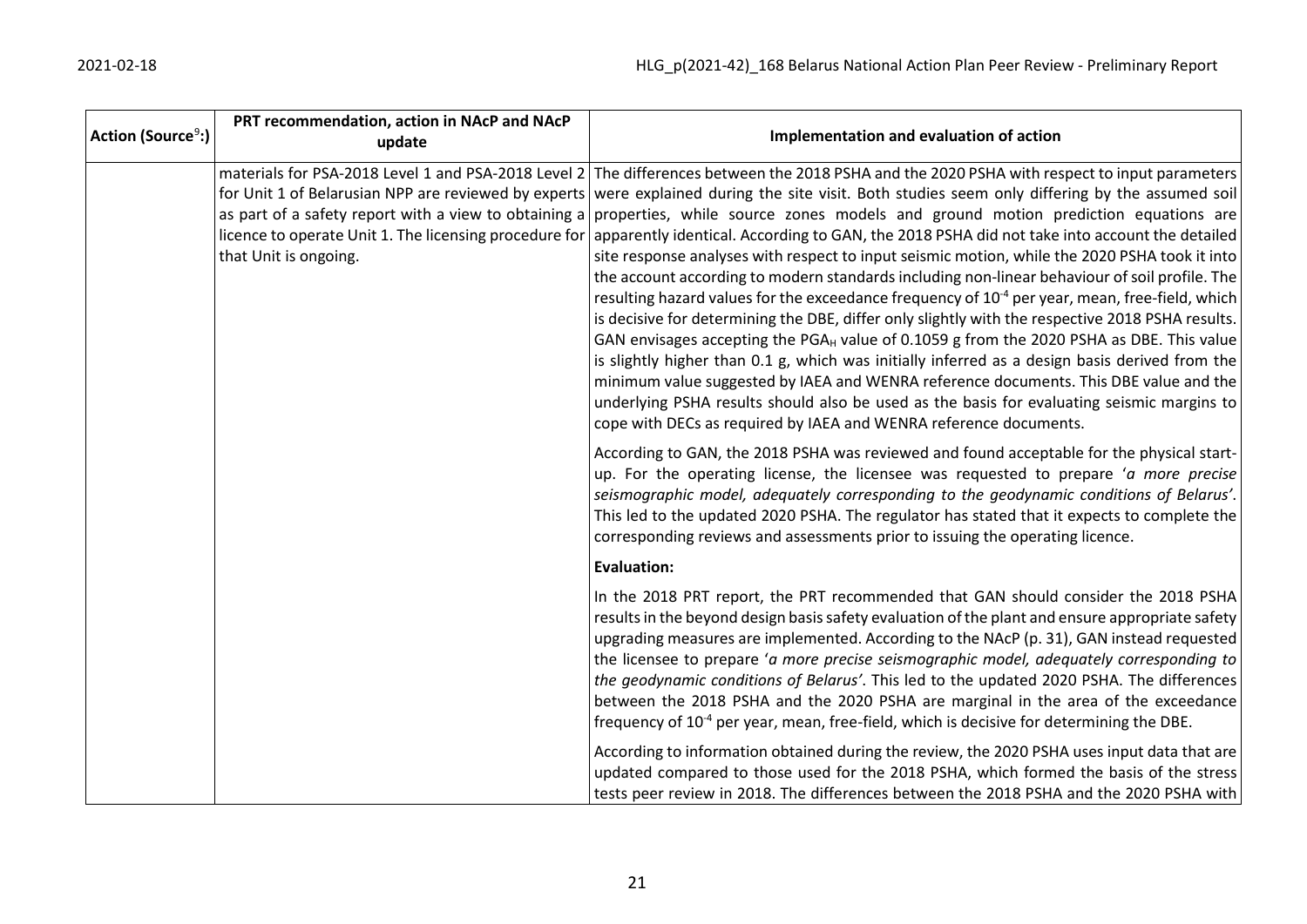| $ $ Action (Source $^9$ :) | PRT recommendation, action in NAcP and NAcP<br>update | Implementation and evaluation of action                                                                                                                                                                                                                                                                                                                                                                                                                                                                                                                                                                                                                         |
|----------------------------|-------------------------------------------------------|-----------------------------------------------------------------------------------------------------------------------------------------------------------------------------------------------------------------------------------------------------------------------------------------------------------------------------------------------------------------------------------------------------------------------------------------------------------------------------------------------------------------------------------------------------------------------------------------------------------------------------------------------------------------|
|                            |                                                       | respect to input parameters were explained during the site visit. Both hazard assessments<br>reveal values for the DBE which are higher than 0.1 g (currently set as a design basis for<br>BelNPP), therefore require an update of the seismic design base. The resulting hazard values<br>for the exceedance frequency of $10^{-4}$ per year, mean, free-field, which is decisive for<br>determining the DBE, differ only slightly. GAN envisaged that the value resulting from the<br>2020 PSHA as DBE with 0.1059 g could be accepted as DBE.                                                                                                                |
|                            |                                                       | Selecting the DBE from one of these above-mentioned PSHAs from the hazard level 10 <sup>-4</sup> per<br>year, mean, free-field, is in line with internationally used approaches. It is also in line with the<br>references used during the peer review of the EU stress tests. The engineering design basis<br>for seismic category 1 SSCs is 0.12 g. This is above the envisaged DBE value (0.1059 g). The<br>envisaged DBE value and the underlying hazard assessment should be used as a basis for the<br>seismic margin assessment for DEC.                                                                                                                 |
|                            |                                                       | However, the regulatory process and decision making on the hazard assessment (2020 PSHA)<br>is still ongoing. GAN is expected to finalise its review and assessment in March 2021, endorse<br>the updated DBE and the underlying hazard assessment accordingly, before issuing operating<br>license to BelNPP. This review, assessment and decision process should be based on scientific<br>justification. Based on the discussions during online meetings and the site visit it is expected<br>that the results of PSHA 2020 will be endorsed by GAN.                                                                                                         |
|                            |                                                       | Setting the DBE and underlying hazard assessment is particularly important for seismic<br>margins assessment regarding DEC and will provide a clear basis for the evaluation of the<br>adequacy of seismic margins. This will be assessed by the PRT in phase 2 of the peer review.                                                                                                                                                                                                                                                                                                                                                                             |
|                            |                                                       | With regard to the actual design of SSCs to meet the DBE, discussions were also held on<br>indirect effects of earthquakes in line with ENSREG's stress tests specifications, relevant IAEA<br>safety standards and WENRA applicable documents. During the site visit, the PRT noted the<br>presence of pipes and components with lower seismic category in spaces containing<br>important seismic category 1 systems. Examples include parts of the fire water extinguishing<br>system located in the UKD building (hosting safety systems such as the containment spray<br>system and the safety injection system) or in the UBS building (hosting the EDGs). |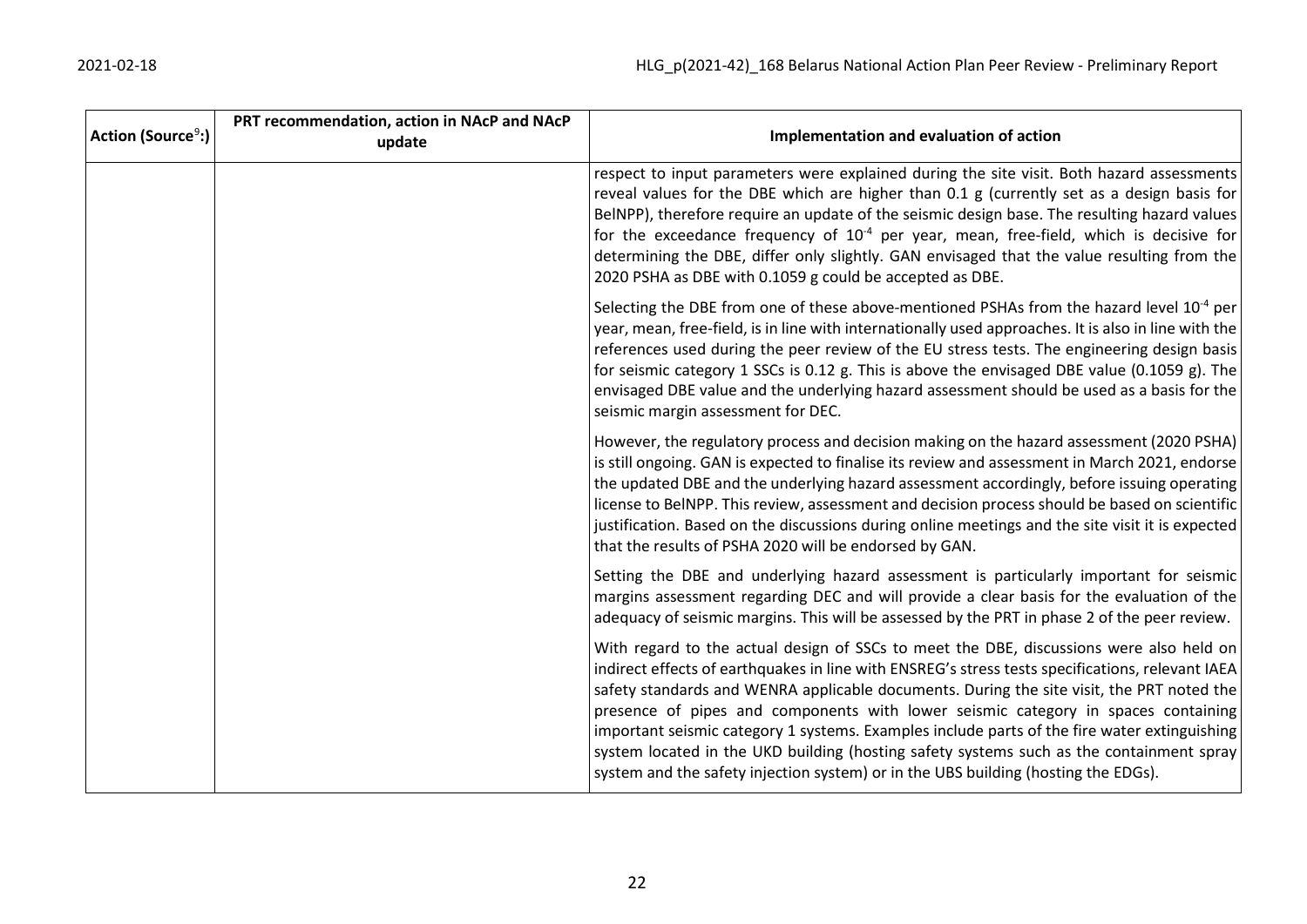| Action (Source <sup>9</sup> :) | PRT recommendation, action in NAcP and NAcP<br>update                                                                                                                                                | Implementation and evaluation of action                                                                                                                                                                                                                                                                                                                                                                                                            |
|--------------------------------|------------------------------------------------------------------------------------------------------------------------------------------------------------------------------------------------------|----------------------------------------------------------------------------------------------------------------------------------------------------------------------------------------------------------------------------------------------------------------------------------------------------------------------------------------------------------------------------------------------------------------------------------------------------|
|                                |                                                                                                                                                                                                      | The PRT also noted that indirect effects of earthquake (such as seismic induced internal fire<br>and flooding) are not covered by the PSA.                                                                                                                                                                                                                                                                                                         |
|                                |                                                                                                                                                                                                      | The PRT appreciates the efforts performed by the Belarusian counterparts to try answering<br>these concerns related to the DBE. The PRT concluded that more comprehensive information<br>and analyses are needed to clarify the situation with respect to indirect effects of earthquake.<br>Demonstration should be made that all potential earthquake-induced indirect effects are<br>adequately addressed. This demonstration should include:   |
|                                |                                                                                                                                                                                                      | earthquake-induced fires<br>earthquake-induced internal flooding<br>earthquake-induced interactions of SSCs having lower seismic category with items in<br>seismic category 1<br>housing of mobile means (including those used to supplement the JNB-50<br>pump)                                                                                                                                                                                   |
|                                |                                                                                                                                                                                                      | This will be assessed by the PRT in phase 2 of the peer review.                                                                                                                                                                                                                                                                                                                                                                                    |
|                                |                                                                                                                                                                                                      | The PRT considers that the high priority issue 'verification of the adequacy of the Design Basis<br>Earthquake (DBE with a PGA <sub>H</sub> of 0.1059 g) and verifying that this DBE is used as basis for<br>evaluating seismic margins to cope with the seismic Design Extension Condition (DEC)' is<br>adequately addressed, provided that GAN independently reviews, assesses and endorses the<br>PSHA and that the DBE is updated accordingly. |
|                                |                                                                                                                                                                                                      | In the second phase of the peer review, the PRT will continue evaluating seismic margins for<br>DEC as well as how potential earthquake-induced effects are addressed in the design and<br>safety demonstration of BelNPP.                                                                                                                                                                                                                         |
| R-2, PRT p. 68                 | <b>Recommendation:</b>                                                                                                                                                                               | This item will be reviewed in phase 2.                                                                                                                                                                                                                                                                                                                                                                                                             |
| NAcP 4-1                       | A comprehensive margin assessment based on the<br>hazard curve from the PSHA and fragility<br>evaluations should be performed, to justify the<br>adequacy of the margins of all SSCs with respect to |                                                                                                                                                                                                                                                                                                                                                                                                                                                    |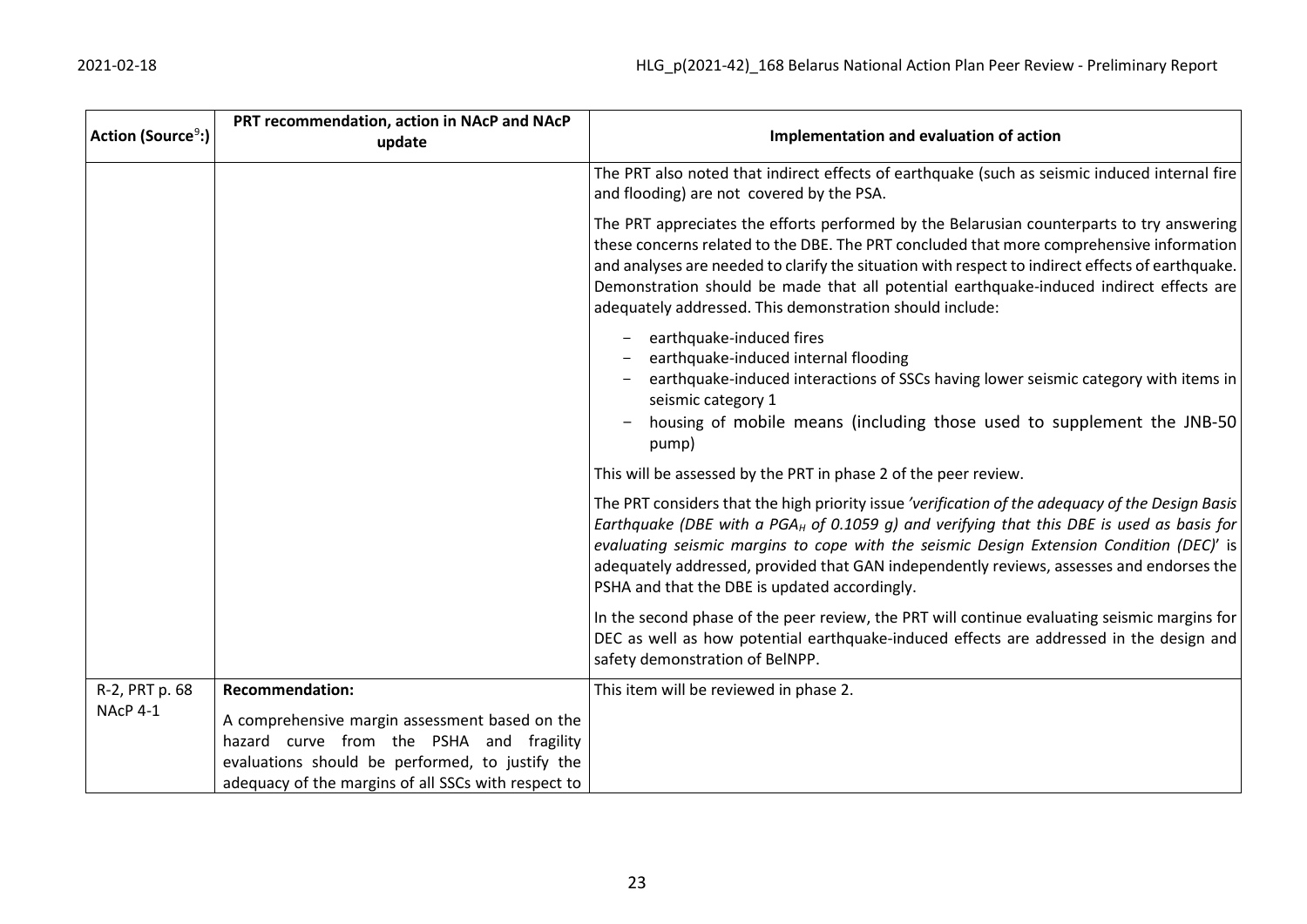| Action (Source <sup>9</sup> :) | PRT recommendation, action in NAcP and NAcP<br>update                                                                                                                                                                                                                                                                                                                         | Implementation and evaluation of action |
|--------------------------------|-------------------------------------------------------------------------------------------------------------------------------------------------------------------------------------------------------------------------------------------------------------------------------------------------------------------------------------------------------------------------------|-----------------------------------------|
|                                | the design basis and beyond for ensuring their<br>integrity and function in accordance with their role<br>in support of Defence-in-Depth (DiD) levels.                                                                                                                                                                                                                        |                                         |
|                                | <b>Action:</b>                                                                                                                                                                                                                                                                                                                                                                |                                         |
|                                | Carry out additional studies on the construction of<br>seismic hazard curves, to clarify the safety margins<br>of NPP structures, systems and components (SSCs),<br>taking into account the more precise seismotectonic<br>model.                                                                                                                                             |                                         |
|                                | Correct the seismic Probabilistic Safety Analysis<br>(PSA) for which initial data will come from adjusted<br>seismic hazard curves, including the assessment of<br>safety margins for parts of safety-critical systems.                                                                                                                                                       |                                         |
|                                | Determine the need for a comprehensive<br>assessment of seismic risk on the basis of more<br>refined seismic hazard curves and existing<br>equipment safety margins.                                                                                                                                                                                                          |                                         |
|                                | Status:                                                                                                                                                                                                                                                                                                                                                                       |                                         |
|                                | enterprise<br>"Belorusskaya<br>State<br>AES"<br>The<br>(hereinafter: "Belarusian NPP") set the budget for<br>work on this item, conducted competitive tender<br>procedures and selected the contractors to work on<br>the construction of a seismotectonic model and<br>refinement of the seismic hazard curves, taking into<br>account the alternative seismotectonic model. |                                         |
|                                | Work on the construction of a seismotectonic model<br>and refinement of the seismic hazard curves, taking                                                                                                                                                                                                                                                                     |                                         |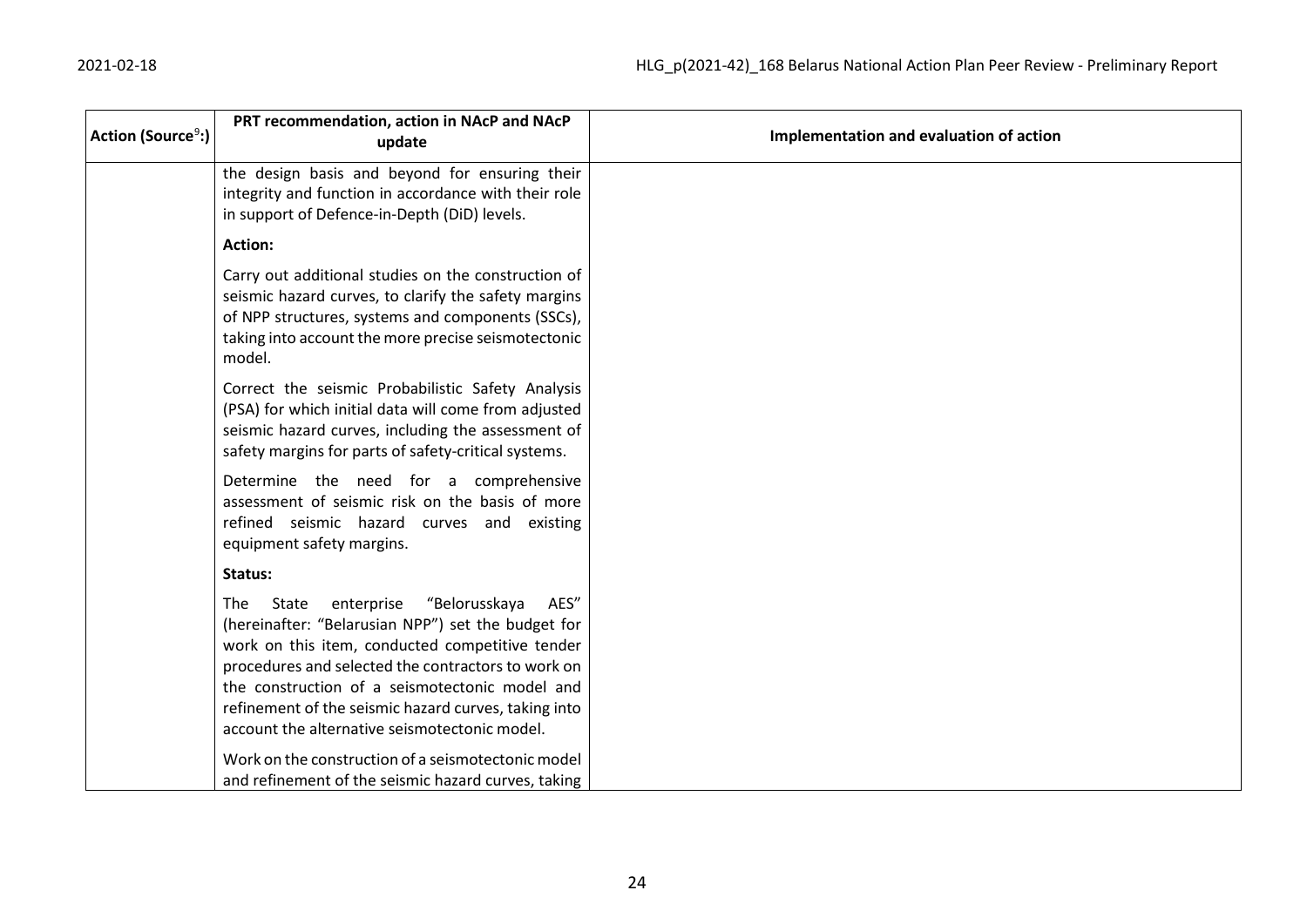| Action (Source <sup>9</sup> :) | PRT recommendation, action in NAcP and NAcP<br>update                                                                                                            | Implementation and evaluation of action                                                                                                                                                                  |
|--------------------------------|------------------------------------------------------------------------------------------------------------------------------------------------------------------|----------------------------------------------------------------------------------------------------------------------------------------------------------------------------------------------------------|
|                                | into account the alternative seismotectonic model,<br>is currently ongoing.                                                                                      |                                                                                                                                                                                                          |
|                                | Deadline for completion of the work: March 2020.                                                                                                                 |                                                                                                                                                                                                          |
|                                | The deadline for adjusting the PSA for seismic<br>impacts, taking into account the revised seismic<br>hazard curves, has been postponed until December<br>2020.  |                                                                                                                                                                                                          |
| R-3, PRT p. 68                 | <b>Recommendation:</b>                                                                                                                                           | Partly belongs to the high priority issue - approval of the hazard levels for DBE                                                                                                                        |
| NAcP 4-3                       | The regulator should ensure that the seismic                                                                                                                     | Implementation:                                                                                                                                                                                          |
|                                | resistances of SSCs credited for coping with accident<br>conditions (DiD levels 3 and 4) induced by a seismic<br>event are adequate to ensure their performance. | The assessment of the seismic stability of safety-critical equipment is expected to be finalised<br>by the designer by 31 March 2020. GAN will need to review and assess these analyses<br>consequently. |
|                                | <b>Action:</b>                                                                                                                                                   |                                                                                                                                                                                                          |
|                                | Based on the completion of the actions in point 1,<br>assess the characteristics of seismic stability of SSCs                                                    | <b>Evaluation:</b>                                                                                                                                                                                       |
|                                | to ensure their function in an accident situation<br>(levels DiD 3 and 4).                                                                                       | In this phase 1 of the peer review the PRT has only reviewed and assessed the situation up to<br>the seismic resilience necessary to cope with a DBE.                                                    |
|                                | Status:                                                                                                                                                          | The engineering design basis for seismic category 1 SSCs is $PGA_H = 0.12$ g. This is above the                                                                                                          |
|                                | commissioning<br>of<br>the<br>works,<br>As.<br>part<br>ATOMTECHENERGO AO is assessing the seismic                                                                | envisaged DBE value of PGA <sub>H</sub> = 0.1059 g. The engineering design of the seismic category 1<br>SSCs envelopes the DBE value.                                                                    |
|                                | stability of safety-critical equipment using the                                                                                                                 | GAN's written answers to the PRT questions and additional information prepared during the                                                                                                                |
|                                | 'Programmes for determining the dynamic<br>characteristics and seismic stability of safety-critical                                                              | country visit gave an overview of the seismic category 1 SSCs. For example, in answer 37, GAN<br>provided a list of SSCs necessary for a safe shutdown in the event of a design basis earthquake.        |
|                                | equipment'. The work is expected to be completed<br>by 31 March 2020.                                                                                            | With regard to the actual design of SSCs to meet the DBE, discussions were also held on<br>indirect effects of earthquakes in line with ENSREG's stress tests specifications, relevant IAEA              |
|                                | As part of the adjustment to the seismic PSA (Point<br>1 of the National Plan), work on seismic stability                                                        | safety standards and WENRA applicable documents. During the site visit, the PRT noted the<br>presence of pipes and components with lower seismic category in spaces containing                           |
|                                |                                                                                                                                                                  |                                                                                                                                                                                                          |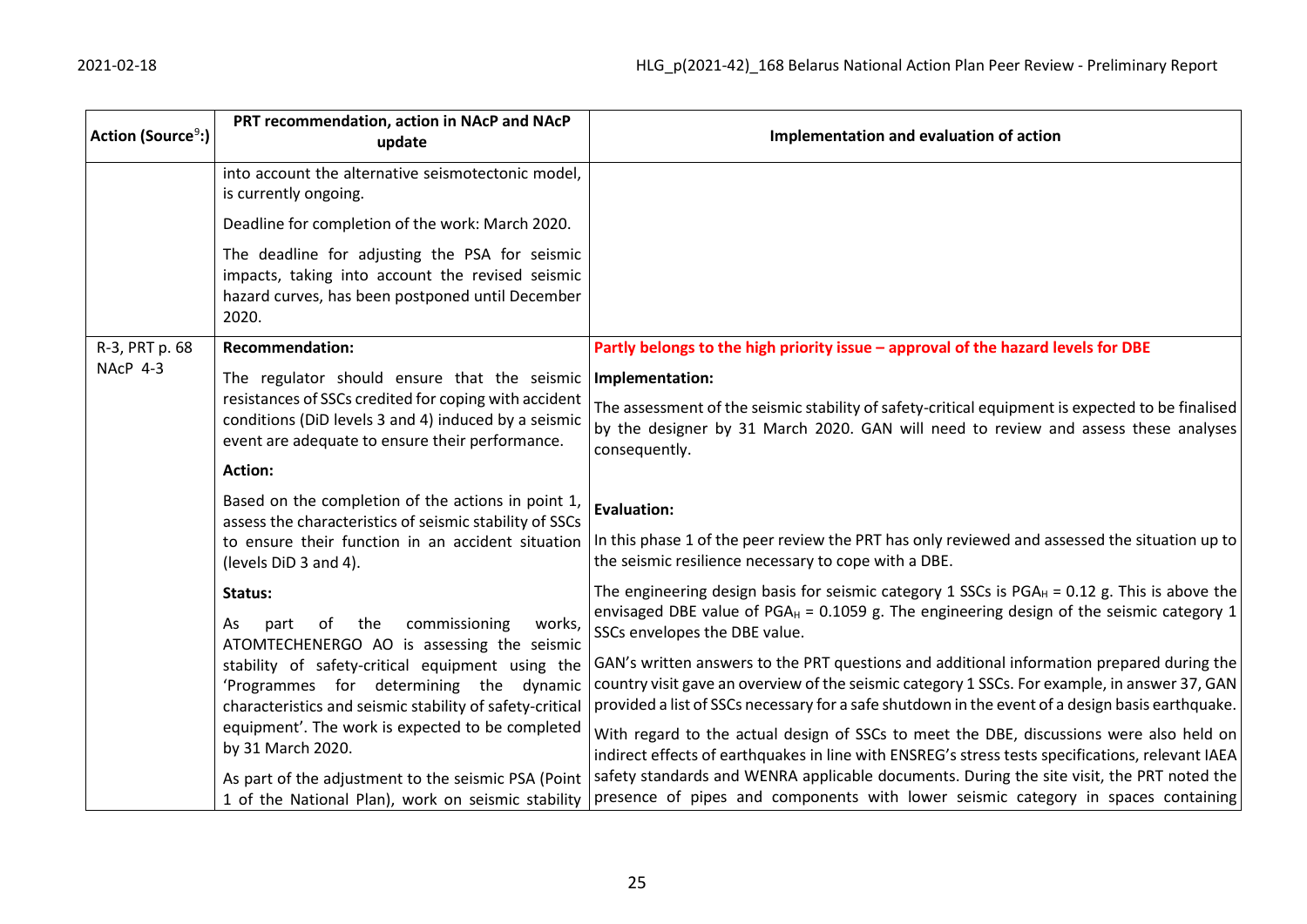| Action (Source <sup>9</sup> :) | PRT recommendation, action in NAcP and NAcP<br>update                                                                                                                                                                                                                                                        | Implementation and evaluation of action                                                                                                                                                                                                                                                                                                                                                                                                          |
|--------------------------------|--------------------------------------------------------------------------------------------------------------------------------------------------------------------------------------------------------------------------------------------------------------------------------------------------------------|--------------------------------------------------------------------------------------------------------------------------------------------------------------------------------------------------------------------------------------------------------------------------------------------------------------------------------------------------------------------------------------------------------------------------------------------------|
|                                | analyses is in hand. The results will form the basis<br>for a list of components, and the probabilistic<br>parameters of their seismic damage to Unit 1 will be<br>determined. (The work is being done by "TsKTI-<br>VIBROSEYSM OOO" and "ATOMPROYEKT AO" and is<br>scheduled for completion by 31 May 2020. | important seismic category 1 systems. Examples include parts of the fire water extinguishing<br>system located in the UKD building (hosting safety systems such as the containment spray<br>system and the safety injection system) or in the UBS building (hosting the EDGs).                                                                                                                                                                   |
|                                |                                                                                                                                                                                                                                                                                                              | The PRT also noted that indirect effects of earthquake (such as seismic induced internal fire<br>and flooding) are not covered by the PSA.                                                                                                                                                                                                                                                                                                       |
|                                |                                                                                                                                                                                                                                                                                                              | The PRT appreciates the efforts performed by the Belarusian counterparts to try answering<br>these concerns related to the DBE. The PRT concluded that more comprehensive information<br>and analyses are needed to clarify the situation with respect to indirect effects of earthquake.<br>Demonstration should be made that all potential earthquake-induced indirect effects are<br>adequately addressed. This demonstration should include: |
|                                |                                                                                                                                                                                                                                                                                                              | earthquake-induced fires<br>earthquake-induced internal flooding<br>earthquake-induced interactions of SSCs having lower seismic category with items in<br>seismic category 1<br>housing of mobile means (including those used to supplement the JNB-50 pump)                                                                                                                                                                                    |
|                                |                                                                                                                                                                                                                                                                                                              | These will be assessed by the PRT in phase 2 of the peer review.                                                                                                                                                                                                                                                                                                                                                                                 |
|                                |                                                                                                                                                                                                                                                                                                              | Furthermore, demonstration still needs to be done that all potential earthquake-induced<br>effects are adequately addressed for DBE as mentioned above. The PRT expects this<br>demonstration to be available in phase 2 of the PRT review.                                                                                                                                                                                                      |
|                                |                                                                                                                                                                                                                                                                                                              | In this phase 1 of the peer review the PRT has only reviewed and assess the situation up to<br>the seismic resilience necessary to cope with a DBE. The further PRT evaluations with respect<br>to DEC and seismic margins are scheduled in phase 2.                                                                                                                                                                                             |
| R-4, PRT p.68                  | <b>Recommendation:</b>                                                                                                                                                                                                                                                                                       | This item will be reviewed in phase 2.                                                                                                                                                                                                                                                                                                                                                                                                           |
| NAcP 4-4                       | The PRT is aware of the different interpretations of<br>the 1908 seismic event published in seismological<br>literature and catalogues. Keeping this in mind, the                                                                                                                                            |                                                                                                                                                                                                                                                                                                                                                                                                                                                  |
|                                | PRT recommends performing a study on this seismic                                                                                                                                                                                                                                                            |                                                                                                                                                                                                                                                                                                                                                                                                                                                  |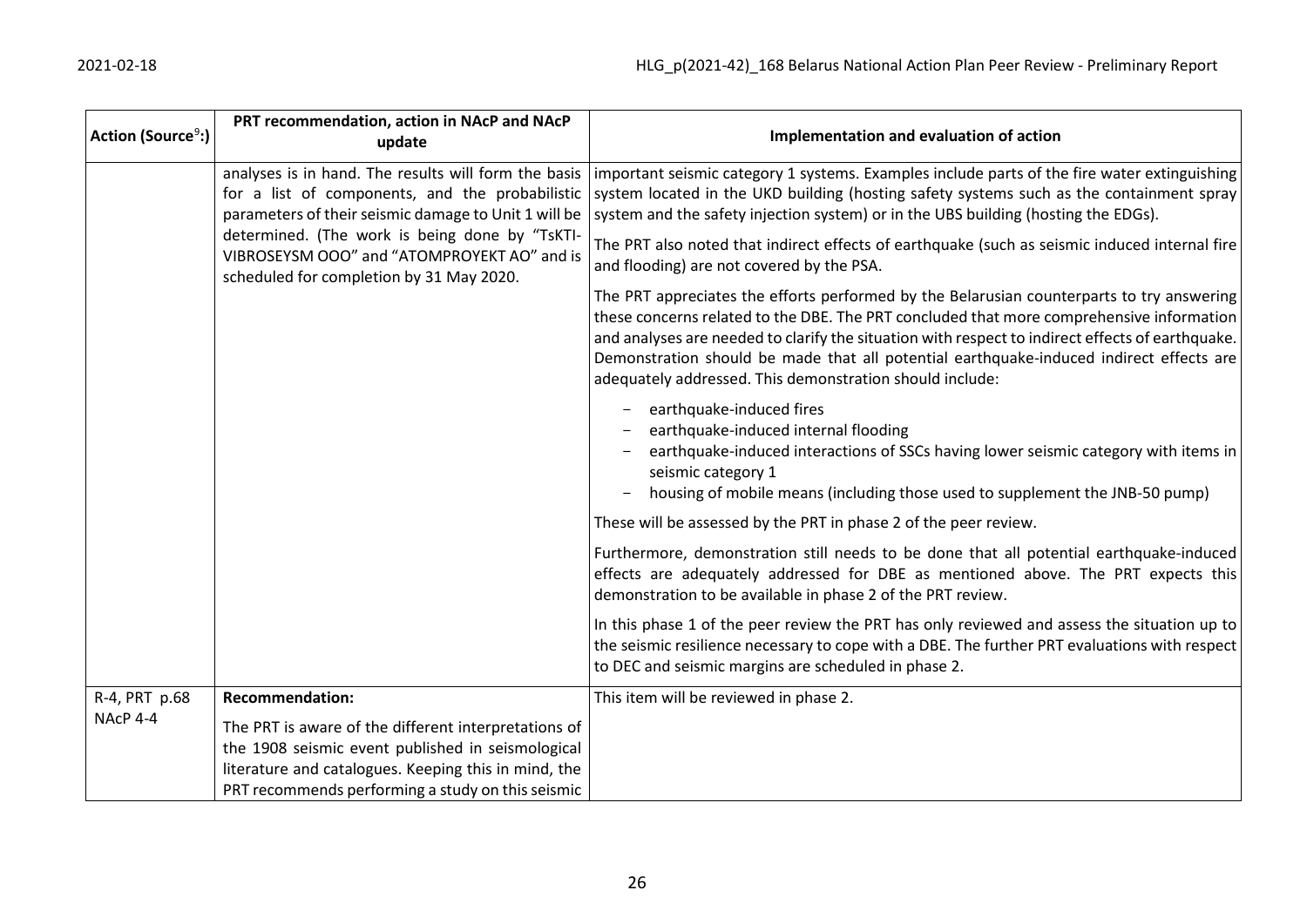| Action (Source <sup>9</sup> :)                                         | PRT recommendation, action in NAcP and NAcP<br>update                                                                                                                                                                                                                                                                                                               | Implementation and evaluation of action |
|------------------------------------------------------------------------|---------------------------------------------------------------------------------------------------------------------------------------------------------------------------------------------------------------------------------------------------------------------------------------------------------------------------------------------------------------------|-----------------------------------------|
|                                                                        | event to clarify its nature and completing a review<br>of the zoning and seismic catalogues.                                                                                                                                                                                                                                                                        |                                         |
|                                                                        | <b>Action:</b>                                                                                                                                                                                                                                                                                                                                                      |                                         |
|                                                                        | Perform R&D entitled "Exploring the nature of the<br>Gudogay seismic event of 1908 and updating the<br>seismicity catalogue for the region in which<br>Belarusian NPP is located".                                                                                                                                                                                  |                                         |
|                                                                        | Status:                                                                                                                                                                                                                                                                                                                                                             |                                         |
|                                                                        | The Geophysical Monitoring Centre of the National<br>Academy of Sciences of Belarus has carried out<br>research entitled "Exploring the nature of the<br>Gudogay seismic event of 1908". The findings were<br>sent to Belarusian NPP for further implementation<br>of Point 4 of the Plan, with a view to updating the<br>catalogue of seismicity in that location. |                                         |
| R-5, PRT p. 68                                                         | <b>Recommendation:</b>                                                                                                                                                                                                                                                                                                                                              | This item will be reviewed in phase 2.  |
| <b>NAcP 4-5</b><br>Planning of the<br>network (part 1<br>of R-5, PRT p | Extend the number of stations of the seismic<br>observation network to also cover the Quaternary<br>Oshmiyansky fault.                                                                                                                                                                                                                                              |                                         |
| 68)                                                                    | <b>Action:</b>                                                                                                                                                                                                                                                                                                                                                      |                                         |
|                                                                        | Perform R&D on the "Assessment of the optimal<br>location and resolution of the local seismic<br>monitoring network in the region of the Belarusian<br>NPP site location to monitor possible geodynamic<br>activity in the Oshmiyansky fault zone". In the light<br>of the results of the R&D exercise, take the                                                    |                                         |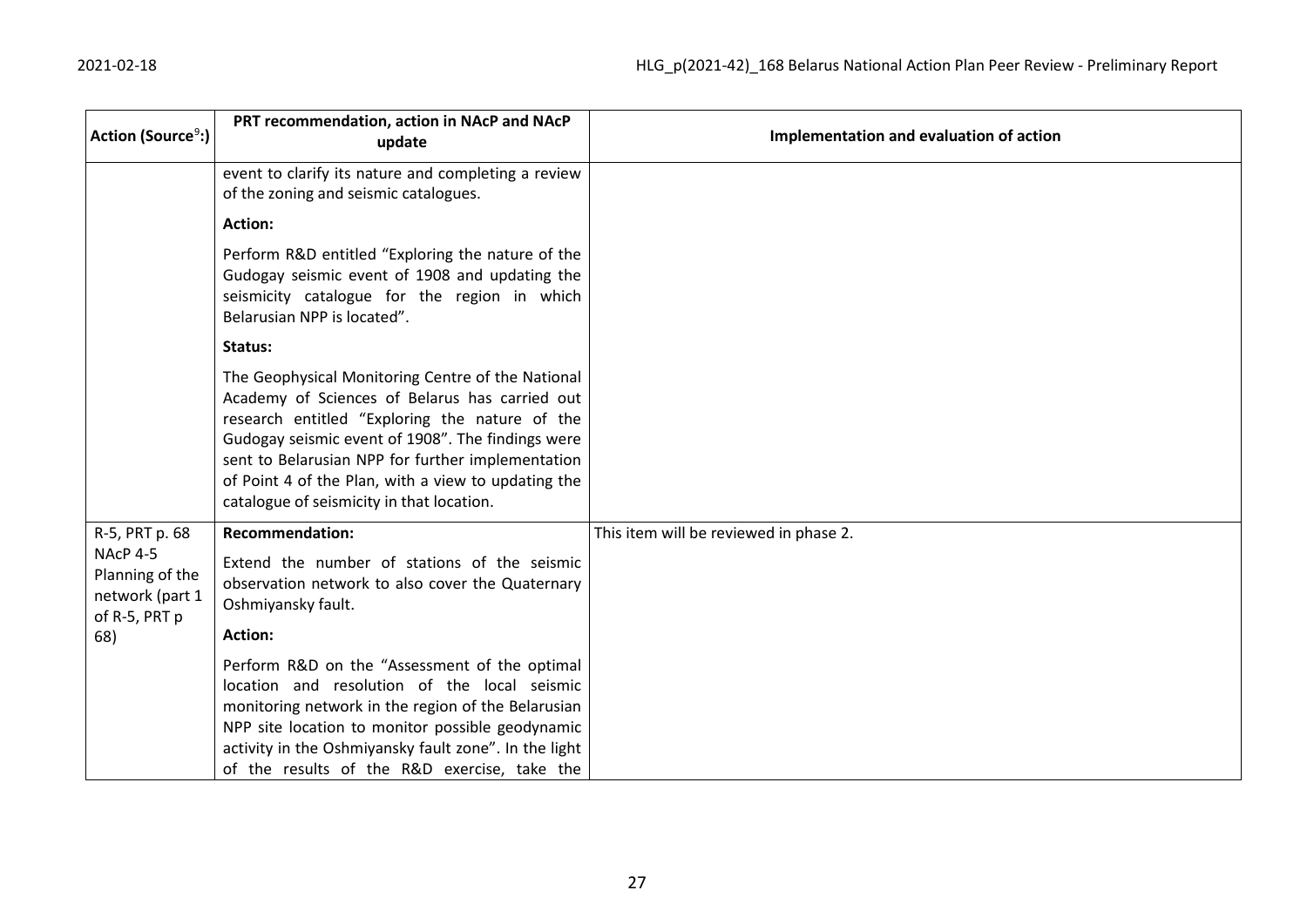| Action (Source <sup>9</sup> :) | PRT recommendation, action in NAcP and NAcP<br>update                                                                                                                                                                                                                                                                      | Implementation and evaluation of action |
|--------------------------------|----------------------------------------------------------------------------------------------------------------------------------------------------------------------------------------------------------------------------------------------------------------------------------------------------------------------------|-----------------------------------------|
|                                | necessary measures with the option of increasing<br>the number of stations.                                                                                                                                                                                                                                                |                                         |
|                                | Status:                                                                                                                                                                                                                                                                                                                    |                                         |
|                                | Belarusian NPP issued a call for technical and<br>commercial proposals for implementation of the<br>work. Proposals were received from the State<br>University "TsGM" of the National Academy of<br>Sciences of Belarus and IFZ "RAS" (Schmidt Institute<br>of Terrestrial Physics of the Russian Academy of<br>Sciences). |                                         |
| R-6, PRT p. 68                 | <b>Recommendation:</b>                                                                                                                                                                                                                                                                                                     | This item will be reviewed in phase 2.  |
| NAcP 4-7                       | Provide free access to the data recorded by the<br>seismic observation network for scientific purpose<br>to profit from research results that had better<br>constrain the seismotectonic model for future<br>updates of the PSHA.                                                                                          |                                         |
|                                | Action:                                                                                                                                                                                                                                                                                                                    |                                         |
|                                | Perform R&D ("Study of international experience in<br>conducting research with observational data from a<br>seismic observation network monitoring in the area<br>where a nuclear power plant is located and<br>developing technology and a procedure for<br>processing data from the Belarusian network").                |                                         |
|                                | Status:                                                                                                                                                                                                                                                                                                                    |                                         |
|                                | Belarusian NPP issued a call for technical and<br>commercial proposals for implementation of the<br>work. Proposals were received from the State                                                                                                                                                                           |                                         |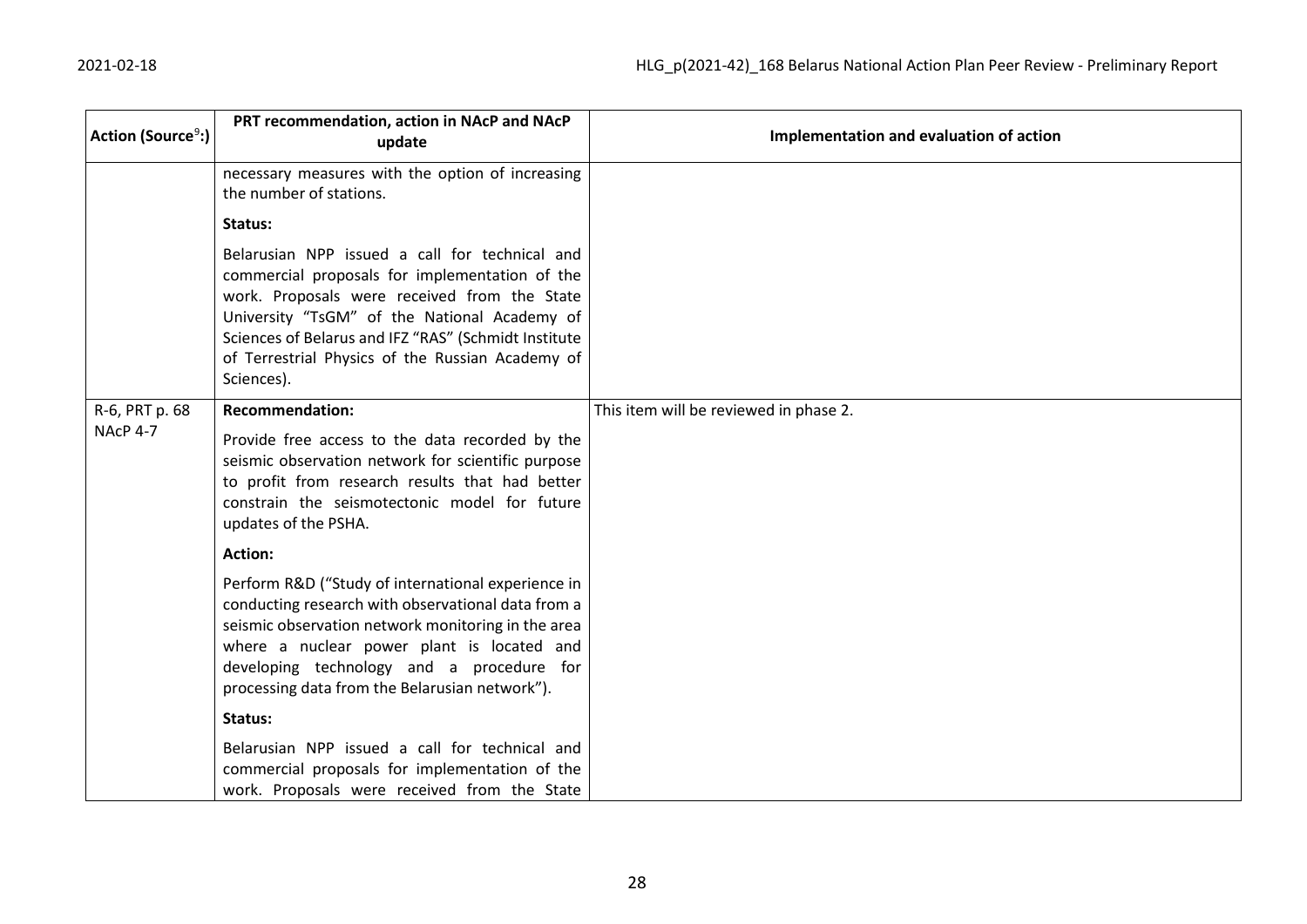| Action (Source <sup>9</sup> :) | PRT recommendation, action in NAcP and NAcP<br>update                                                                                                                                                                                                                                                                                                                    | Implementation and evaluation of action |
|--------------------------------|--------------------------------------------------------------------------------------------------------------------------------------------------------------------------------------------------------------------------------------------------------------------------------------------------------------------------------------------------------------------------|-----------------------------------------|
|                                | University "TsGM" of the National Academy of<br>Sciences of Belarus and IFZ "RAS".                                                                                                                                                                                                                                                                                       |                                         |
| R-7, PRT p. 68                 | <b>Recommendation:</b>                                                                                                                                                                                                                                                                                                                                                   | This item will be reviewed in phase 2.  |
| NAcP Annex 1,<br>line 7        | Implement the measures and actions defined in the<br>Section 3.2.4 of the NR.                                                                                                                                                                                                                                                                                            |                                         |
|                                | <b>Action:</b>                                                                                                                                                                                                                                                                                                                                                           |                                         |
|                                | As part of preparation for commissioning, seismic<br>probabilistic safety assessment 1 has been drawn up<br>(requirements under the licensing process).<br>Currently, as part of the implementation of Measure<br>1 in table 4, the seismic probabilistic safety<br>assessment 1 is being amended, and a seismic<br>probabilistic safety assessment 2 is being drawn up. |                                         |
|                                | As part of commissioning, the seismic resistance of<br>the design of systems and components vital to<br>safety is being evaluated using the 'Method for<br>validating the dynamic characteristics of NPP power<br>unit systems and elements which are vital to safety'.                                                                                                  |                                         |
|                                | As part of the drafting of the seismic probabilistic<br>safety assessment, the seismic resistance of<br>equipment is being evaluated using the SMA<br>methods set out in EPRI-NP-6041 and NS-G-2.13.                                                                                                                                                                     |                                         |
|                                | Following the evaluation, to develop and implement<br>measures for improving the seismic resistance of<br>equipment, if necessary.                                                                                                                                                                                                                                       |                                         |
|                                | Status:                                                                                                                                                                                                                                                                                                                                                                  |                                         |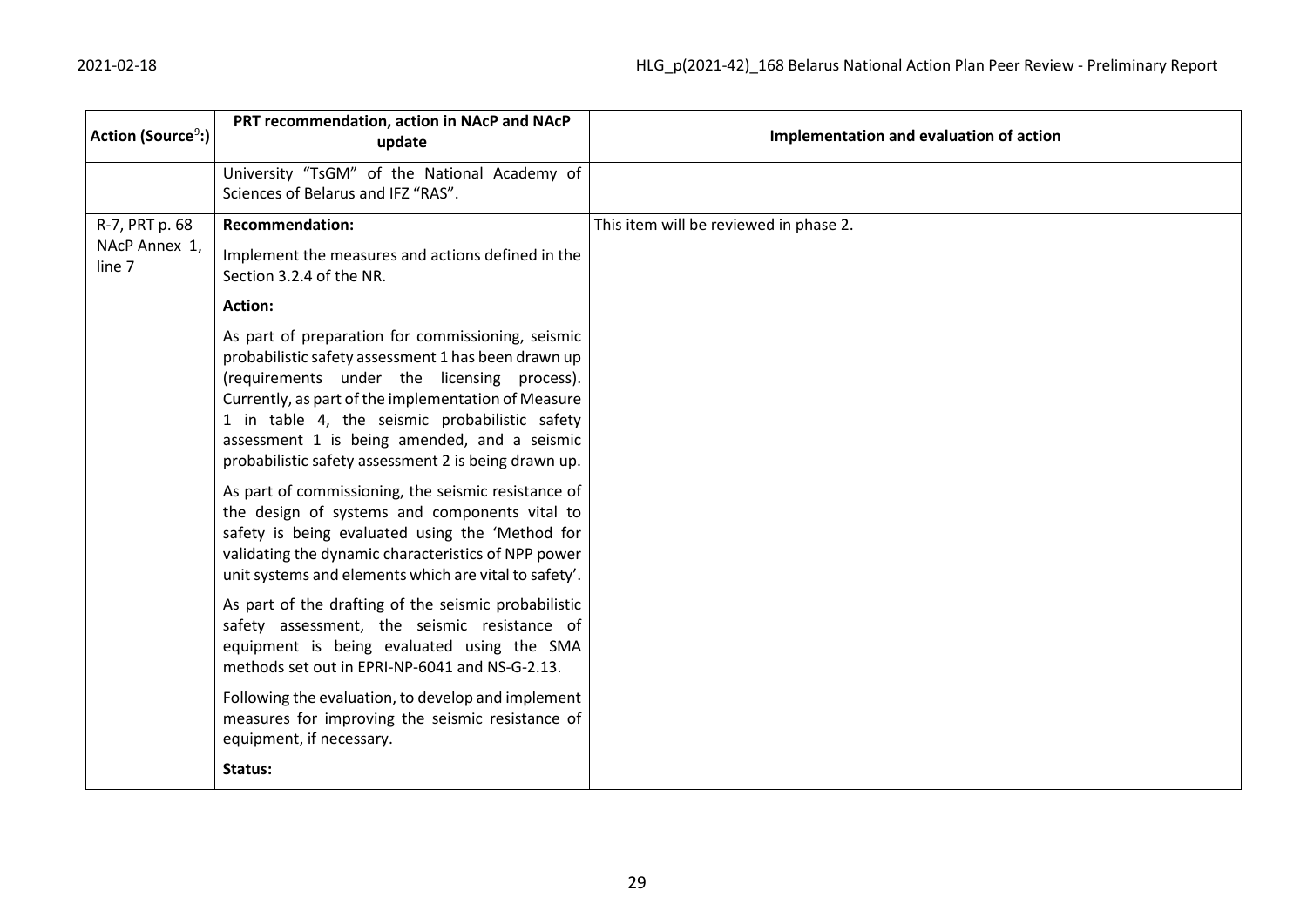| Action (Source <sup>9</sup> :)                                     | PRT recommendation, action in NAcP and NAcP<br>update                                                                                                                                                                                                                                                                                                                                                                                    | Implementation and evaluation of action |
|--------------------------------------------------------------------|------------------------------------------------------------------------------------------------------------------------------------------------------------------------------------------------------------------------------------------------------------------------------------------------------------------------------------------------------------------------------------------------------------------------------------------|-----------------------------------------|
|                                                                    | n/a                                                                                                                                                                                                                                                                                                                                                                                                                                      |                                         |
| $R-5$<br>PRT p. 68<br>NAcP 4-6<br>Implementation<br>of the network | <b>Recommendation:</b><br>Extend the number of stations of the seismic<br>observation network to also cover the Quaternary<br>Oshmiyansky fault.                                                                                                                                                                                                                                                                                         | This item will be reviewed in phase 2.  |
| (part 2 of R-5,                                                    | <b>Action:</b>                                                                                                                                                                                                                                                                                                                                                                                                                           |                                         |
| PRT p. 68)                                                         | Implement a permanent (fixed) local seismic<br>observation network for the operating period of<br>Belarusian NPP to monitor the stability of the<br>parameters for the design basis and obtain<br>objective, up-to-date information on changes in the<br>geodynamic situation in the area of the facility<br>including:<br>- search for and selection of places (from among 20-<br>25 alternative locations) within a radius of 30 km of |                                         |
|                                                                    | the site of Belarusian NPP for the placement of<br>observation points;                                                                                                                                                                                                                                                                                                                                                                   |                                         |
|                                                                    | - preparatory work;                                                                                                                                                                                                                                                                                                                                                                                                                      |                                         |
|                                                                    | - construction and auxiliary works (including design<br>work appropriate to the selected location);                                                                                                                                                                                                                                                                                                                                      |                                         |
|                                                                    | - purchase of basic and auxiliary equipment, its<br>installation and configuration at the observation<br>points and at the Data Collection and Processing<br>Centre. Implement connections to reserve power<br>supplies, equipment security alarms and other,<br>related work, preparation and debugging of                                                                                                                              |                                         |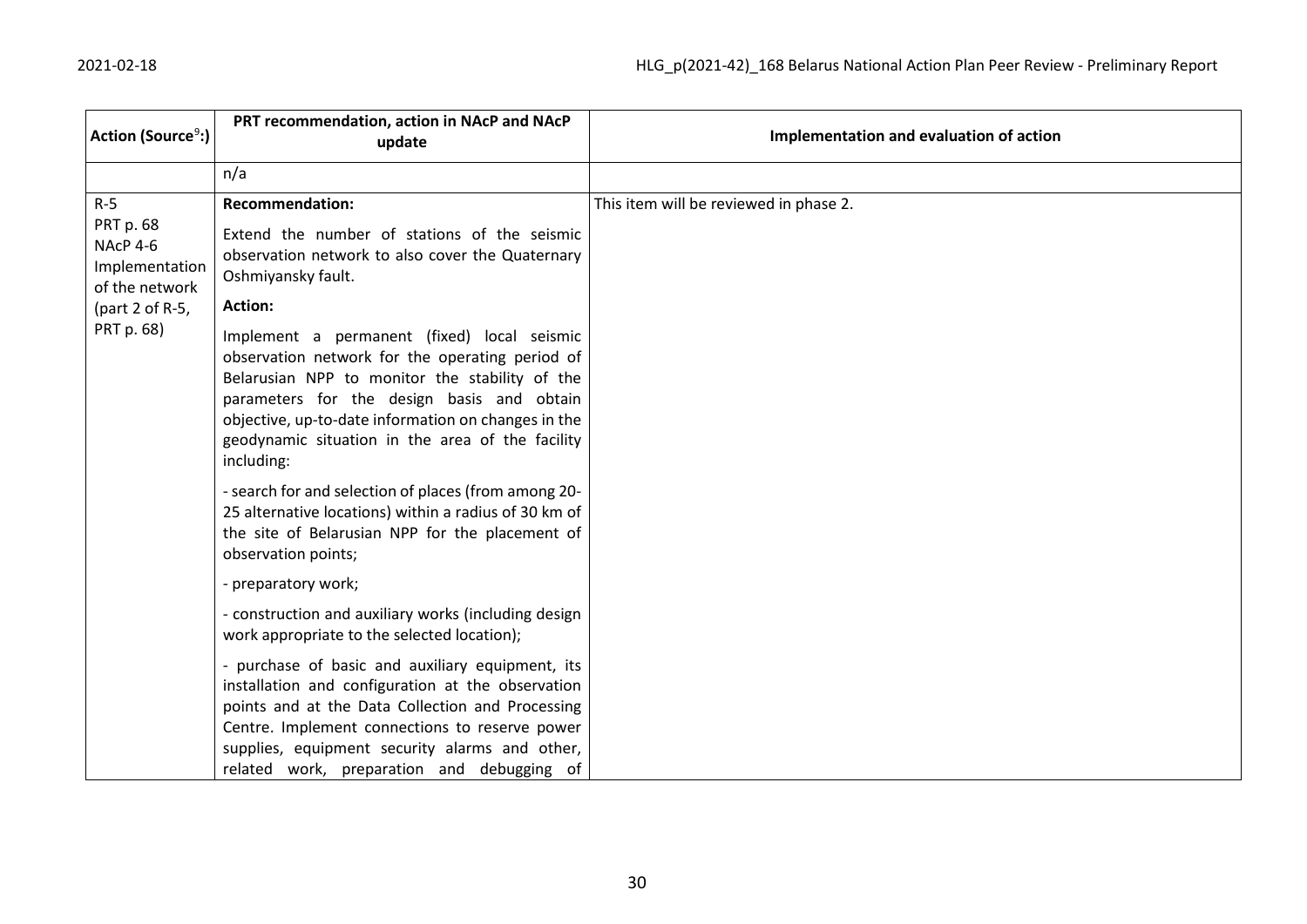| Action (Source <sup>9</sup> :) | PRT recommendation, action in NAcP and NAcP<br>update                                                                                                                                                                                                                                            | Implementation and evaluation of action |
|--------------------------------|--------------------------------------------------------------------------------------------------------------------------------------------------------------------------------------------------------------------------------------------------------------------------------------------------|-----------------------------------------|
|                                | software, commissioning and operation of the<br>system.                                                                                                                                                                                                                                          |                                         |
|                                | Status:                                                                                                                                                                                                                                                                                          |                                         |
|                                | Belarusian NPP issued a call for technical and<br>commercial proposals for implementation of the<br>work. Proposals were received from the State<br>University "TsGM" of the National Academy of<br>Sciences of Belarus and IFZ "RAS".                                                           |                                         |
| R-12, PRT p. 70                | <b>Recommendation:</b>                                                                                                                                                                                                                                                                           | This item will be reviewed in phase 2.  |
| NAcP 4-1, 4-2,<br>$4 - 3$      | The adequacy of margins of SSCs for beyond design<br>basis earthquakes of the plant equipment ultimately<br>needed for prevention of core melt should be<br>reconsidered and the robustness of the systems<br>increased, if necessary, based on the results of<br>seismic PSA under preparation. |                                         |
|                                | <b>Action:</b>                                                                                                                                                                                                                                                                                   |                                         |
|                                | Carry out additional studies on the construction of<br>seismic hazard curves, to clarify the safety margins<br>of NPP structures, systems and components (SSCs),<br>taking into account the more precise seismotectonic<br>model.                                                                |                                         |
|                                | Correct the seismic Probabilistic Safety Analysis<br>(PSA) for which initial data will come from adjusted<br>seismic hazard curves, including the assessment of<br>safety margins for parts of safety-critical systems.                                                                          |                                         |
|                                | Determine the need for a comprehensive<br>assessment of seismic risk on the basis of more                                                                                                                                                                                                        |                                         |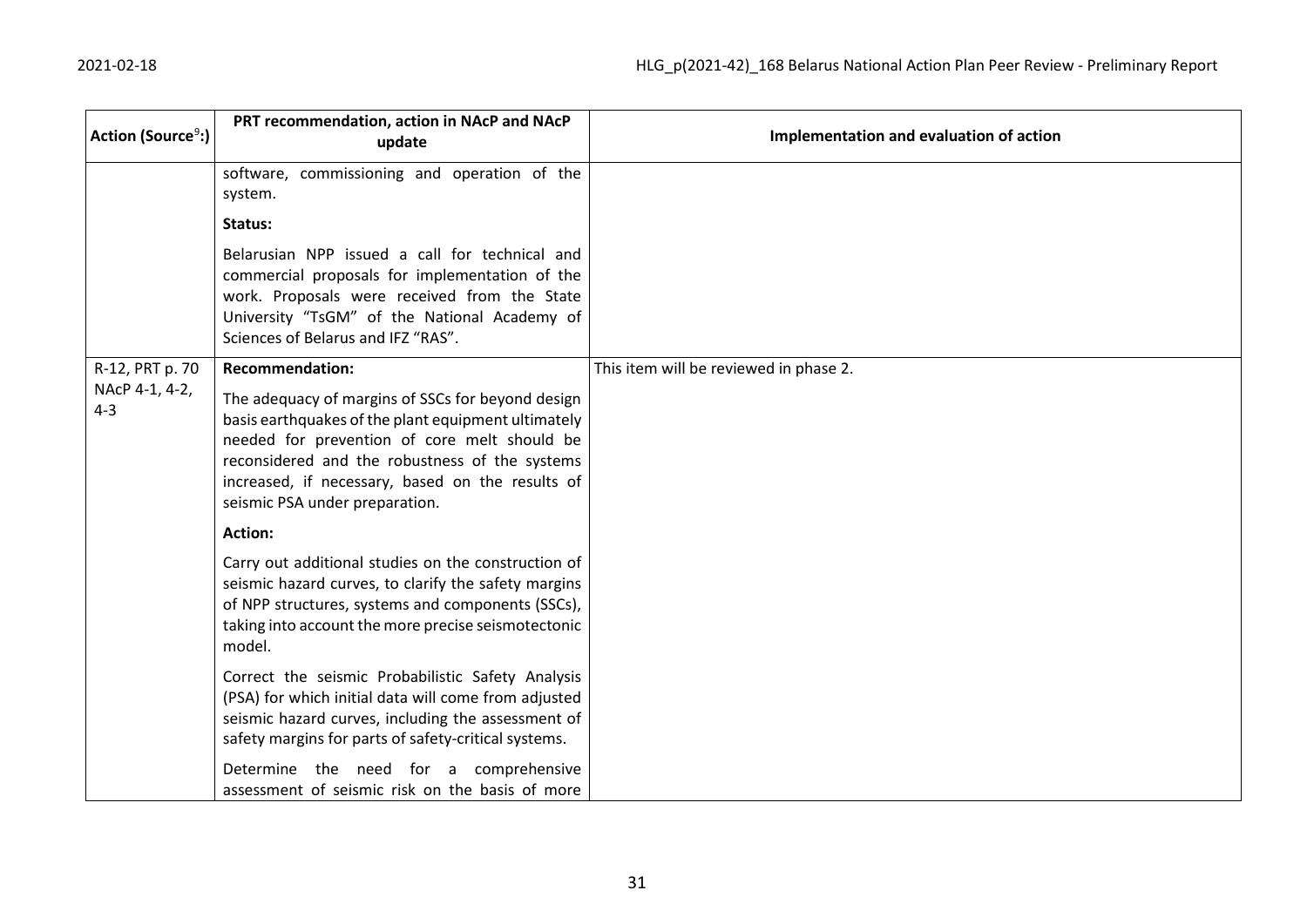| Action (Source <sup>9</sup> :) | PRT recommendation, action in NAcP and NAcP<br>update                                                                                                                                                                                                                                                                                                                                | Implementation and evaluation of action |
|--------------------------------|--------------------------------------------------------------------------------------------------------------------------------------------------------------------------------------------------------------------------------------------------------------------------------------------------------------------------------------------------------------------------------------|-----------------------------------------|
|                                | refined seismic hazard<br>and<br>existing<br>curves<br>equipment safety margins.                                                                                                                                                                                                                                                                                                     |                                         |
|                                | Review the results of the seismic PSA-2018 in the<br>assessment of NPP safety and determine the need<br>for appropriate actions in order to improve safety.                                                                                                                                                                                                                          |                                         |
|                                | Based on the completion of the actions in point 1,<br>assess the characteristics of seismic stability of SSCs<br>to ensure their function in an accident situation<br>(levels DiD 3 and 4)                                                                                                                                                                                           |                                         |
|                                | Status:                                                                                                                                                                                                                                                                                                                                                                              |                                         |
|                                | enterprise<br>"Belorusskaya<br><b>The</b><br>State<br>AES"<br>(hereinafter: "Belarusian NPP") set the budget for<br>work on this item, conducted competitive tender<br>procedures and selected the contractors to work on<br>the construction of a seismotectonic model and<br>refinement of the seismic hazard curves, taking into<br>account the alternative seismotectonic model. |                                         |
|                                | Work on the construction of a seismotectonic model<br>and refinement of the seismic hazard curves, taking<br>into account the alternative seismotectonic model,<br>is currently ongoing.                                                                                                                                                                                             |                                         |
|                                | Deadline for completion of the work: March 2020.                                                                                                                                                                                                                                                                                                                                     |                                         |
|                                | The deadline for adjusting the PSA for seismic<br>impacts, taking into account the revised seismic<br>hazard curves, has been postponed until December<br>2020.                                                                                                                                                                                                                      |                                         |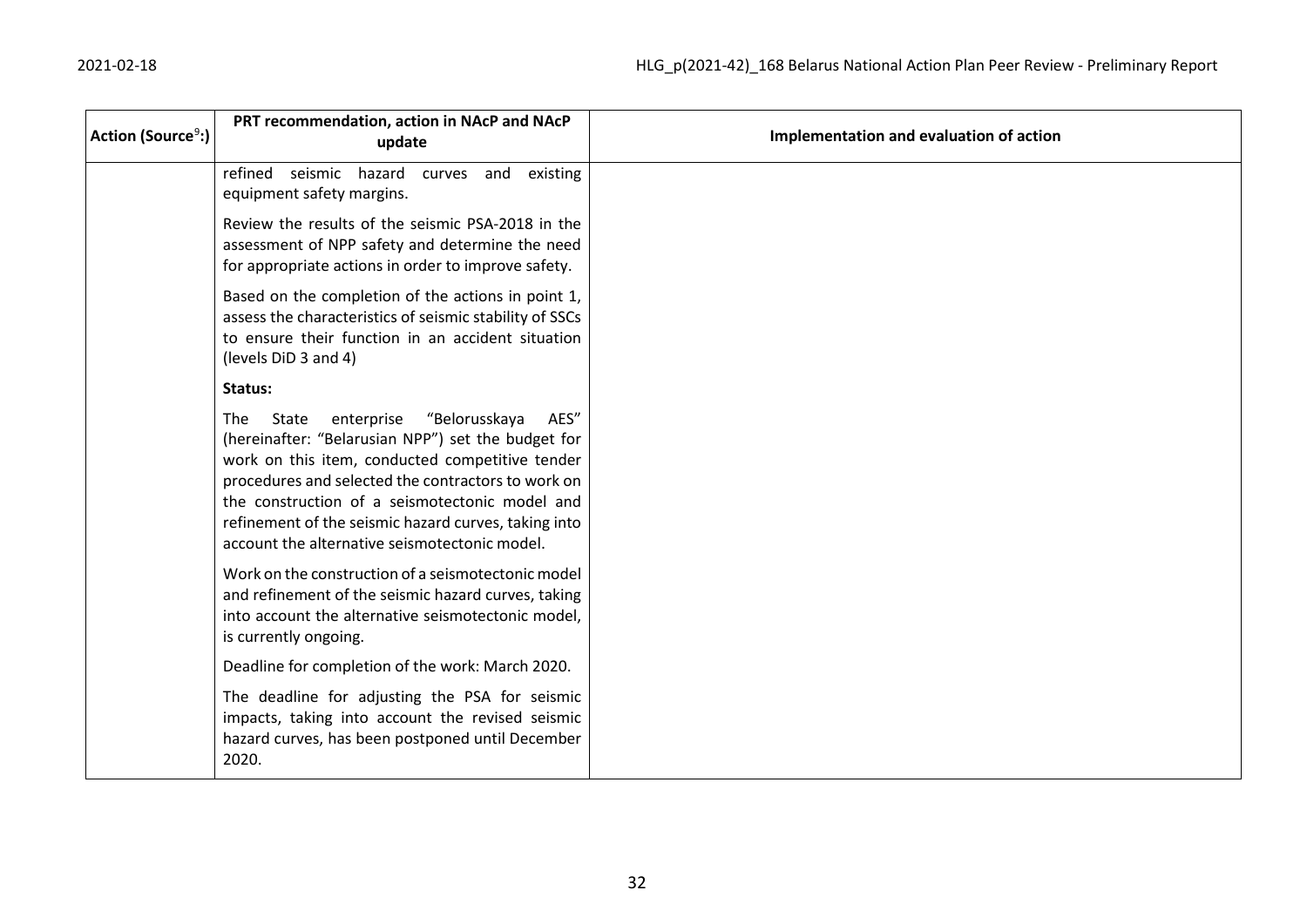| Action (Source <sup>9</sup> :) | PRT recommendation, action in NAcP and NAcP<br>update                                                                                                                                                                                                                                                                                                                                                                     | Implementation and evaluation of action |
|--------------------------------|---------------------------------------------------------------------------------------------------------------------------------------------------------------------------------------------------------------------------------------------------------------------------------------------------------------------------------------------------------------------------------------------------------------------------|-----------------------------------------|
|                                | Belarusian NPP developed a PSA in cooperation with<br>the General Contractor:                                                                                                                                                                                                                                                                                                                                             |                                         |
|                                | PSA-2018 Level 1 and PSA-2018 level 2 for Unit 1 of<br>Belarusian NPP as part of the licensing package. The<br>materials for PSA-2018 Level 1 and PSA-2018 Level<br>2 for Unit 1 of Belarusian NPP are reviewed by<br>experts as part of a safety report with a view to<br>obtaining a licence to operate Unit 1. The licensing<br>procedure for that Unit is ongoing.                                                    |                                         |
|                                | of the<br>commissioning<br>As<br>part<br>works.<br>ATOMTECHENERGO AO is assessing the seismic<br>stability of safety-critical equipment using the<br>'Programmes for determining the dynamic<br>characteristics and seismic stability of safety-critical<br>equipment'. The work is expected to be completed<br>by 31 March 2020.                                                                                         |                                         |
|                                | As part of the adjustment to the seismic PSA (Point<br>1 of the National Plan), work on seismic stability<br>analyses is in hand. The results will form the basis<br>for a list of components, and the probabilistic<br>parameters of their seismic damage to Unit 1 will be<br>determined. (The work is being done by "TsKTI-<br>VIBROSEYSM OOO" and "ATOMPROYEKT AO" and is<br>scheduled for completion by 31 May 2020. |                                         |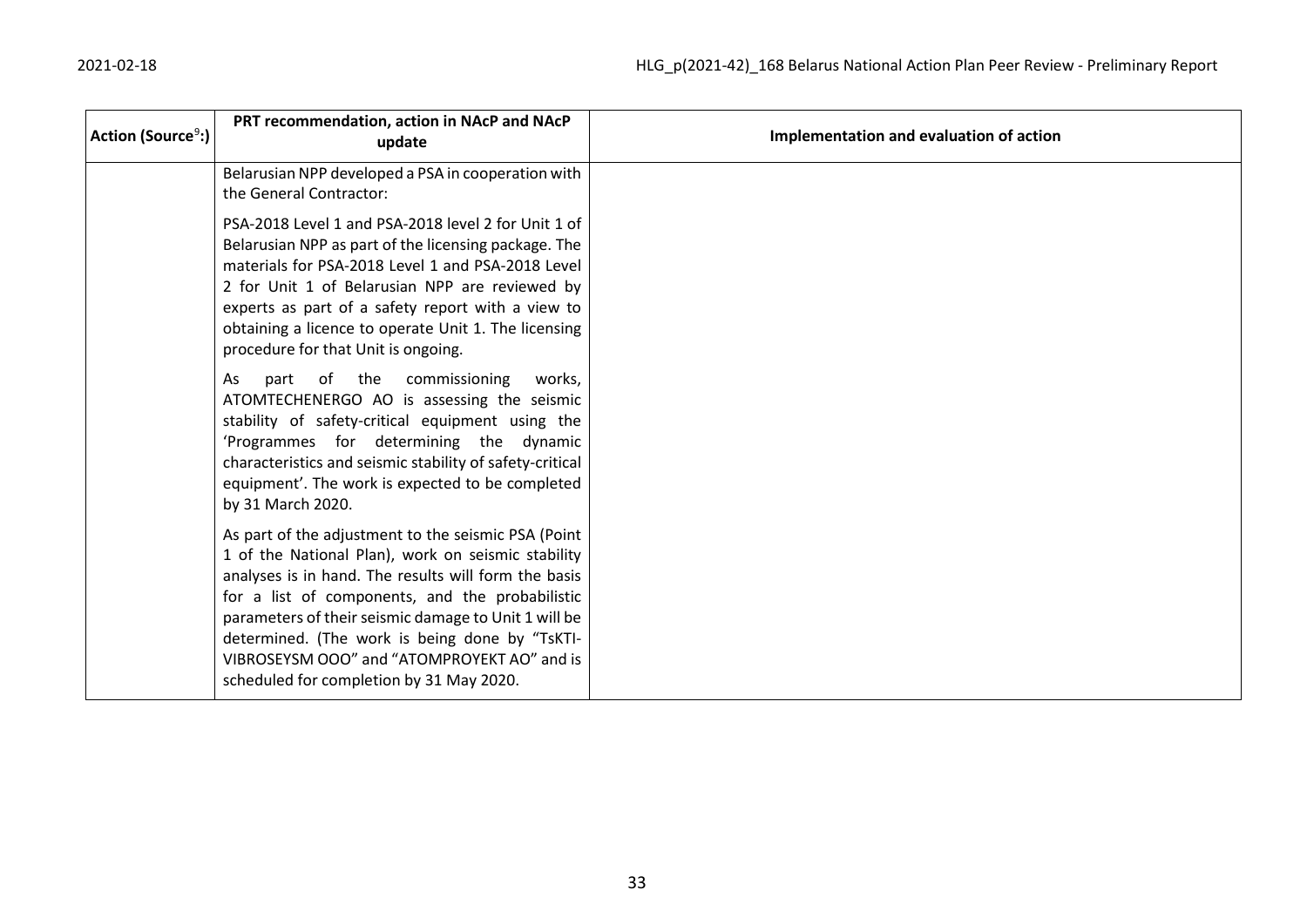#### <span id="page-33-0"></span>**2. Flooding**

| <b>Action</b><br>(Source $^{10}$ :)        | PRT recommendation, action in NAcP and NAcP update                                                                                                                                                                                                                                                                                                                                                                                                                                                                                                                                                                         | Implementation and evaluation of action |
|--------------------------------------------|----------------------------------------------------------------------------------------------------------------------------------------------------------------------------------------------------------------------------------------------------------------------------------------------------------------------------------------------------------------------------------------------------------------------------------------------------------------------------------------------------------------------------------------------------------------------------------------------------------------------------|-----------------------------------------|
| R-8, PRT                                   | <b>Recommendation:</b>                                                                                                                                                                                                                                                                                                                                                                                                                                                                                                                                                                                                     | This item will be reviewed in phase 2.  |
| p. 69<br><b>NAcP</b><br>Annex 1,<br>line 8 | The Regulatory Body should check that plant measures against<br>water ingress into safety related buildings and underground<br>galleries are robustly designed and implemented                                                                                                                                                                                                                                                                                                                                                                                                                                             |                                         |
|                                            | <b>Action:</b>                                                                                                                                                                                                                                                                                                                                                                                                                                                                                                                                                                                                             |                                         |
|                                            | Monitoring and oversight over the construction of the<br>foundations, their waterproofing, and the flooding of building<br>structures, is carried out systematically as part of oversight<br>functions, in accordance with the requirements laid down in<br>construction norms and rules. At the stage of acceptance of<br>the completed Belarusian NPP buildings, a comprehensive<br>evaluation of the conformity of buildings and equipment is<br>planned, including their waterproofing, design documentation<br>and the requirements of the Technical Normative Legal Acts<br>(Технические нормативные правовые акты). |                                         |
|                                            | Status:                                                                                                                                                                                                                                                                                                                                                                                                                                                                                                                                                                                                                    |                                         |
|                                            | n/a                                                                                                                                                                                                                                                                                                                                                                                                                                                                                                                                                                                                                        |                                         |

 $10$  The brackets indicate the sources of the respective action:

<sup>•</sup> NR: National Report - Stress Test for Belarussian Nuclear Power Plant - 2017,

<sup>•</sup> PRT: EU Peer Review Report of the Belarussian Stress Tests - June 2018,

<sup>•</sup> EU: ENSREG '*Compilation of Recommendations and suggestions - Peer review of stress tests performed on European nuclear power plants', 26 July 2012*,

<sup>•</sup> NAcP: number of Recommendation of the National Action Plan of Belarus, 2019,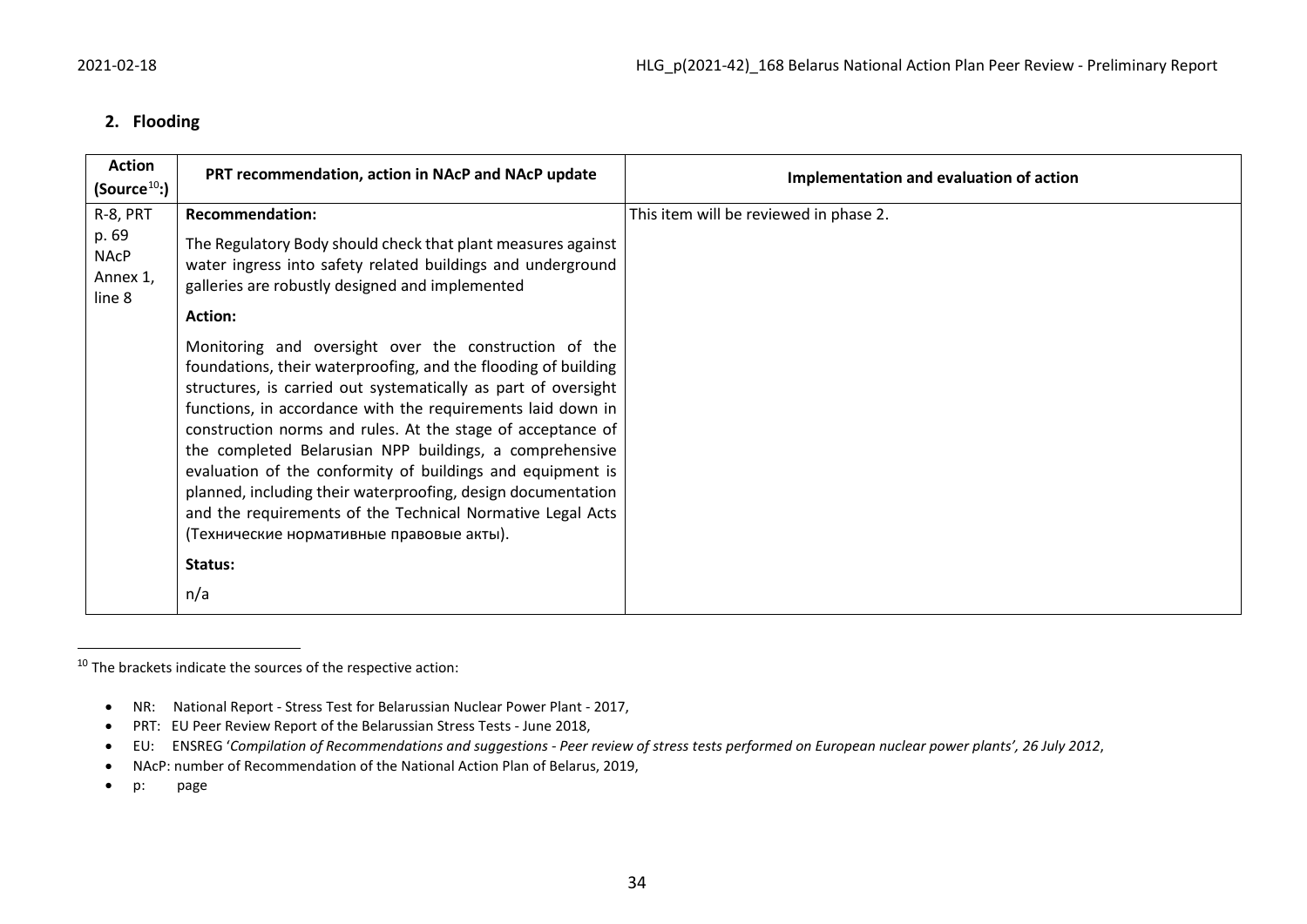| <b>Action</b>                                               | PRT recommendation, action in NAcP and NAcP update                                                                                                                                                                                                                                                                                                                                                                                                                                                                                                                                                                         | Implementation and evaluation of action |
|-------------------------------------------------------------|----------------------------------------------------------------------------------------------------------------------------------------------------------------------------------------------------------------------------------------------------------------------------------------------------------------------------------------------------------------------------------------------------------------------------------------------------------------------------------------------------------------------------------------------------------------------------------------------------------------------------|-----------------------------------------|
| (Source <sup>10</sup> )                                     |                                                                                                                                                                                                                                                                                                                                                                                                                                                                                                                                                                                                                            |                                         |
| $R-10$                                                      | <b>Recommendation:</b>                                                                                                                                                                                                                                                                                                                                                                                                                                                                                                                                                                                                     | This item will be reviewed in phase 2.  |
| PRT p. 69<br><b>NAcP Aug</b><br>2019,<br>Annex 1,<br>line 8 | During the plant visit, the site was under construction, so the<br>PRT could not confirm the final civil work of the site and the<br>adequacy of the drainage arrangements. It should be ensured<br>that the plant site can be drained via the surface by gravity<br>(streets, catch water ditches).                                                                                                                                                                                                                                                                                                                       |                                         |
|                                                             | <b>Action:</b>                                                                                                                                                                                                                                                                                                                                                                                                                                                                                                                                                                                                             |                                         |
|                                                             | Monitoring and oversight over the construction of the<br>foundations, their waterproofing, and the flooding of building<br>structures, is carried out systematically as part of oversight<br>functions, in accordance with the requirements laid down in<br>construction norms and rules. At the stage of acceptance of<br>the completed Belarusian NPP buildings, a comprehensive<br>evaluation of the conformity of buildings and equipment is<br>planned, including their waterproofing, design documentation<br>and the requirements of the Technical Normative Legal Acts<br>(Технические нормативные правовые акты). |                                         |
|                                                             | Status:                                                                                                                                                                                                                                                                                                                                                                                                                                                                                                                                                                                                                    |                                         |
|                                                             | n/a                                                                                                                                                                                                                                                                                                                                                                                                                                                                                                                                                                                                                        |                                         |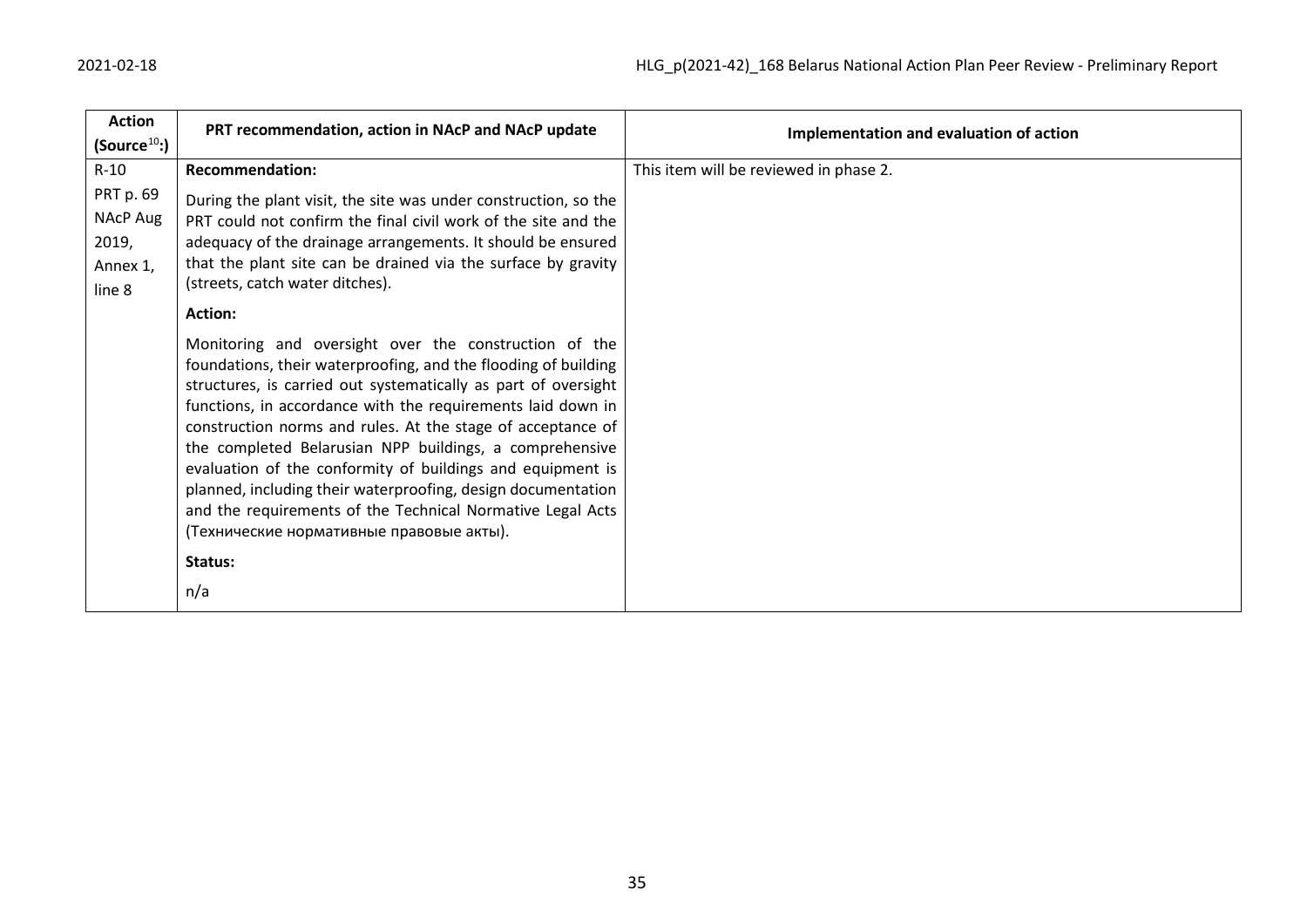#### <span id="page-35-0"></span>**3. Extreme Weather**

| <b>Action</b><br>$ $ (Source $^{11}$ :) $ $                                  | PRT recommendation, action in NAcP and NAcP update                                                                                                                                                                                                                                                                                                                                                                                                                                                                                                         | Implementation and evaluation of action |
|------------------------------------------------------------------------------|------------------------------------------------------------------------------------------------------------------------------------------------------------------------------------------------------------------------------------------------------------------------------------------------------------------------------------------------------------------------------------------------------------------------------------------------------------------------------------------------------------------------------------------------------------|-----------------------------------------|
| $R-9$<br>PRT p. 69<br><b>NACP</b><br>Aug<br>2019,<br>Annex 1,<br>line $8(a)$ | <b>Recommendation:</b><br>It was stated during the country visit that operational<br>procedures for extreme weather conditions are under<br>development. The PRT recommends having specific operating<br>procedures in place before commissioning of the Belarusian<br>NPP.<br><b>Action:</b><br>As part of licensing, the documents demonstrating the safety<br>of the Belarusian NPP are analysed by experts. These<br>documents include operational documentation comprising<br>operational procedures in extreme weather conditions.<br>Status:<br>n/a | This item will be reviewed in phase 2.  |

 $11$  The brackets indicate the sources of the respective action:

<sup>•</sup> NR: National Report - Stress Test for Belarussian Nuclear Power Plant - 2017,

<sup>•</sup> PRT: EU Peer Review Report of the Belarussian Stress Tests - June 2018,

<sup>•</sup> EU: ENSREG '*Compilation of Recommendations and suggestions - Peer review of stress tests performed on European nuclear power plants', 26 July 2012*,

<sup>•</sup> NAcP: number of Recommendation of the National Action Plan of Belarus, 2019,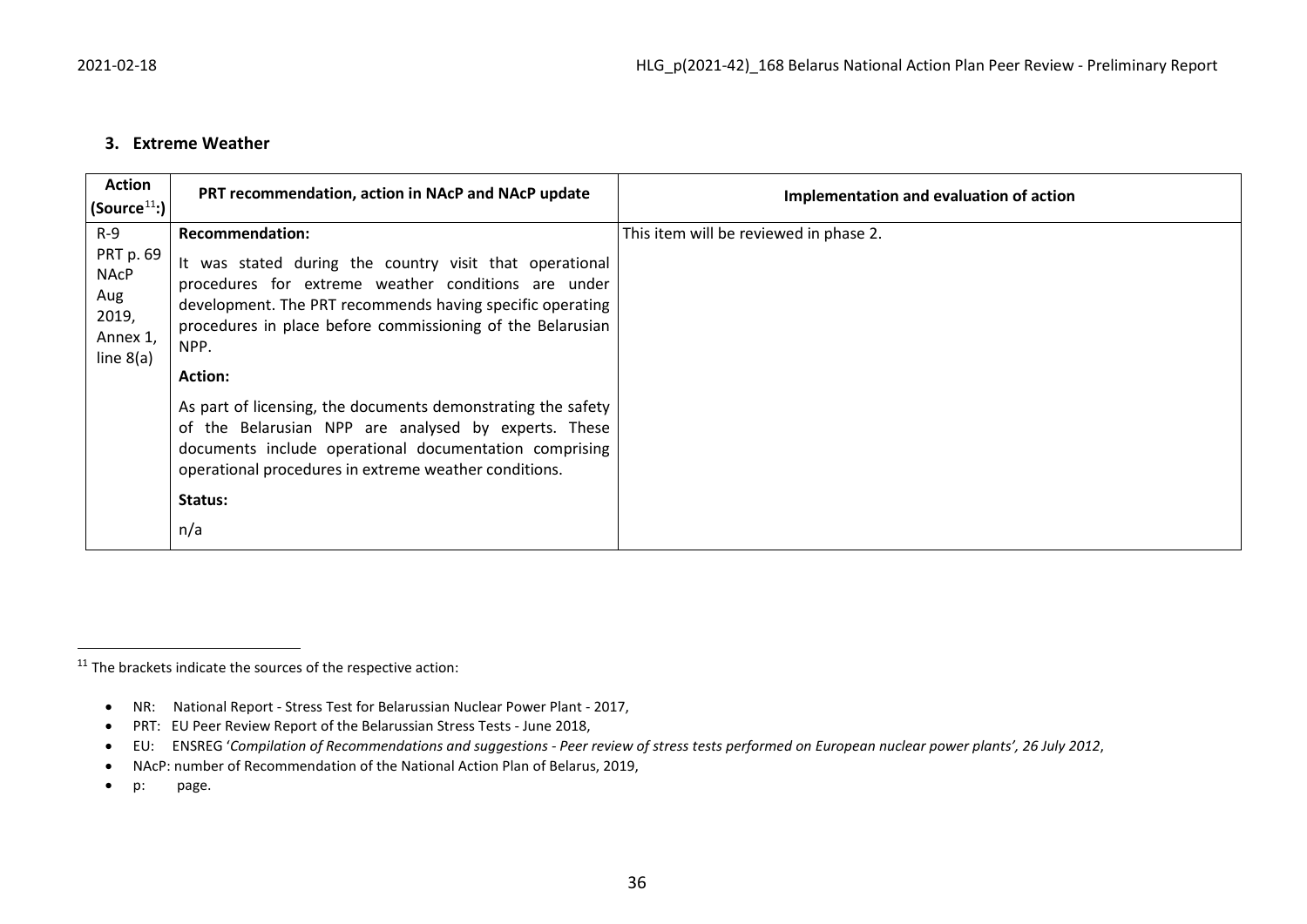### <span id="page-36-0"></span>**4. Station black out and loss of ultimate heat sink**

| <b>Action</b>                                                        | PRT recommendation, action in NAcP and NAcP update                                                                                                                                                                                                                                                                                                                                                                         | Implementation and evaluation of action |
|----------------------------------------------------------------------|----------------------------------------------------------------------------------------------------------------------------------------------------------------------------------------------------------------------------------------------------------------------------------------------------------------------------------------------------------------------------------------------------------------------------|-----------------------------------------|
| (Source <sup>12</sup> )                                              |                                                                                                                                                                                                                                                                                                                                                                                                                            |                                         |
| $R-11$                                                               | <b>Recommendation:</b>                                                                                                                                                                                                                                                                                                                                                                                                     | This item will be reviewed in phase 2.  |
| <b>PRT p. 70</b><br>NAcP 4-8<br>And<br>PRT p. 63-<br>64; NR p.<br>52 | The PRT recommends that an alternative permanent power<br>source to supply the necessary power in design extension<br>conditions should be provided. This alternative AC power<br>supply should include necessary connecting points, to<br>protect electrical power systems against the simultaneous<br>failure of off-site and emergency AC power supplies.<br>[PRT] The additional use of mobile means should be further |                                         |
|                                                                      | considered as a valuable component of operational<br>accident management.                                                                                                                                                                                                                                                                                                                                                  |                                         |
|                                                                      | <b>Action:</b><br>Assess the expediency of equipping the NPP with an<br>alternative stationary power source (for BDBA), taking into<br>account the safety concept adopted for the AES-2006 project<br>(taking into consideration the passive safety systems<br>providing autonomy of operation).                                                                                                                           |                                         |

4 The brackets indicate the sources of the respective action:

- NR: National Report Stress Test for Belarussian Nuclear Power Plant 2017,
- PRT: EU Peer Review Report of the Belarussian Stress Tests June 2018,
- EU: ENSREG '*Compilation of Recommendations and suggestions - Peer review of stress tests performed on European nuclear power plants', 26 July 2012*,
- NAcP: Number of Recommendation of the National Action Plan of Belarus, 2019,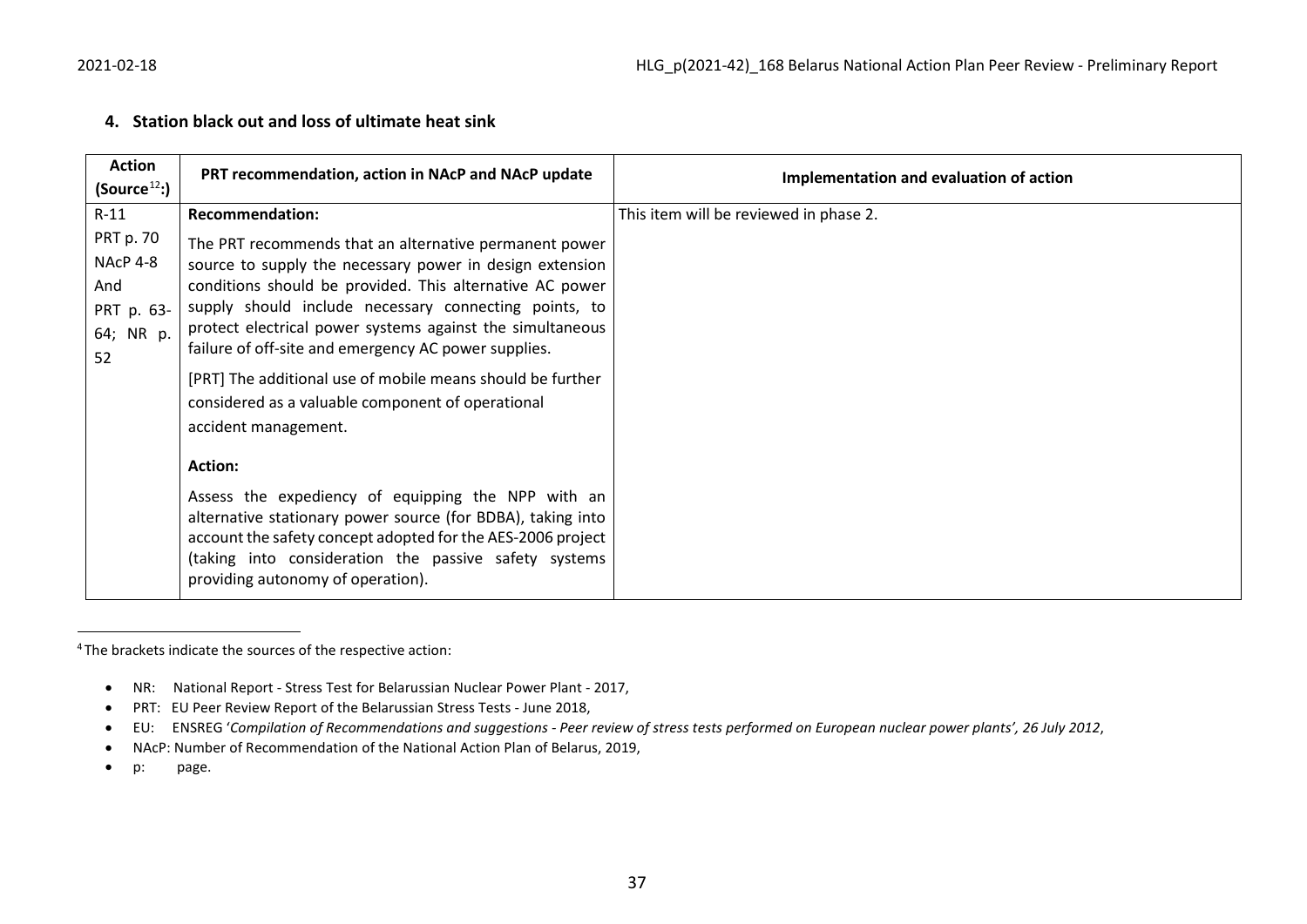| <b>Action</b><br>(Source <sup>12</sup> )                                                                                                                                                                                                  | PRT recommendation, action in NAcP and NAcP update                                                                                                                                                                                            | Implementation and evaluation of action                                                                                                                                                                                                                                                                                                                           |
|-------------------------------------------------------------------------------------------------------------------------------------------------------------------------------------------------------------------------------------------|-----------------------------------------------------------------------------------------------------------------------------------------------------------------------------------------------------------------------------------------------|-------------------------------------------------------------------------------------------------------------------------------------------------------------------------------------------------------------------------------------------------------------------------------------------------------------------------------------------------------------------|
|                                                                                                                                                                                                                                           | Status:                                                                                                                                                                                                                                       |                                                                                                                                                                                                                                                                                                                                                                   |
|                                                                                                                                                                                                                                           | Belarusian NPP issued a call for technical and commercial<br>proposals for implementation of the work. Proposals were<br>received from JSC "ASE" AO.                                                                                          |                                                                                                                                                                                                                                                                                                                                                                   |
|                                                                                                                                                                                                                                           | (10 May 2020) Undertake organisational and technical<br>measures for stationary connection of one DG set to each<br>NPP power unit. Unit 1: done; Unit 2: 01.01.2021.                                                                         |                                                                                                                                                                                                                                                                                                                                                                   |
| <b>R-13, PRT</b>                                                                                                                                                                                                                          | <b>Recommendation:</b>                                                                                                                                                                                                                        | High priority issue - additional measures for enhancing the reliability of the JNB50                                                                                                                                                                                                                                                                              |
| p. 70                                                                                                                                                                                                                                     | Despite the system autonomy of the passive heat removal                                                                                                                                                                                       | subsystem                                                                                                                                                                                                                                                                                                                                                         |
| <b>NAcP 4-9,</b><br>$4 - 10$                                                                                                                                                                                                              | system (PHRS) which is designed to cope with SBO scenarios<br>the SG PHRS, the C PHRS tanks and the spent fuel pool are                                                                                                                       | Implementation:                                                                                                                                                                                                                                                                                                                                                   |
| refilled with water using a single low -pressure pump<br>JNB50AP001 (only 1 pump per unit is designed). [] Owing<br>to the importance of ensuring the functionality of SG PHRS<br>in SBO, the PRT recommends enhancing the reliability by | Responding to the PRT's questions on Recommendation R-13, GAN stated that instead of<br>the recommended second redundant JNB50 pump being an alternative technical measure,<br>a mobile DG powered firefighting pump was chosen.              |                                                                                                                                                                                                                                                                                                                                                                   |
|                                                                                                                                                                                                                                           | installing an additional redundant pump.                                                                                                                                                                                                      | Should the existing 10/20JNB50AP001 pump fail, a mobile fire engine driven pump would                                                                                                                                                                                                                                                                             |
|                                                                                                                                                                                                                                           | <b>Action:</b>                                                                                                                                                                                                                                | be connected using two installed hook-up connectors from the JNB50 system located<br>outside the steam chamber building UJE building of each unit (at elevations +0.690 and                                                                                                                                                                                       |
| measures.                                                                                                                                                                                                                                 | NAcP 4-9: Assess the improvement in the reliability of the<br>passive heat removal system (PHRS SG) after installation of a<br>further redundant pump in addition to JNB50AP001,<br>compared with the characteristics of the existing system. | +0.730). Via this connection, water will be transported from the makeup water system<br>(LCU tanks 10/20LCU01,02,03,04BB001), which were originally envisaged for this purpose,<br>in case of an SBO. The suction side of the firefighting pump will be connected to the tanks<br>10/20LCU02,03BB001 by means of the fixture 10/20JNB50AA001,002,005,006, and the |
|                                                                                                                                                                                                                                           | NAcP 4-10: Based on the results of the assessment in Point<br>9, carry out the necessary organisational and technical                                                                                                                         | pressure side of the firefighting pump will be connected to the fixture<br>10/20JNB50AA003,004. By bypassing the 10/20JNB50AP001 pump, with this connection<br>the supply of deionized water to the SG PHRS tanks as well as the spent fuel pool will be<br>performed.                                                                                            |
|                                                                                                                                                                                                                                           | Status:                                                                                                                                                                                                                                       | The volumetric capacity of the $10/20$ LCU02,03BB001 tanks is 700 m <sup>3</sup> each. If necessary,<br>the tanks 10/20LCU01,04BB001, which each have the same 700 m <sup>3</sup> capacity, can also be                                                                                                                                                           |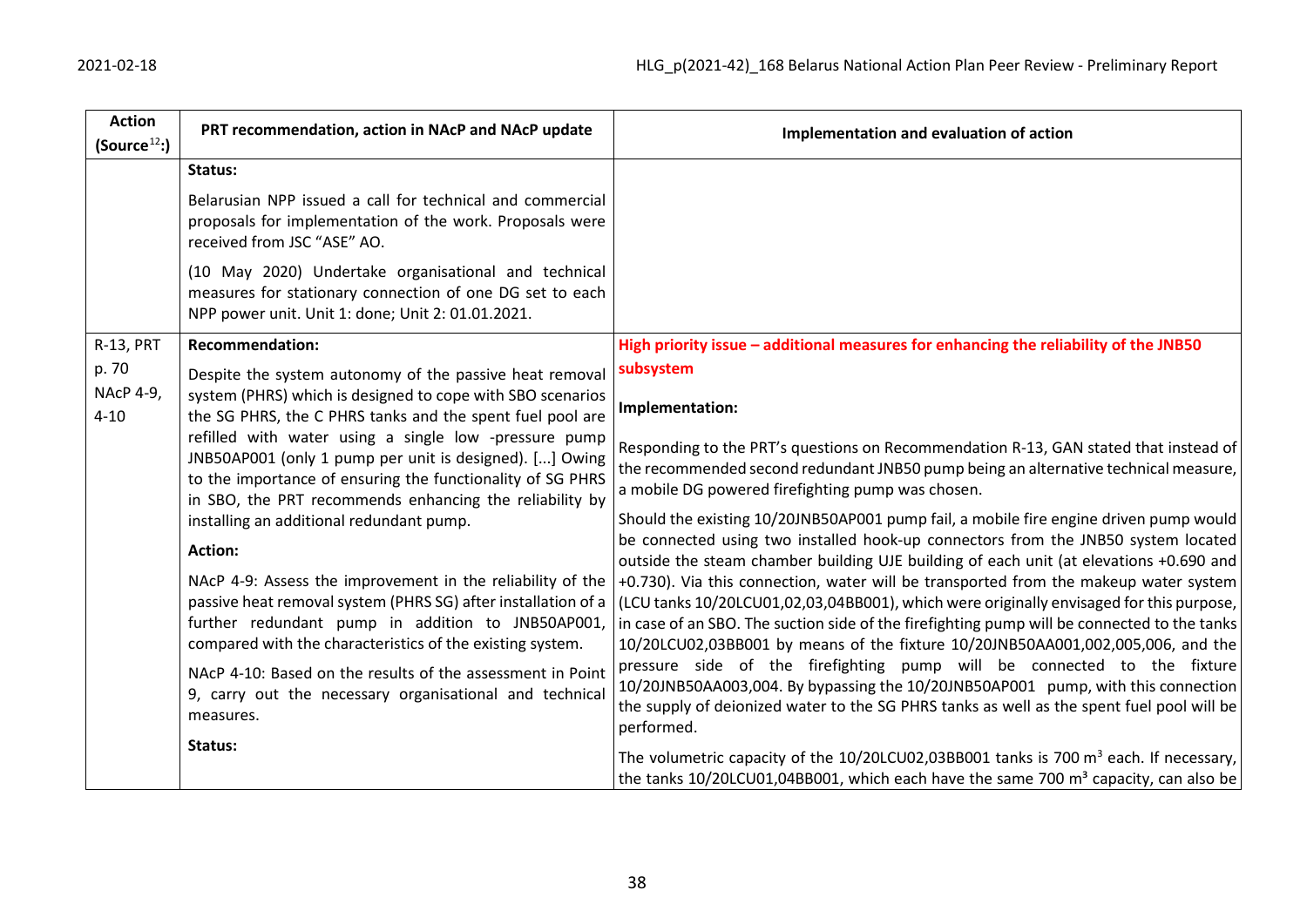| 2021-02-18 |  |
|------------|--|
|------------|--|

| <b>Action</b><br>(Source <sup>12</sup> ) | PRT recommendation, action in NAcP and NAcP update                                                                                                                                                                                                                                                                                                                                                                                                                                                   | Implementation and evaluation of action                                                                                                                                                                                                                                                                                                                                                                                       |
|------------------------------------------|------------------------------------------------------------------------------------------------------------------------------------------------------------------------------------------------------------------------------------------------------------------------------------------------------------------------------------------------------------------------------------------------------------------------------------------------------------------------------------------------------|-------------------------------------------------------------------------------------------------------------------------------------------------------------------------------------------------------------------------------------------------------------------------------------------------------------------------------------------------------------------------------------------------------------------------------|
|                                          | Belarusian NPP issued a call for technical and commercial<br>proposals for implementation of the work. Proposals were<br>received from JSC "ASE" AO.                                                                                                                                                                                                                                                                                                                                                 | connected to the suction side of the firefighting pump. The temperature in LCU tanks is<br>held automatically at the range of 20-÷25°C.<br>If necessary, additional water could be provided from other reserves available at the NPP                                                                                                                                                                                          |
|                                          | site with an amount of 170400 $m3$ . For this purpose, the suction side of the firefighting<br>pump would be connected to the vessels or basins of the resources via flexible tubes.<br>These reserves, without any replenishment from off-site sources, would allow the LCU<br>tanks to be fully refilled many times, and which would ensure the safety of the power unit<br>by the function of the SG PHRS tanks as well as replenishment of the spent fuel pool during<br>not less than 240 days. |                                                                                                                                                                                                                                                                                                                                                                                                                               |
|                                          |                                                                                                                                                                                                                                                                                                                                                                                                                                                                                                      | <b>Evaluation:</b>                                                                                                                                                                                                                                                                                                                                                                                                            |
|                                          |                                                                                                                                                                                                                                                                                                                                                                                                                                                                                                      | Based on the requirements of the 2013 WENRA Report 'Safety of new NPP designs', the<br>SG PHRS can be considered as Level 3.b equipment of the DiD concept 'Control of accident<br>to limit radiological releases and prevent escalation to core melt conditions under<br>postulated multiple failure events'.                                                                                                                |
|                                          |                                                                                                                                                                                                                                                                                                                                                                                                                                                                                                      | This corresponds also to the rating in compliance with the DiD of IAEA TECDOC 1791,<br>where either the rating as Level 3.b or as Level 4.a 'Control of design extension conditions<br>to prevent core melt' was given.                                                                                                                                                                                                       |
|                                          |                                                                                                                                                                                                                                                                                                                                                                                                                                                                                                      | Regarding level 3b, the above WENRA Report highlights that systems designed to comply<br>with the WENRA objective $O2 - 'Accidents$ without core melt' - should have 'sufficient<br>redundancy of active components to reach adequate reliability' (WENRA report, p. 21).                                                                                                                                                     |
|                                          |                                                                                                                                                                                                                                                                                                                                                                                                                                                                                                      | While applying the requirements highlighted in the WENRA Report, installing an<br>alternative mobile option for refilling the SG PHRS and the SFP cannot be considered as<br>complying with the WENRA requirements. Therefore, the installation of a pump<br>redundant to the JNB50 pump was advised, unless it can be demonstrated that without<br>such a pump there can still be a sufficiently reliable supply of coolant. |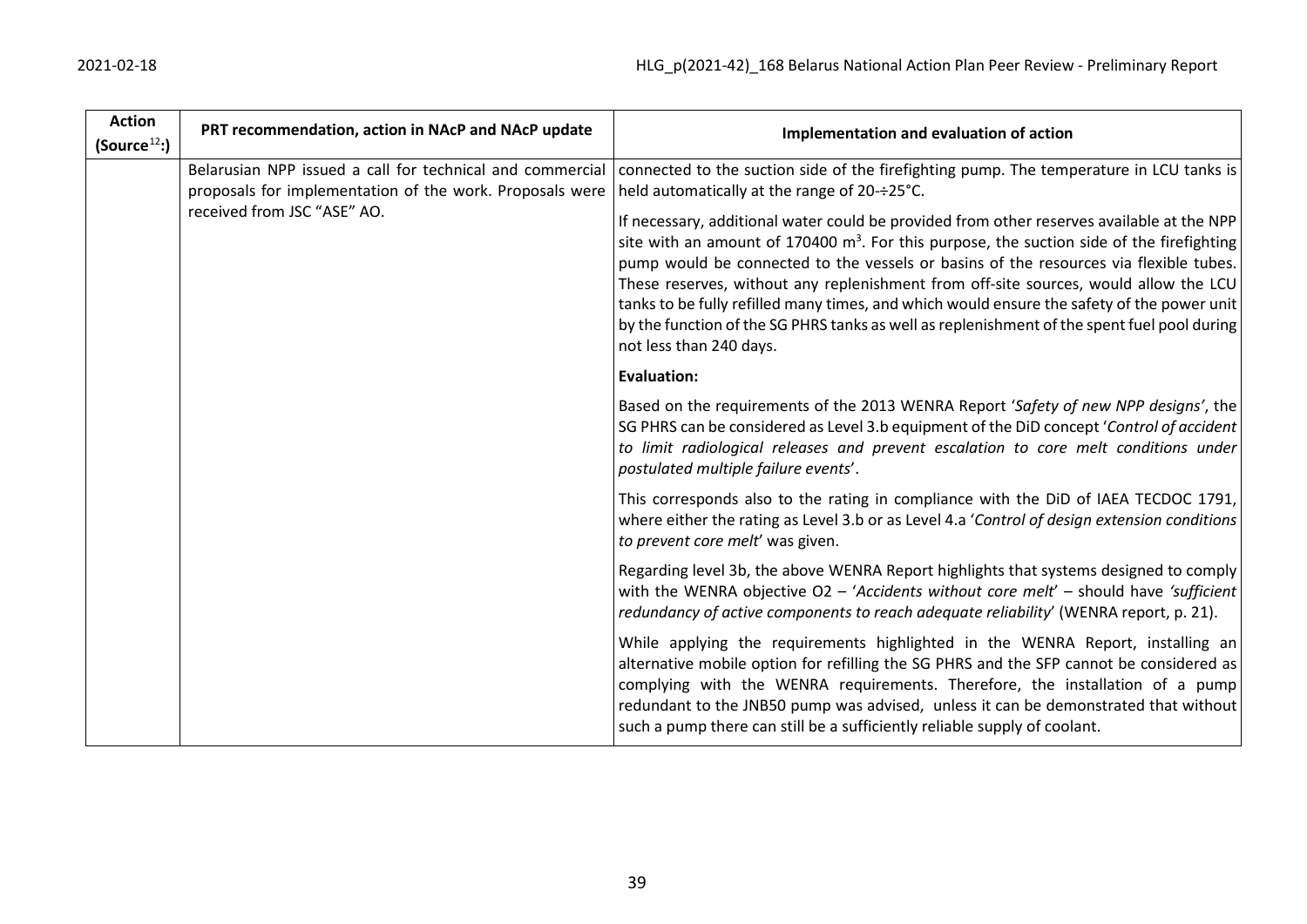| <b>Action</b><br>(Source <sup>12</sup> ) | PRT recommendation, action in NAcP and NAcP update | Implementation and evaluation of action                                                                                                                                                                                                                                                                                                                                                                                                                                                                                                             |
|------------------------------------------|----------------------------------------------------|-----------------------------------------------------------------------------------------------------------------------------------------------------------------------------------------------------------------------------------------------------------------------------------------------------------------------------------------------------------------------------------------------------------------------------------------------------------------------------------------------------------------------------------------------------|
|                                          |                                                    | The engineering and design of the NPP began as early as in 2006, i.e. prior to the<br>Fukushima accident and was adapted step-by-step to new safety requirements, which<br>were developed and internationally agreed upon after Fukushima.                                                                                                                                                                                                                                                                                                          |
|                                          |                                                    | Initially, the JNB50 pump was intended to be a single device. Therefore, the single failure<br>concept was not applied for the components of SG PHRS, which is a BDBA system (Russian<br>terminology) according to the classification provided in the design. This was also reported<br>to the PRT by the designer and the future operator during the review of the national report<br>in 2018.                                                                                                                                                     |
|                                          |                                                    | By the time the national report was reviewed, BelNPP was under construction and the<br>engineering was completed. Therefore, the constructor and the operator - also in<br>agreement with GAN - refused to accept the PRT's proposal, even as early as 2018 when<br>the peer review was being carried out. However, they expressed that they were prepared<br>to give thought to compensating measures and to implementing them. This was reflected<br>in Actions 4-9 and 4-10, which the operator sees as implemented in the presented<br>concept. |
|                                          |                                                    | Observing the status of engineering and the conceptual initial situation of BelNPP, which<br>was effective by the time of the peer review of the national report in 2018, the PRT can<br>consider these proposed and implemented technical solutions as a safety improvement.                                                                                                                                                                                                                                                                       |
|                                          |                                                    | Although not providing a permanently available redundancy to the installed JNB50 pump,<br>the proposed technical solution together with a mobile redundancy, provides diversity<br>and reliability. The essential prerequisite is the availability of the firefighting equipment<br>at all times, which must not be endangered by external events as extreme weather or<br>earthquake.                                                                                                                                                              |
|                                          |                                                    | Instructions describing detailed requirements and steps to be performed for handling the<br>equipment in case of an event have been presented to the PRT. This includes also the<br>timely connection of the mobile firefighting pump to the safety building.                                                                                                                                                                                                                                                                                       |
|                                          |                                                    | The PRT considers the chosen solution as an appropriate measure in order to address the<br>recommendation, under the condition that the above-mentioned prerequisite is satisfied.                                                                                                                                                                                                                                                                                                                                                                  |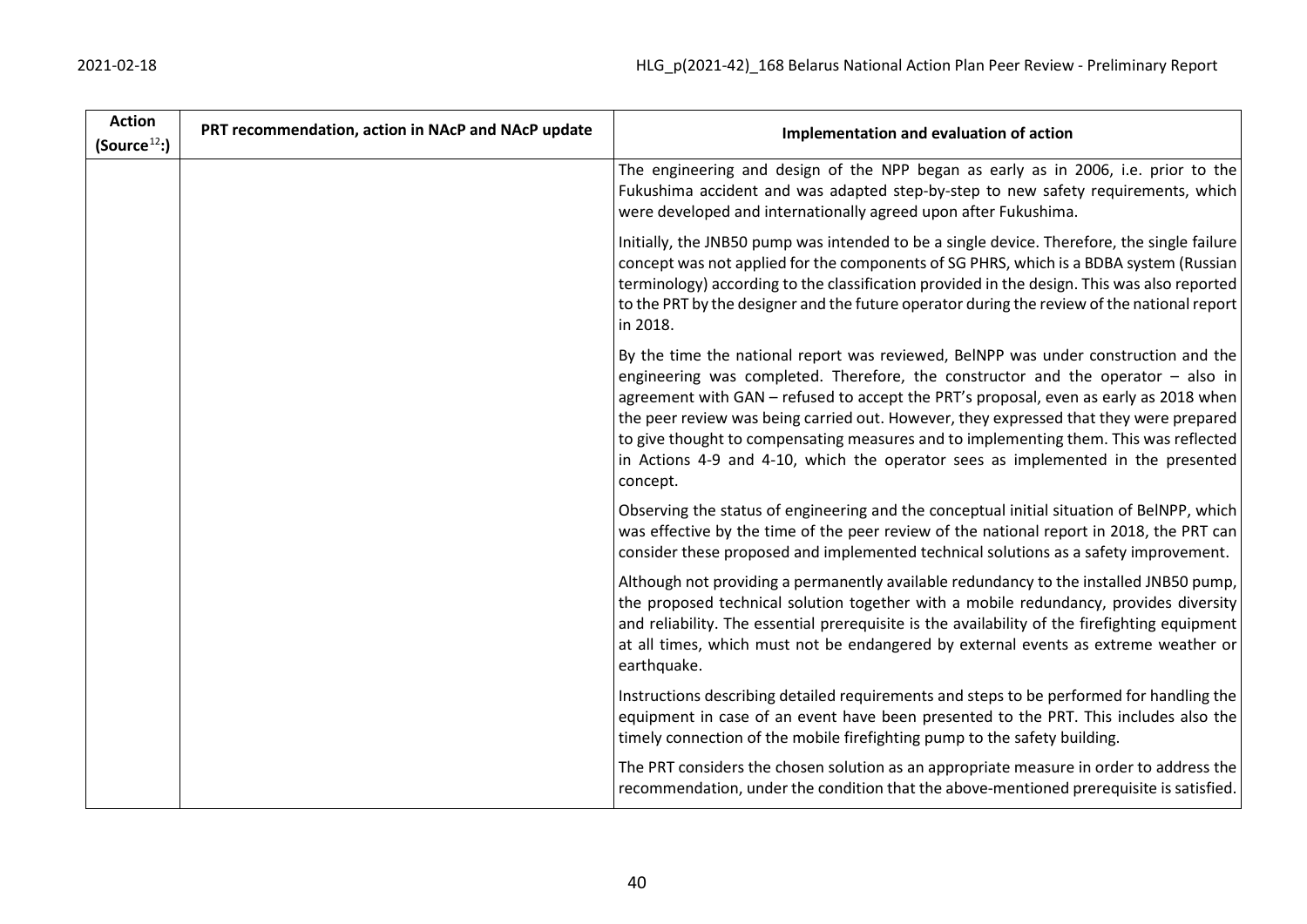| <b>Action</b>             | PRT recommendation, action in NAcP and NAcP update                                                                                                                                                                                                                                                                                              | Implementation and evaluation of action                                             |
|---------------------------|-------------------------------------------------------------------------------------------------------------------------------------------------------------------------------------------------------------------------------------------------------------------------------------------------------------------------------------------------|-------------------------------------------------------------------------------------|
| (Source <sup>12</sup> )   |                                                                                                                                                                                                                                                                                                                                                 |                                                                                     |
| R-14, PRT                 | <b>Recommendation:</b>                                                                                                                                                                                                                                                                                                                          | High priority issue - prevention and mitigation measures for severe accidents under |
| p. 70<br><b>NAcP 4-12</b> | The PRT recommends a suitable alternative solution is<br>implemented to ensure that restoration of water supply is<br>achieved within necessary time to prevent core damage.                                                                                                                                                                    | open reactor conditions                                                             |
|                           |                                                                                                                                                                                                                                                                                                                                                 | Implementation:                                                                     |
|                           |                                                                                                                                                                                                                                                                                                                                                 | See description in R-19.                                                            |
|                           | <b>Action:</b>                                                                                                                                                                                                                                                                                                                                  | <b>Evaluation:</b>                                                                  |
|                           | Develop, for subsequent implementation, technical and<br>organisational measures ensuring restoration of the water<br>supply in time to prevent serious accidents occurring in an<br>open reactor in the event of a total loss of external and<br>emergency power supply to the power unit.                                                     | See PRT statement in R-19.                                                          |
|                           | Status:                                                                                                                                                                                                                                                                                                                                         |                                                                                     |
|                           | Belarusian NPP issued a call for technical and commercial<br>proposals for implementation of the work. Proposals were<br>received from JSC IC "ASE".                                                                                                                                                                                            |                                                                                     |
| R-15, PRT                 | <b>Recommendation:</b>                                                                                                                                                                                                                                                                                                                          | This item will be reviewed in phase 2.                                              |
| p. 70<br><b>NAcP 4-13</b> | The PRT recommends that analysis is undertaken to<br>demonstrate the reliability of these off-site powers sources<br>in seismic condition.                                                                                                                                                                                                      |                                                                                     |
|                           | <b>Action:</b>                                                                                                                                                                                                                                                                                                                                  |                                                                                     |
|                           | Assess the reliability of the auxiliary power supply to<br>responsible consumers, from a 110/10 KW emergency<br>standby auxiliary transformer with a power of 16 MVA which<br>can be connected via a 110 kV cable to the "Viliya"<br>substation; and assess the "Viliya" substation's stability in<br>the face of internal and external events. |                                                                                     |
|                           | Status:                                                                                                                                                                                                                                                                                                                                         |                                                                                     |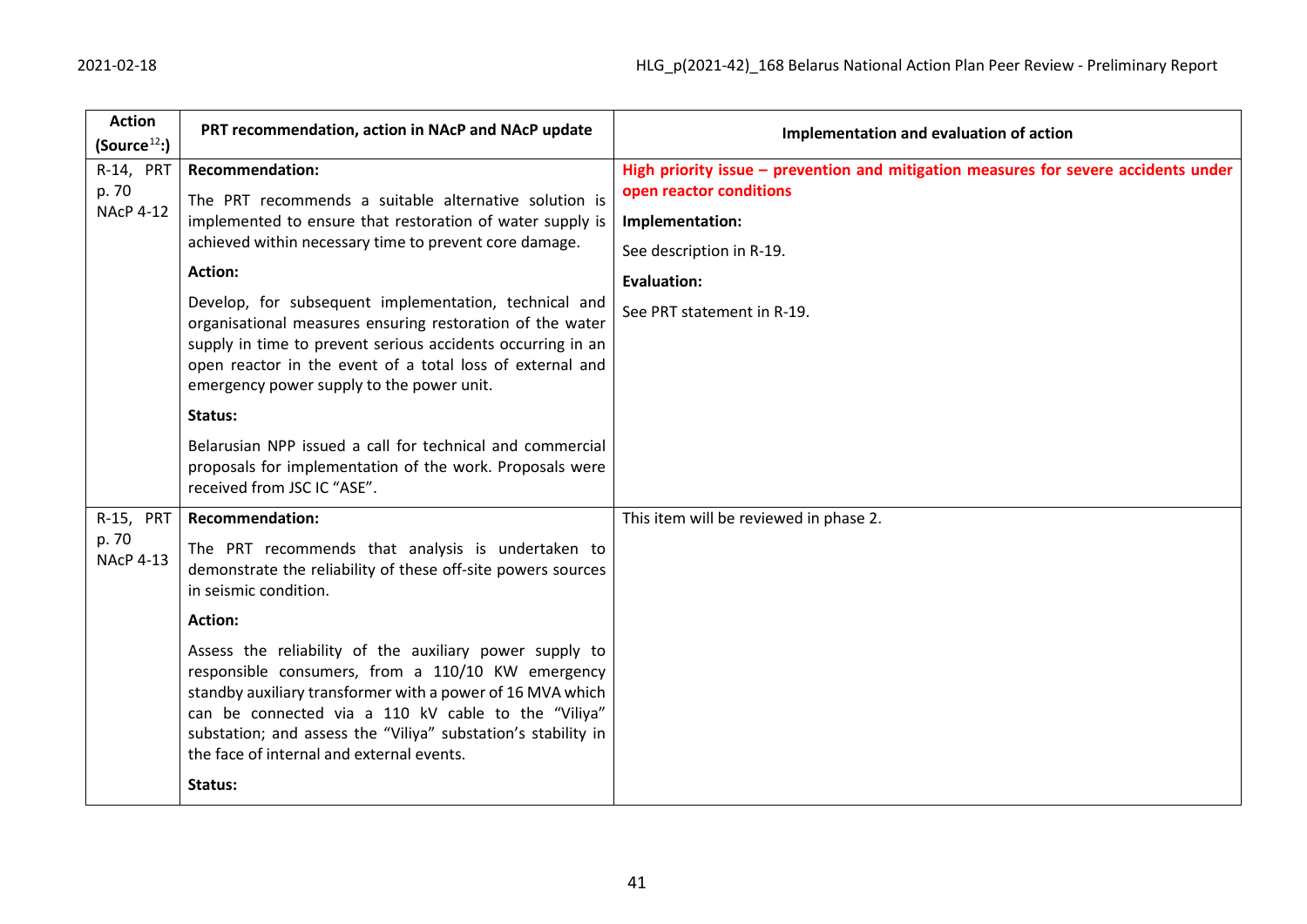| <b>Action</b><br>(Source <sup>12</sup> ) | PRT recommendation, action in NAcP and NAcP update                                                                                                                                                                                                                                                                                                                                                                                                                                                                                                                                                                                                                                                                                | Implementation and evaluation of action                                                                                                                                                                                                                                                                                                                                                                                                                                                                                                                                                                                                                                                                                                                                                                                                                                                                                                                                                                                                                                                                                                                                                                                                                                                                                           |
|------------------------------------------|-----------------------------------------------------------------------------------------------------------------------------------------------------------------------------------------------------------------------------------------------------------------------------------------------------------------------------------------------------------------------------------------------------------------------------------------------------------------------------------------------------------------------------------------------------------------------------------------------------------------------------------------------------------------------------------------------------------------------------------|-----------------------------------------------------------------------------------------------------------------------------------------------------------------------------------------------------------------------------------------------------------------------------------------------------------------------------------------------------------------------------------------------------------------------------------------------------------------------------------------------------------------------------------------------------------------------------------------------------------------------------------------------------------------------------------------------------------------------------------------------------------------------------------------------------------------------------------------------------------------------------------------------------------------------------------------------------------------------------------------------------------------------------------------------------------------------------------------------------------------------------------------------------------------------------------------------------------------------------------------------------------------------------------------------------------------------------------|
|                                          | Belarusian NPP issued a call for technical and commercial<br>proposals for implementation of the work. Proposals were<br>received from the State Enterprise Belenergo.                                                                                                                                                                                                                                                                                                                                                                                                                                                                                                                                                            |                                                                                                                                                                                                                                                                                                                                                                                                                                                                                                                                                                                                                                                                                                                                                                                                                                                                                                                                                                                                                                                                                                                                                                                                                                                                                                                                   |
| <b>NAcP 4-11</b>                         | Action:<br>Take organisational and technical measures for the<br>stationary connection of one MDGU to each nuclear power<br>unit.<br>Status:<br>Unit 1: Belarusian NPP made the necessary adjustments to<br>the design documentation, installed a stationary connection<br>line for the mobile diesel generator unit (hereinafter:<br>'MDGU') and a distribution device (connection point) on the<br>wall of building 10UJE. The MDGU is located at the entrance<br>inspection point of the Belarusian NPP construction site.<br>Installation of the MDGU is scheduled for 28 February 2020.<br>Unit 2: The necessary adjustments to the project<br>documentation have been made. The equipment is at the<br>manufacturing stage. | High priority issue $-$ completing the permanent connection of the diesel generator<br>devoted to Channel 7<br>Implementation:<br>Under NAcP Action 4-11, it is envisaged that each unit will be equipped with a mobile DG<br>with a permanent connection, while the mobility of DG will be preserved. This has already<br>been completed for Unit 1.<br><b>Evaluation:</b><br>The MDG in each unit (10/20XKA70) provides electricity to the Channel 7 busbar for<br>supporting the BDBA consumers (Russian terminology) of each unit.<br>Reflecting the 2018 PRT recommendation, the MDG (10XKA70) at unit 1 has been<br>connected and (20XKA70) will be connected at unit 2 permanently to the buses of the<br>channel 7 by means of a flexible cable. The cable connects the MDG'S and the assembly<br>10/20BKS12GH570.<br>Protection of the cable from external hazards is provided by its installation in an<br>underground metallic fire-resistant tray, which is zinc coated, with a coat thickness of 80<br>μm.<br>The assembly 10/20BKS12GH570 is located on the outer wall of the building 10/20UJE.<br>The construction of the assembly provides for protection of the integrated commutation<br>device from external impacts. In the assembly 10/20BKS12GH570 there is a load switch<br>made by the manufacturer ABB. |
|                                          |                                                                                                                                                                                                                                                                                                                                                                                                                                                                                                                                                                                                                                                                                                                                   | Functionality of the mobile equipment will be checked in adherence to the 'Regulations'<br>for checks and tests of safety relevant systems'. The personnel of NPP Belarus is carrying                                                                                                                                                                                                                                                                                                                                                                                                                                                                                                                                                                                                                                                                                                                                                                                                                                                                                                                                                                                                                                                                                                                                             |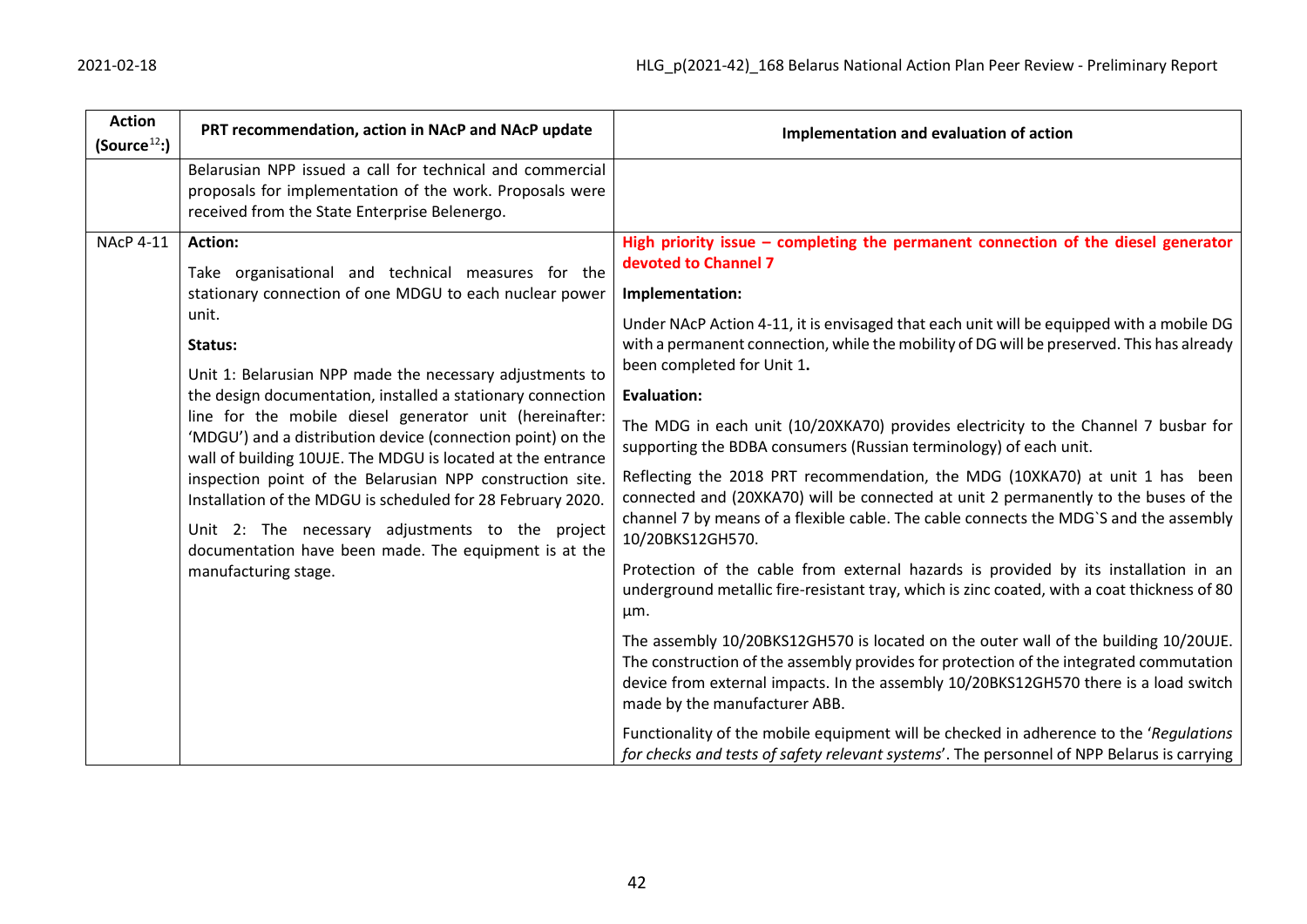| 2021-02-18 |  |
|------------|--|
|------------|--|

| <b>Action</b><br>(Source <sup>12</sup> ) | PRT recommendation, action in NAcP and NAcP update                                                                                                                                                                                                                               | Implementation and evaluation of action                                                                                                                                                                                                                                                                                                              |
|------------------------------------------|----------------------------------------------------------------------------------------------------------------------------------------------------------------------------------------------------------------------------------------------------------------------------------|------------------------------------------------------------------------------------------------------------------------------------------------------------------------------------------------------------------------------------------------------------------------------------------------------------------------------------------------------|
|                                          |                                                                                                                                                                                                                                                                                  | out required checks (tests) of the MDG stations 10/20XKA70 according to the schedule<br>and programmes, approved by the chief engineer of the NPP.                                                                                                                                                                                                   |
|                                          |                                                                                                                                                                                                                                                                                  | The presence and the arrangement of the MDG 10XKA70 in unit 1 and the permanent<br>connection to the connecting point 10BKS12GH570 have been surveyed by the PRT<br>during the February site visit and, also the existence of respective documents describing<br>the measures to be taken for assuring the operability have been checked by the PRT. |
|                                          |                                                                                                                                                                                                                                                                                  | Therefore, the PRT considers this high priority issue as addressed.                                                                                                                                                                                                                                                                                  |
| PRT p. 63-                               | Recommendation                                                                                                                                                                                                                                                                   | This item will be reviewed in phase 2.                                                                                                                                                                                                                                                                                                               |
| 64; NR p.<br>52                          | [PRT] The additional use of mobile means should be further<br>considered as a valuable component of operational accident<br>management.                                                                                                                                          |                                                                                                                                                                                                                                                                                                                                                      |
|                                          | [NR] Two mobile DG sets (1 per NPP Unit) with a power of<br>500 kW will be provided, which presumably will be located<br>outdoors at the NPP site.                                                                                                                               |                                                                                                                                                                                                                                                                                                                                                      |
|                                          | In terms of organisational measures for preparation of<br>operation and commissioning of a mobile DG set it is<br>required to develop appropriate operational instructions<br>and sections of emergency procedures for their use in case<br>of complete loss of AC power supply. |                                                                                                                                                                                                                                                                                                                                                      |
|                                          | <b>Action:</b>                                                                                                                                                                                                                                                                   |                                                                                                                                                                                                                                                                                                                                                      |
|                                          | n/a                                                                                                                                                                                                                                                                              |                                                                                                                                                                                                                                                                                                                                                      |
|                                          | Status:                                                                                                                                                                                                                                                                          |                                                                                                                                                                                                                                                                                                                                                      |
|                                          | n/a                                                                                                                                                                                                                                                                              |                                                                                                                                                                                                                                                                                                                                                      |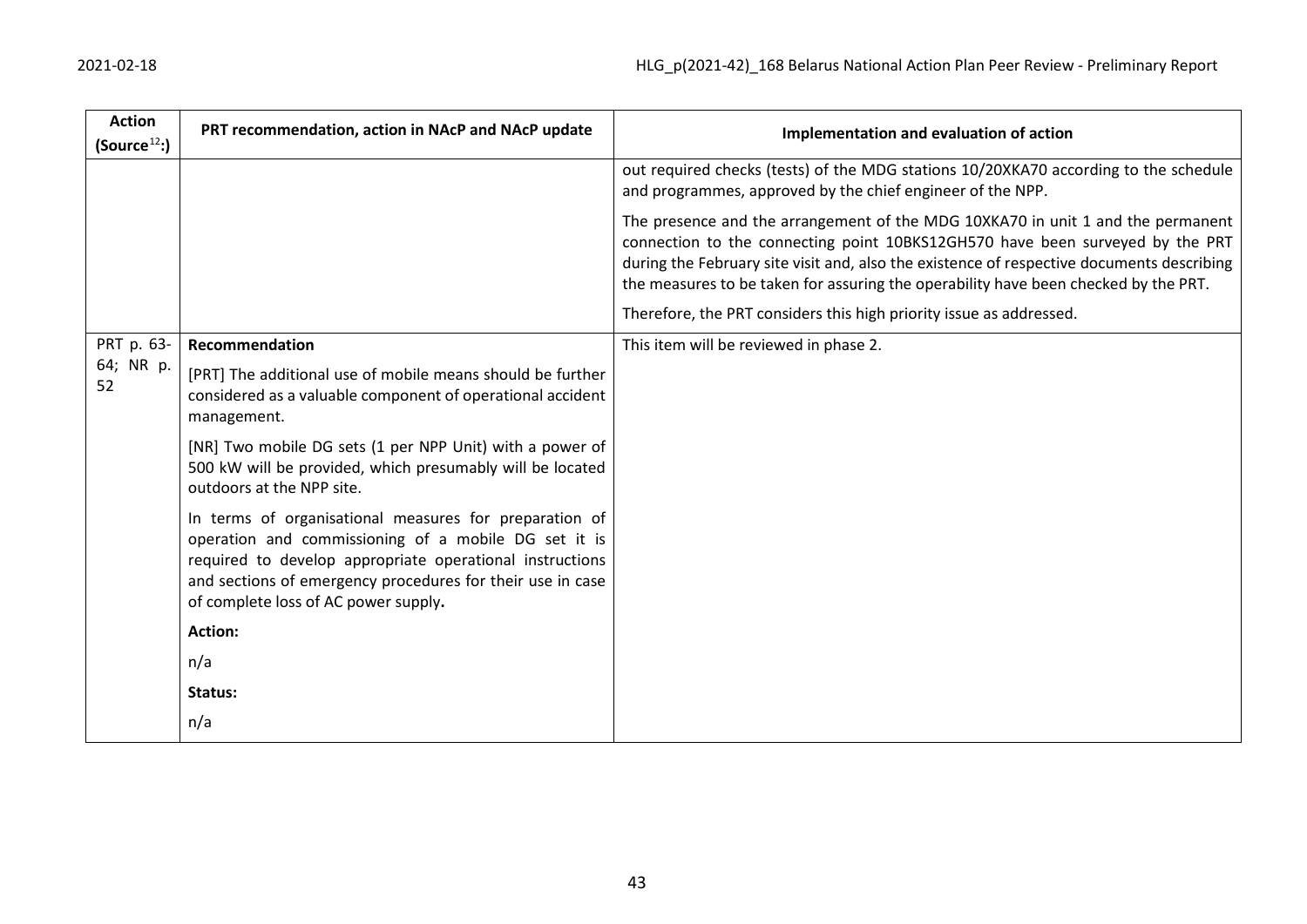#### <span id="page-43-0"></span>**5. Severe Accident Management**

| <b>Action</b><br>(Source <sup>13</sup> ) | PRT recommendation, action in NAcP and NAcP update                                                                                                                                                                                                                                                                                                                                                                                                                                                                                                                                                                                                                                                                                                                                           | Implementation and evaluation of action |
|------------------------------------------|----------------------------------------------------------------------------------------------------------------------------------------------------------------------------------------------------------------------------------------------------------------------------------------------------------------------------------------------------------------------------------------------------------------------------------------------------------------------------------------------------------------------------------------------------------------------------------------------------------------------------------------------------------------------------------------------------------------------------------------------------------------------------------------------|-----------------------------------------|
| R-16, PRT p.<br>71<br><b>NAcP 4-14</b>   | <b>Recommendation:</b><br>While it is recognised that several advanced safety features<br>are implemented in the design, the overall concept of<br>practical elimination of early and large releases should be<br>more explicitly reflected in an updated plant safety case.<br>Attention should be also devoted to the practical elimination<br>of severe accidents in the spent fuel pool or severe accidents<br>potentially combined with the containment by-pass.<br><b>Action:</b><br>Assess the adequacy of design solutions ensuring:<br>practical elimination of early or severe radioactive releases;<br>practical elimination of severe accidents in the spent fuel<br>storage pool;<br>practical elimination of containment by-pass events during<br>severe accidents.<br>Status: | This item will be reviewed in phase 2.  |

 $13$  The brackets indicate the sources of the respective action:

<sup>•</sup> NR: National Report - Stress Test for Belarussian Nuclear Power Plant - 2017,

<sup>•</sup> PRT: EU Peer Review Report of the Belarussian Stress Tests - June 2018,

<sup>•</sup> EU: ENSREG '*Compilation of Recommendations and suggestions - Peer review of stress tests performed on European nuclear power plants', 26 July 2012*',

<sup>•</sup> NAcP: Number of Recommendation of the National Action Plan of Belarus (NAcP), 2019,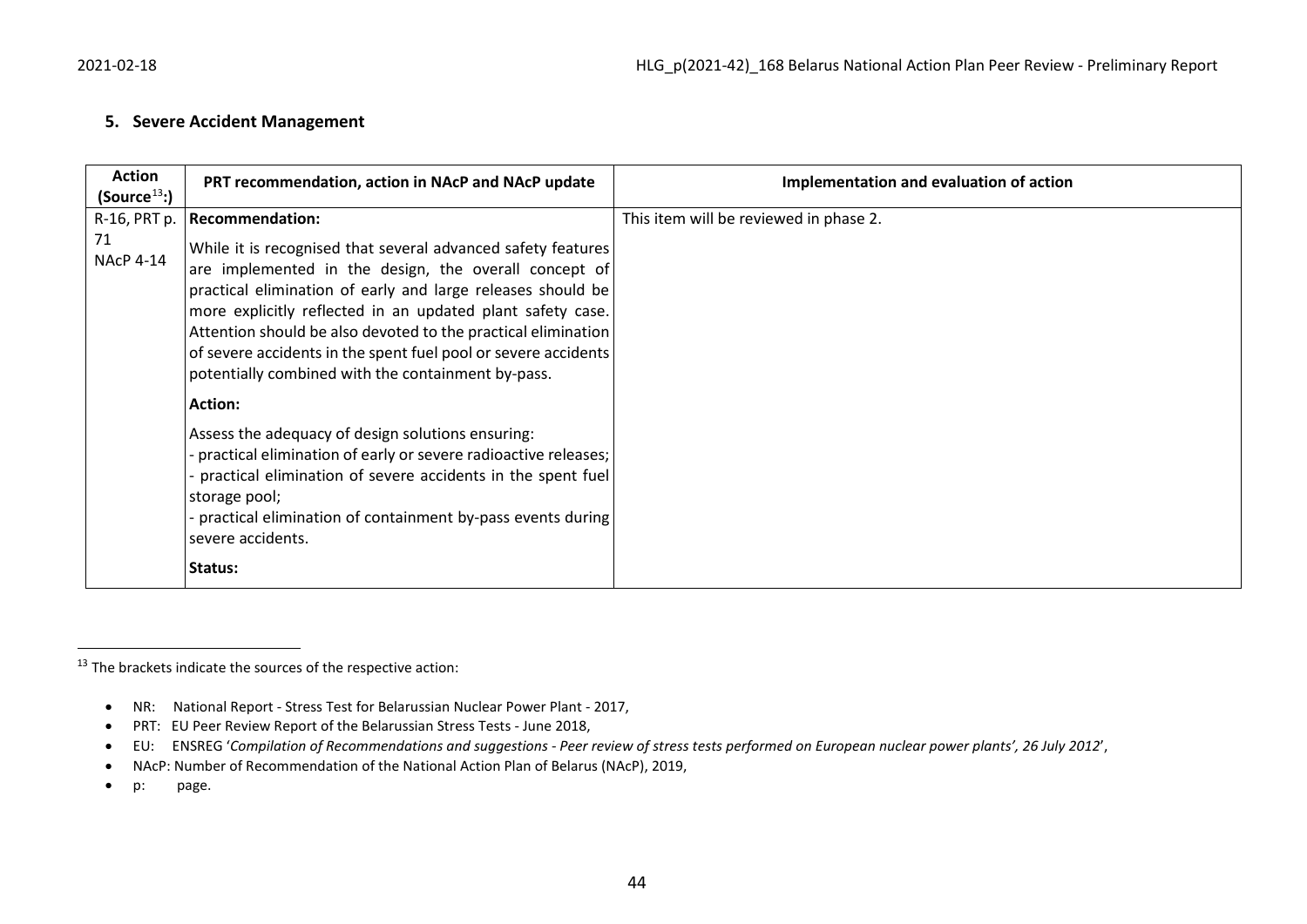| <b>Action</b><br>PRT recommendation, action in NAcP and NAcP update<br>(Source <sup>13</sup> )                                                                                                                                                                                                                                                                                                                                                                                                                                                                                                                                                                                                                                                                      | Implementation and evaluation of action                                                                                                                                                                                                                                                                                                                                                                                                                                                                                                                                                                                                                                                                                                                                                                                                                                                                                                                                                                                                                                                                                                                                                                                                                                                                                                                                                                                                                                                                                                                                                                                                                                                                                                                                                                                                                                                                                                                                                                                            |
|---------------------------------------------------------------------------------------------------------------------------------------------------------------------------------------------------------------------------------------------------------------------------------------------------------------------------------------------------------------------------------------------------------------------------------------------------------------------------------------------------------------------------------------------------------------------------------------------------------------------------------------------------------------------------------------------------------------------------------------------------------------------|------------------------------------------------------------------------------------------------------------------------------------------------------------------------------------------------------------------------------------------------------------------------------------------------------------------------------------------------------------------------------------------------------------------------------------------------------------------------------------------------------------------------------------------------------------------------------------------------------------------------------------------------------------------------------------------------------------------------------------------------------------------------------------------------------------------------------------------------------------------------------------------------------------------------------------------------------------------------------------------------------------------------------------------------------------------------------------------------------------------------------------------------------------------------------------------------------------------------------------------------------------------------------------------------------------------------------------------------------------------------------------------------------------------------------------------------------------------------------------------------------------------------------------------------------------------------------------------------------------------------------------------------------------------------------------------------------------------------------------------------------------------------------------------------------------------------------------------------------------------------------------------------------------------------------------------------------------------------------------------------------------------------------------|
| Belarusian NPP issued a call for technical and commercial<br>proposals for implementation of the work. Proposals were<br>received from JSC IC "ASE".                                                                                                                                                                                                                                                                                                                                                                                                                                                                                                                                                                                                                |                                                                                                                                                                                                                                                                                                                                                                                                                                                                                                                                                                                                                                                                                                                                                                                                                                                                                                                                                                                                                                                                                                                                                                                                                                                                                                                                                                                                                                                                                                                                                                                                                                                                                                                                                                                                                                                                                                                                                                                                                                    |
| <b>Recommendation:</b><br><b>PRT</b><br>$R-17$ ,<br>p. 71<br>Consideration should be given to the installation of<br><b>NAcP 4-17</b><br>of reactor<br>independent<br>means<br>coolant<br>system<br>depressurisation, or special attention should be given to<br>reliable functioning of existing means under severe accident<br>conditions.<br><b>Action:</b><br>Carry out a review confirming the adequacy of technical<br>devices envisaged for reducing pressure in the primary circuit<br>under serious accident conditions (in order to eliminate<br>damage resulting from high pressure).<br>Status:<br>Belarusian NPP issued a call for technical and commercial<br>proposals for implementation of the work. Proposals were<br>received from JSC IC "ASE". | High priority issue $-$ evaluation of adequacy and/or enhancement of means for<br>depressurising the reactor coolant system<br>Implementation:<br>The main objective of this measure is to prevent the ejection of molten corium from the<br>ablated/penetrated RPV at high pressure (prevention of HPME). Such an ejection could<br>happen in the event of a severe accident in combination with the RCS being kept at high<br>pressure; usually pressure below 2 MPa is considered as sufficiently low $-$ in Russian<br>designs, a lower value 1 MPa is used. Although the safety implications of such conditions<br>for BelNPP are less significant than for other reactor designs due to the depressurisation<br>effect of heat removal through SG PHRS, there are technical means and procedures to<br>carry out depressurisation of the reactor under severe accident conditions. At present,<br>there are two ways to carry out depressurisation after transition from EOPs to SAMGs.<br>An operator from the MCR or ECR could open the pressuriser (PRZ) valves. These<br>valves are also used for DBAs. However, they are connected to the additional<br>(dedicated) control line developed and implemented at the NPP to manage design<br>extension conditions.<br>Valves on gas evacuation (venting) lines could be opened in combination with one<br>PRZ valve. In total, there are 10 venting lines connected to different parts of the RCS<br>(reactor, PRZ, SGs). The studies aimed at verifying the venting capacity of these lines<br>are ongoing.<br>Both of these means can be used also should the power supply be lost, since the power<br>to open the valves comes from the batteries or Channels 7 and 8 of power supply. After<br>opening the valves no further operator actions are needed for depressurisation. As<br>confirmed by BelNPP, the supporting analysis demonstrated that there is sufficient time<br>to carry out these actions. Two types of accidents have been considered for the design |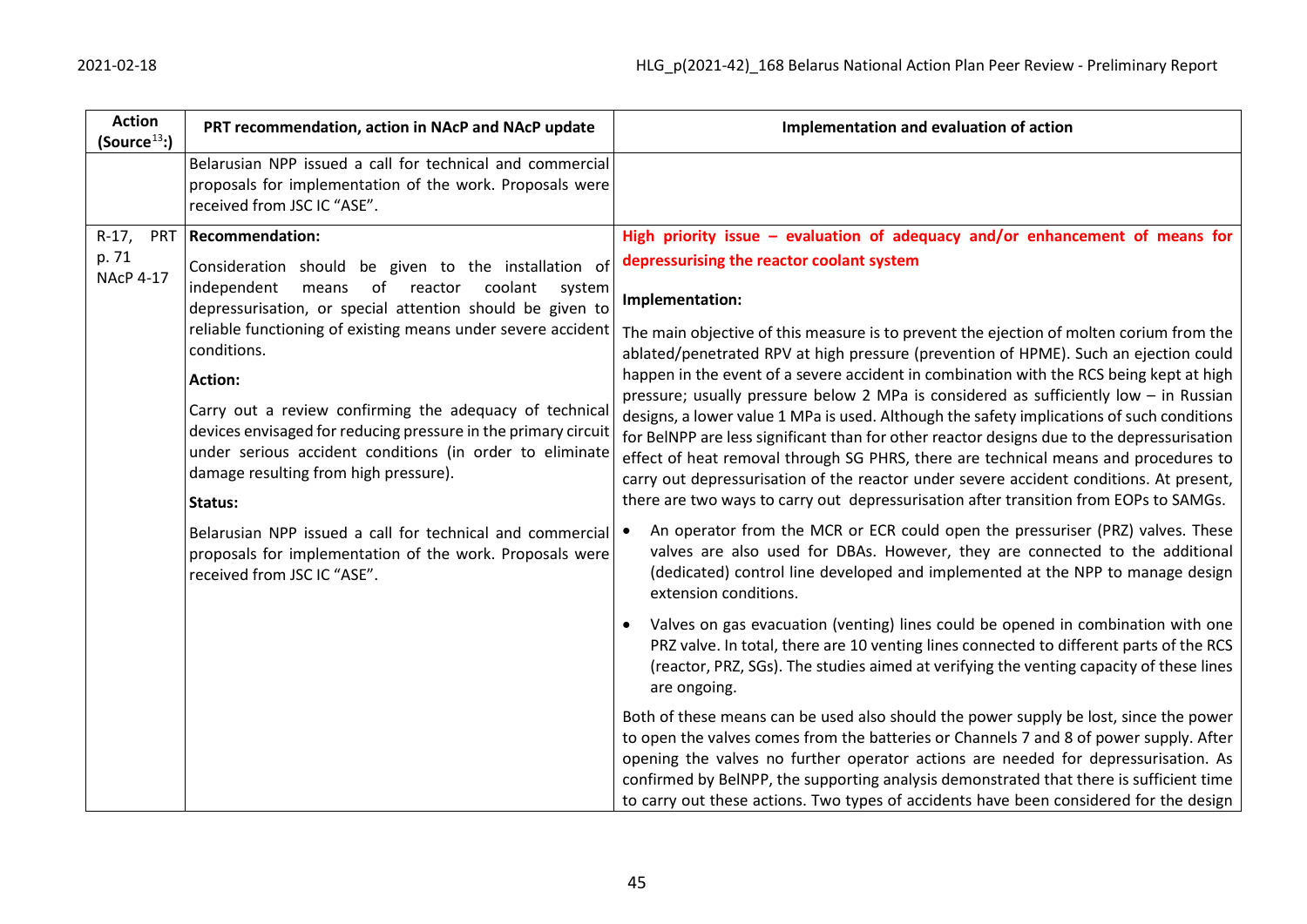| <b>Action</b><br>(Source <sup>13</sup> ) | PRT recommendation, action in NAcP and NAcP update                                                                                                                               | Implementation and evaluation of action                                                                                                                                                                                                                                                                                                                                                                                                                                                                                                                                                                                                      |
|------------------------------------------|----------------------------------------------------------------------------------------------------------------------------------------------------------------------------------|----------------------------------------------------------------------------------------------------------------------------------------------------------------------------------------------------------------------------------------------------------------------------------------------------------------------------------------------------------------------------------------------------------------------------------------------------------------------------------------------------------------------------------------------------------------------------------------------------------------------------------------------|
|                                          |                                                                                                                                                                                  | capacity of the depressurisation system: severe accidents caused either by an SBO<br>combined with loss of all heat exchangers of the passive heat removal system, and SBO<br>combined with ruptures of all steam lines.                                                                                                                                                                                                                                                                                                                                                                                                                     |
|                                          |                                                                                                                                                                                  | <b>Evaluation:</b>                                                                                                                                                                                                                                                                                                                                                                                                                                                                                                                                                                                                                           |
|                                          |                                                                                                                                                                                  | For typical existing PWR, this measure for depressurising the primary coolant system is<br>essential, particularly as regards being able to deal with a severe accident caused by an<br>SBO accident. Because of the required independence between the levels of defence, the<br>best solution for intentional depressurisation in the event of a severe accident is to use<br>an independent (dedicated) depressurisation system (a system different from the<br>pressuriser safety valves) or at least ensure the availability of independent means for<br>opening a PRZ safety valve when the electrical power supply is completely lost. |
|                                          |                                                                                                                                                                                  | In the case of BelNPP, residual heat removal resulting in depressurisation of the RCS in<br>the event of an SBO is ensured via passive means (SG PHRS). In the event of an LBLOCA,<br>one of the consequences is depressurisation. For severe accidents caused by small or<br>medium LOCA combined with failure of the active ECCS, depressurisation of the RCS<br>below 1 MPa is achieved before beginning of fuel melting and no other intentional<br>depressurisation is needed.                                                                                                                                                          |
|                                          |                                                                                                                                                                                  | Based on the information provided by BelNPP, depressurisation of the RCS is needed only<br>for very unlikely accidents. Nevertheless, there are independent means for<br>depressurising the RCS in the event of a severe accident at high RCS pressure (dedicated<br>control line for opening 2 PRZ valves, or 1 valve in combination with opening the RCS's<br>venting lines).                                                                                                                                                                                                                                                              |
|                                          |                                                                                                                                                                                  | This recommendation is considered as adequately addressed.                                                                                                                                                                                                                                                                                                                                                                                                                                                                                                                                                                                   |
| $R-18$ ,<br><b>PRT</b><br>p. 71          | <b>Recommendation:</b>                                                                                                                                                           | This item will be reviewed in phase 2.                                                                                                                                                                                                                                                                                                                                                                                                                                                                                                                                                                                                       |
| NAcP 4-1,<br>$4-2, 4-3$                  | The adequacy of margins of SSCs for beyond design basis<br>earthquakes of the plant equipment ultimately needed for<br>prevention of large releases in case of a severe accident |                                                                                                                                                                                                                                                                                                                                                                                                                                                                                                                                                                                                                                              |
|                                          | should be reconsidered and the robustness of the systems                                                                                                                         |                                                                                                                                                                                                                                                                                                                                                                                                                                                                                                                                                                                                                                              |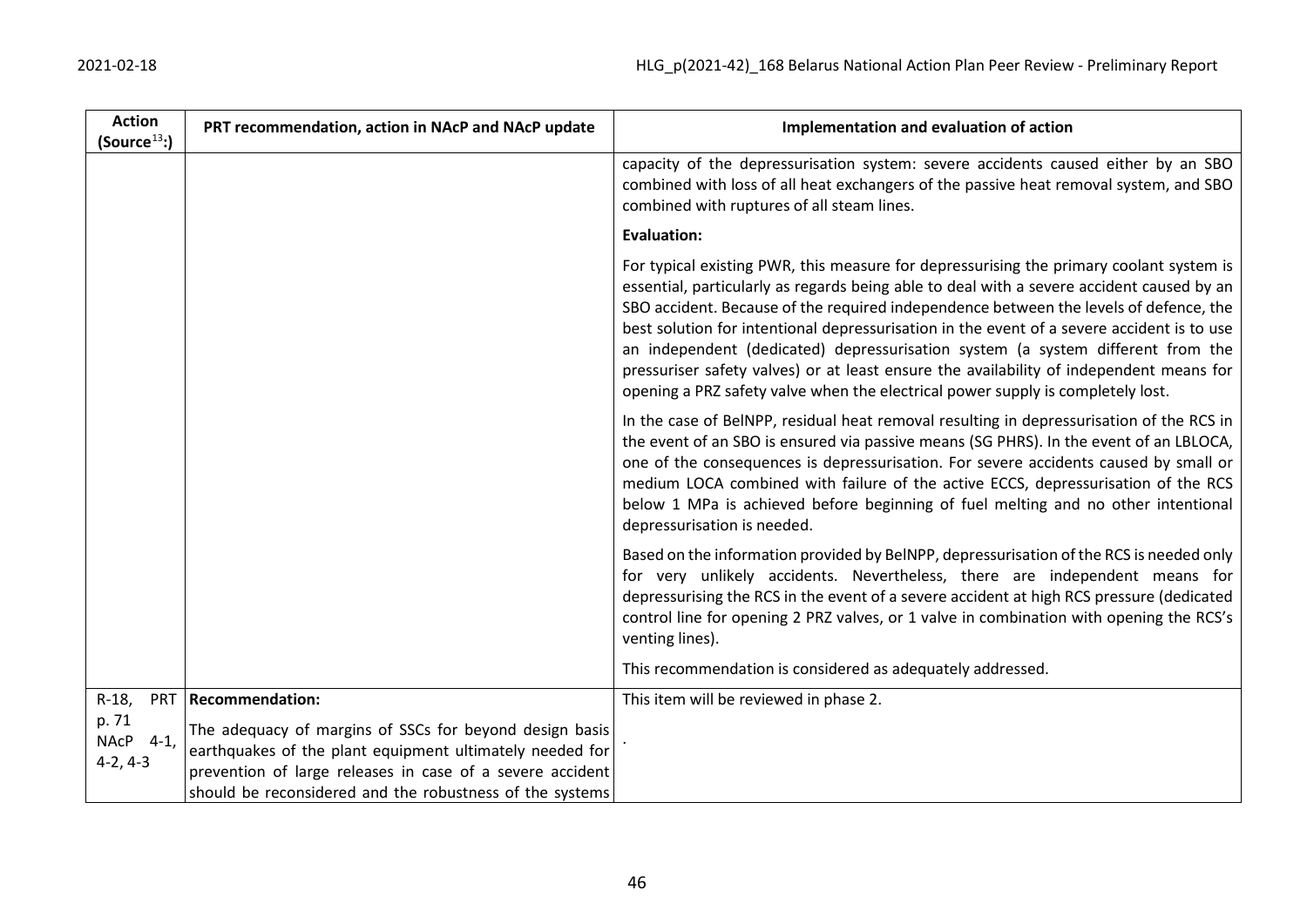| <b>Action</b><br>(Source <sup>13</sup> ) | PRT recommendation, action in NAcP and NAcP update                                                                                                                                                                                                                                                                                                             | Implementation and evaluation of action |
|------------------------------------------|----------------------------------------------------------------------------------------------------------------------------------------------------------------------------------------------------------------------------------------------------------------------------------------------------------------------------------------------------------------|-----------------------------------------|
|                                          | increased, if necessary, based on the results of seismic PSA<br>under preparation.                                                                                                                                                                                                                                                                             |                                         |
|                                          | <b>Action:</b>                                                                                                                                                                                                                                                                                                                                                 |                                         |
|                                          | Carry out additional studies on the construction of seismic<br>hazard curves, to clarify the safety margins of NPP structures,<br>systems and components (SSCs), taking into account the<br>more precise seismotectonic model.                                                                                                                                 |                                         |
|                                          | Correct the seismic Probabilistic Safety Analysis (PSA) for<br>which initial data will come from adjusted seismic hazard<br>curves, including the assessment of safety margins for parts<br>of safety-critical systems.                                                                                                                                        |                                         |
|                                          | Determine the need for a comprehensive assessment of<br>seismic risk on the basis of more refined seismic hazard<br>curves and existing equipment safety margins.                                                                                                                                                                                              |                                         |
|                                          | Review the results of the seismic PSA-2018 in the assessment<br>of NPP safety and determine the need for appropriate actions<br>in order to improve safety.                                                                                                                                                                                                    |                                         |
|                                          | Based on the completion of the actions in point 1, assess the<br>characteristics of seismic stability of SSCs to ensure their<br>function in an accident situation (levels DiD 3 and 4).                                                                                                                                                                       |                                         |
|                                          | Status:                                                                                                                                                                                                                                                                                                                                                        |                                         |
|                                          | The State enterprise "Belorusskaya AES" (hereinafter:<br>"Belarusian NPP") set the budget for work on this item,<br>conducted competitive tender procedures and selected the<br>contractors to work on the construction of a seismotectonic<br>model and refinement of the seismic hazard curves, taking<br>into account the alternative seismotectonic model. |                                         |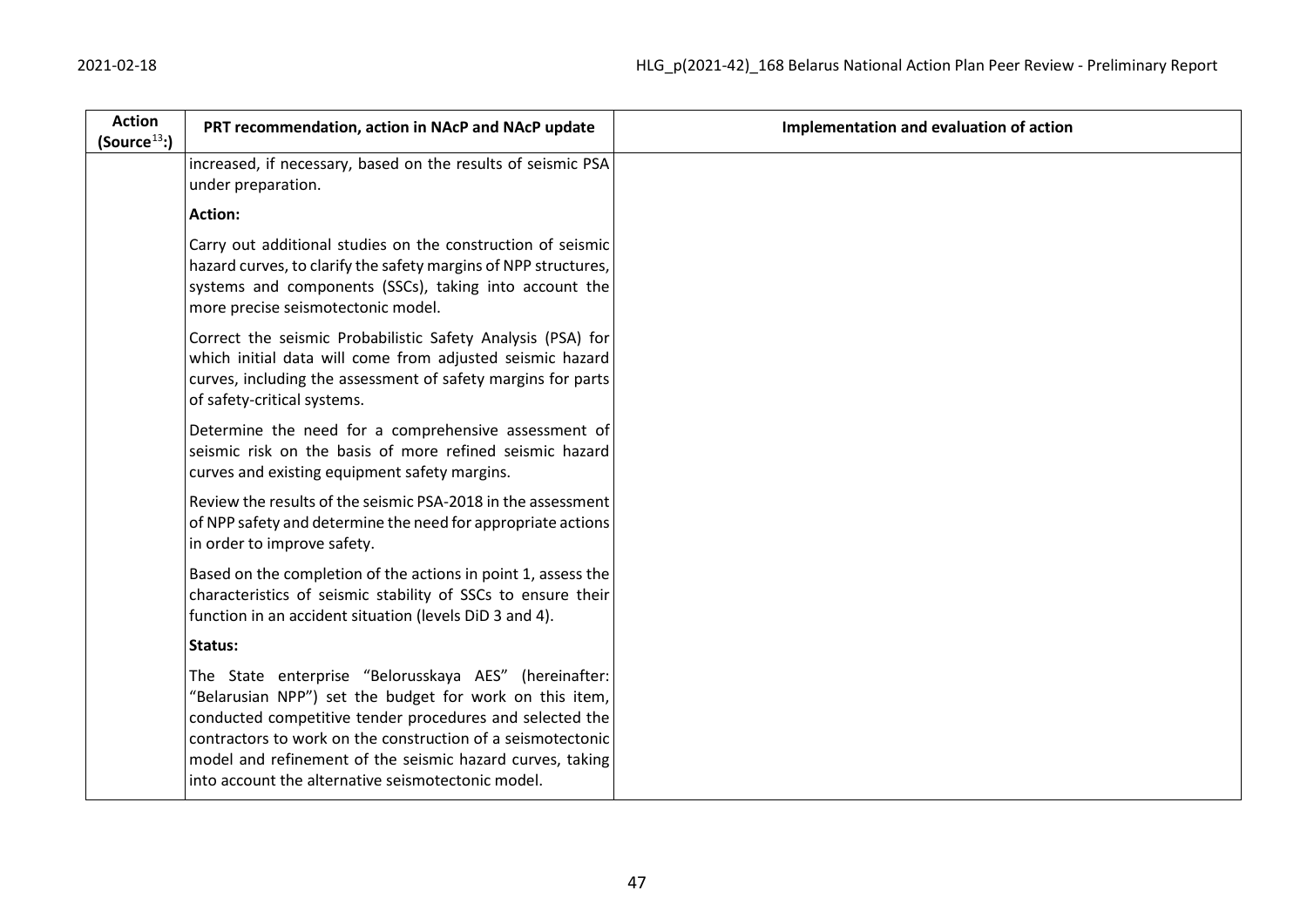| <b>Action</b><br>(Source <sup>13</sup> ) | PRT recommendation, action in NAcP and NAcP update                                                                                                                                                                                                                                                                                                                                                                     | Implementation and evaluation of action |
|------------------------------------------|------------------------------------------------------------------------------------------------------------------------------------------------------------------------------------------------------------------------------------------------------------------------------------------------------------------------------------------------------------------------------------------------------------------------|-----------------------------------------|
|                                          | Work on the construction of a seismotectonic model and<br>refinement of the seismic hazard curves, taking into account<br>the alternative seismotectonic model, is currently ongoing.                                                                                                                                                                                                                                  |                                         |
|                                          | Deadline for completion of the work: March 2020.                                                                                                                                                                                                                                                                                                                                                                       |                                         |
|                                          | The deadline for adjusting the PSA for seismic impacts, taking<br>into account the revised seismic hazard curves, has been<br>postponed until December 2020.                                                                                                                                                                                                                                                           |                                         |
|                                          | Belarusian NPP developed a PSA in cooperation with the<br><b>General Contractor:</b>                                                                                                                                                                                                                                                                                                                                   |                                         |
|                                          | PSA-2018 Level 1 and PSA-2018 level 2 for Unit 1 of<br>Belarusian NPP as part of the licensing package. The materials<br>for PSA-2018 Level 1 and PSA-2018 Level 2 for Unit 1 of<br>Belarusian NPP are reviewed by experts as part of a safety<br>report with a view to obtaining a licence to operate Unit 1.<br>The licensing procedure for that Unit is ongoing.                                                    |                                         |
|                                          | As part of the commissioning works, ATOMTECHENERGO AO<br>is assessing the seismic stability of safety-critical equipment<br>using the 'Programmes for determining the dynamic<br>characteristics and seismic stability of safety-critical<br>equipment'. The work is expected to be completed by 31<br>March 2020.                                                                                                     |                                         |
|                                          | As part of the adjustment to the seismic PSA (Point 1 of the<br>National Plan), work on seismic stability analyses is in hand.<br>The results will form the basis for a list of components, and<br>the probabilistic parameters of their seismic damage to Unit<br>1 will be determined. (The work is being done by "TsKTI-<br>VIBROSEYSM OOO" and "ATOMPROYEKT AO" and is<br>scheduled for completion by 31 May 2020. |                                         |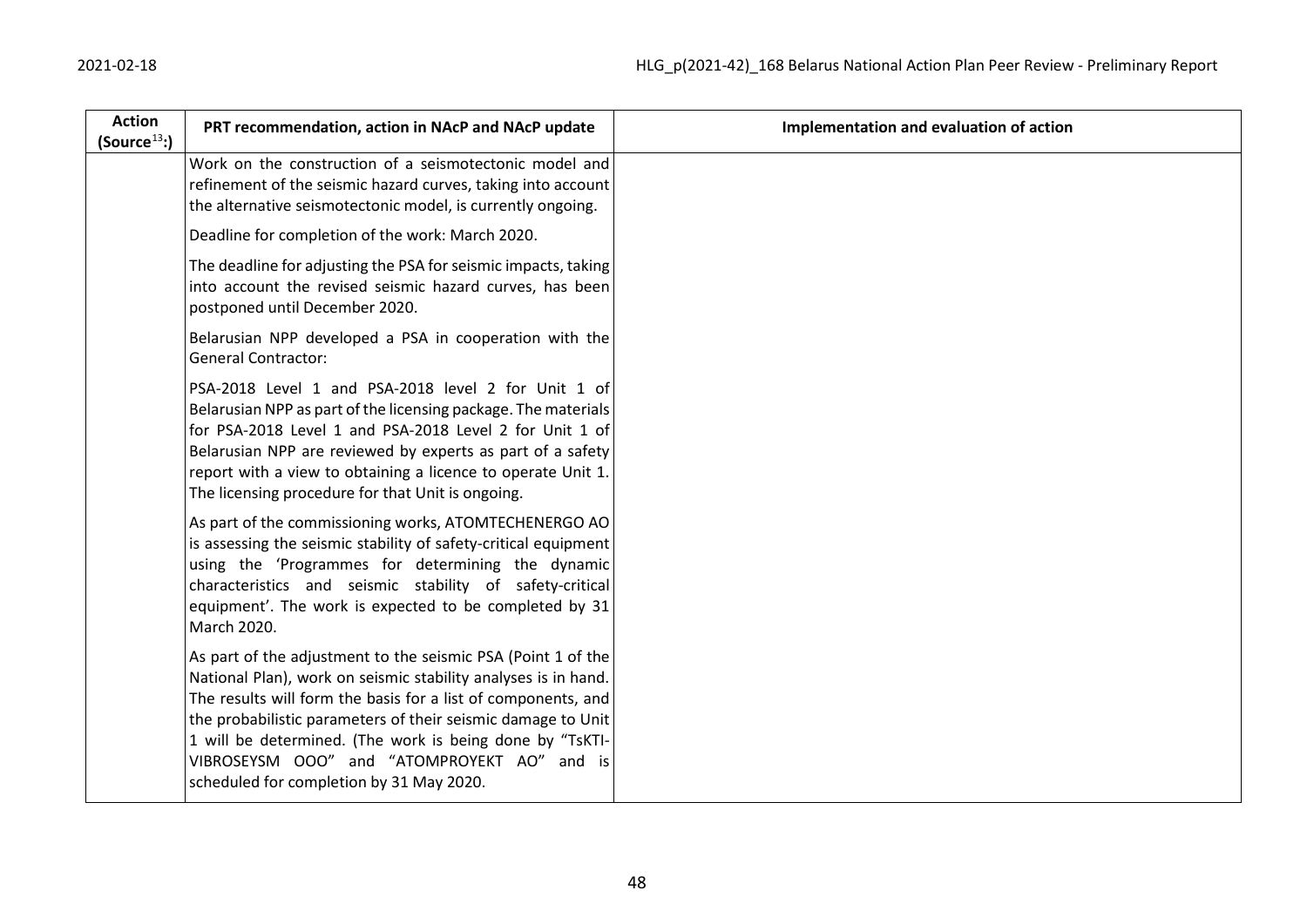| <b>Action</b><br>(Source <sup>13</sup> ) | PRT recommendation, action in NAcP and NAcP update                                                                                                                                                                                                                                                                                                                                                                                                                                                                                                                                                                                                                  | Implementation and evaluation of action                                                                                                                                                                                                                                                                                                                                                                                                                                                                                                                                                                                                                                                                                                                                                                                                                                                                                                                                                                                                                                                                                                                                                                                                                                                                                            |
|------------------------------------------|---------------------------------------------------------------------------------------------------------------------------------------------------------------------------------------------------------------------------------------------------------------------------------------------------------------------------------------------------------------------------------------------------------------------------------------------------------------------------------------------------------------------------------------------------------------------------------------------------------------------------------------------------------------------|------------------------------------------------------------------------------------------------------------------------------------------------------------------------------------------------------------------------------------------------------------------------------------------------------------------------------------------------------------------------------------------------------------------------------------------------------------------------------------------------------------------------------------------------------------------------------------------------------------------------------------------------------------------------------------------------------------------------------------------------------------------------------------------------------------------------------------------------------------------------------------------------------------------------------------------------------------------------------------------------------------------------------------------------------------------------------------------------------------------------------------------------------------------------------------------------------------------------------------------------------------------------------------------------------------------------------------|
| R-19,<br>PRT                             | <b>Recommendation:</b>                                                                                                                                                                                                                                                                                                                                                                                                                                                                                                                                                                                                                                              | High priority issue $-$ prevention and mitigation measures for severe accidents under                                                                                                                                                                                                                                                                                                                                                                                                                                                                                                                                                                                                                                                                                                                                                                                                                                                                                                                                                                                                                                                                                                                                                                                                                                              |
| p. 71                                    | Further consideration should be given to the prevention and                                                                                                                                                                                                                                                                                                                                                                                                                                                                                                                                                                                                         | open reactor conditions                                                                                                                                                                                                                                                                                                                                                                                                                                                                                                                                                                                                                                                                                                                                                                                                                                                                                                                                                                                                                                                                                                                                                                                                                                                                                                            |
| <b>NAcP 4-12</b>                         | the mitigation of severe accidents under open reactor<br>conditions, when heat exchangers of the SG PHRS system are<br>disabled and time margin to core damage is rather short.<br><b>Action:</b><br>Develop, for subsequent implementation, technical and<br>organisational measures ensuring restoration of the water<br>supply in time to prevent serious accidents occurring in an<br>open reactor in the event of a total loss of external and<br>emergency power supply to the power unit.<br>Status:<br>Belarusian NPP issued a call for technical and commercial<br>proposals for implementation of the work. Proposals were<br>received from JSC IC "ASE". | Implementation:<br>The current situation as regards managing design extension conditions (beyond design<br>basis accidents) with the potential transition to a severe accident in the open reactor has<br>been described in the responses to PRT questions and in the subsequent discussion with<br>BelNPP. According to full-scope PSA Level 1 (including all operating regimes, events in<br>the spent fuel pool, internal and external hazards), initiating events with open reactor<br>represent 6% of the total core damage frequency $(9.77 \times 10^{-7})$ ear). According to the<br>Safety Analysis Report (SAR) the supply of coolant to the open reactor should start not<br>sooner than 2.5 hours from the loss of cooling with the capacity of injection being 11<br>kg/s. The loss of coolant due to evaporation can be compensated by coolant from the<br>hydro accumulators (sufficient for about 8 hours) or in the long term by low-pressure<br>pumps (if power supply is recovered). All the necessary actions are covered in the EOPs<br>or SAMGs. The actions also include the supply of coolant to the SFP, either by using an<br>existing dedicated power source with a dedicated pump, or a fire truck. The fire truck<br>connections are located on the external walls of the building. The procedure for |
|                                          |                                                                                                                                                                                                                                                                                                                                                                                                                                                                                                                                                                                                                                                                     | delivering coolant from the fire truck to the SFP has been verified by testing.                                                                                                                                                                                                                                                                                                                                                                                                                                                                                                                                                                                                                                                                                                                                                                                                                                                                                                                                                                                                                                                                                                                                                                                                                                                    |
|                                          |                                                                                                                                                                                                                                                                                                                                                                                                                                                                                                                                                                                                                                                                     | The designer is intentionally not considering the use of any external source for injecting<br>non-borated coolant to the reactor because of possible problems with recriticality of the<br>degraded core. If non-borated coolant is supplied to the SFP, the issue of recriticality is<br>not relevant, because absorbers present in the construction materials of the SFP racks<br>prevent recriticality.                                                                                                                                                                                                                                                                                                                                                                                                                                                                                                                                                                                                                                                                                                                                                                                                                                                                                                                         |
|                                          |                                                                                                                                                                                                                                                                                                                                                                                                                                                                                                                                                                                                                                                                     | If all the above-mentioned actions to compensate the loss of cooling fail, the accident<br>can evolve into a severe accident at low pressure in the RCS. If the melting of the core is<br>not halted within the RPV, molten corium will penetrate the RPV and will be relocated to<br>the core catcher. Afterwards, cooling of the corium will be ensured by the cooling system                                                                                                                                                                                                                                                                                                                                                                                                                                                                                                                                                                                                                                                                                                                                                                                                                                                                                                                                                    |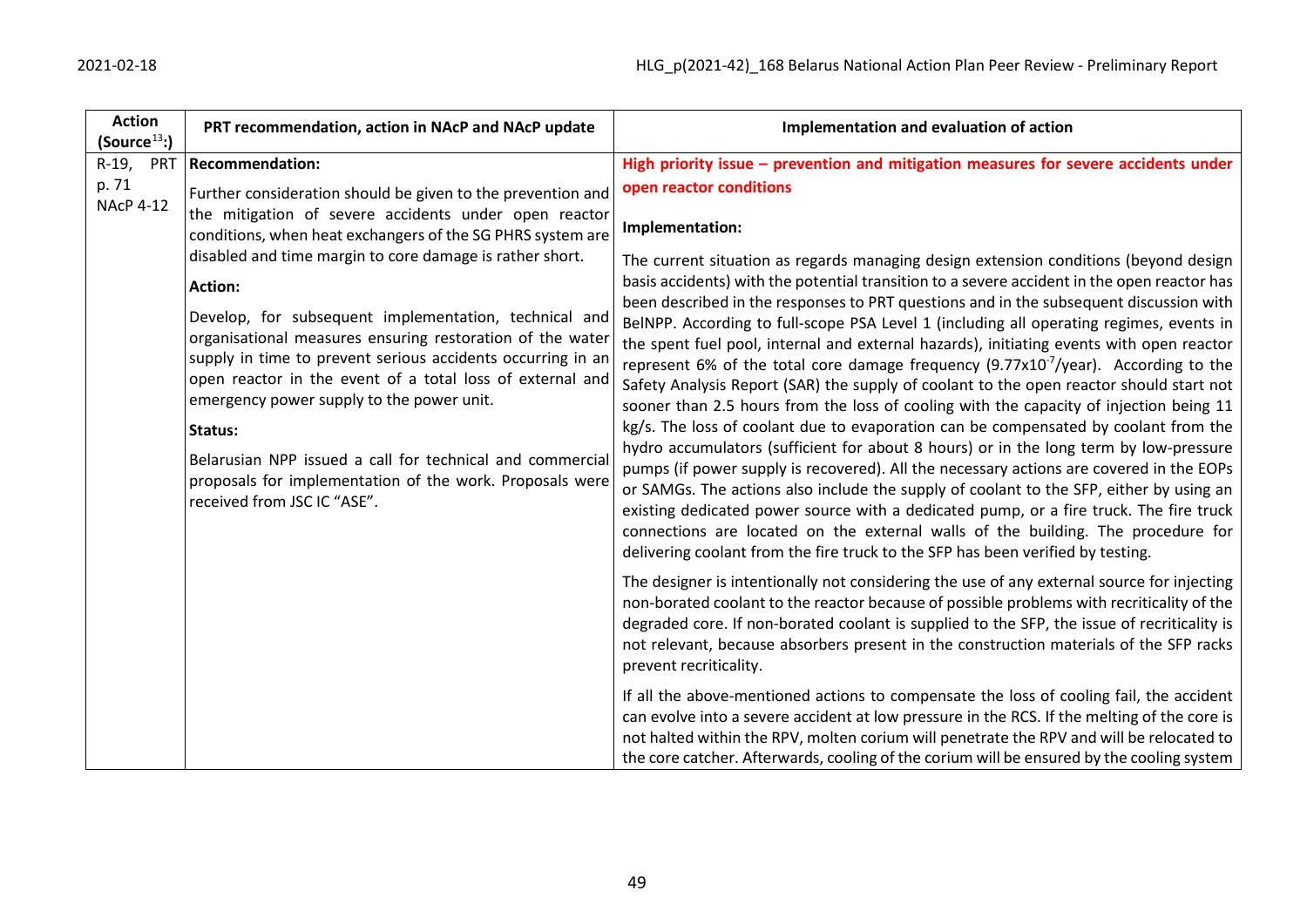| <b>Action</b><br>(Source $^{13}$ :) | PRT recommendation, action in NAcP and NAcP update | Implementation and evaluation of action                                                                                                                                                                                                                                                                                                                                                                                                                                                                                                                                                                                                                                                                                                                                                                                                                                                    |
|-------------------------------------|----------------------------------------------------|--------------------------------------------------------------------------------------------------------------------------------------------------------------------------------------------------------------------------------------------------------------------------------------------------------------------------------------------------------------------------------------------------------------------------------------------------------------------------------------------------------------------------------------------------------------------------------------------------------------------------------------------------------------------------------------------------------------------------------------------------------------------------------------------------------------------------------------------------------------------------------------------|
|                                     |                                                    | of the core catcher, with the heat being eventually removed to the environment through<br>the C PHRS.                                                                                                                                                                                                                                                                                                                                                                                                                                                                                                                                                                                                                                                                                                                                                                                      |
|                                     |                                                    | The potentially dangerous situation of a severe accident in open reactor occurring in<br>combination with open containment although not fully ruled out in the plant can be<br>prevented, as the containment can be isolated within 30 minutes to 1 hour according to<br>the SAMGs, which is less than the time of the potential transition into a severe accident.<br>The isolation includes evacuation of personnel, isolation of all pipes and valves<br>penetrating the containment, closing the hatches and gates. With regard to the<br>operation of the material hatch, the PRT was informed that only one of the two gates can<br>be open at any moment. Power is needed to isolate the containment, but there are<br>redundant power supplies for the necessary systems. Power supply and separate<br>batteries exist for each safety system (e.g. ventilation valves isolation). |
|                                     |                                                    | <b>Evaluation:</b>                                                                                                                                                                                                                                                                                                                                                                                                                                                                                                                                                                                                                                                                                                                                                                                                                                                                         |
|                                     |                                                    | In the case of shutdown regimes with an open reactor, the SG PHRS is disabled and the<br>amount of coolant in the RPV is smaller, thus contributing to a higher vulnerability of a<br>transition to a severe accident. On the other hand, in regimes with an open reactor, the<br>residual power is smaller and thus the transition to a severe accident takes longer.                                                                                                                                                                                                                                                                                                                                                                                                                                                                                                                     |
|                                     |                                                    | The responses to the PRT's questions and the additional explanations received during<br>discussions between the PRT and BelNPP as well as during the plant visit show that the<br>implementation of the action is well advanced. During the plant visit it was demonstrated<br>that in the event of a severe accident, the containment can be reliably isolated in a timely<br>manner. Successful use of the measures described above would ensure that there would<br>be no significant release of radioactive substances to the areas surrounding the plant.<br>This recommendation is considered as adequately addressed.                                                                                                                                                                                                                                                               |
|                                     |                                                    | Nevertheless, the plant is encouraged to seek additional sources and means for injecting<br>the borated coolant into the reactor in order to extend the amount of time before the<br>fuel is damaged in an open reactor and thus further step up the preventive part of<br>accident management. Although a severe accident taking place in an open reactor will                                                                                                                                                                                                                                                                                                                                                                                                                                                                                                                            |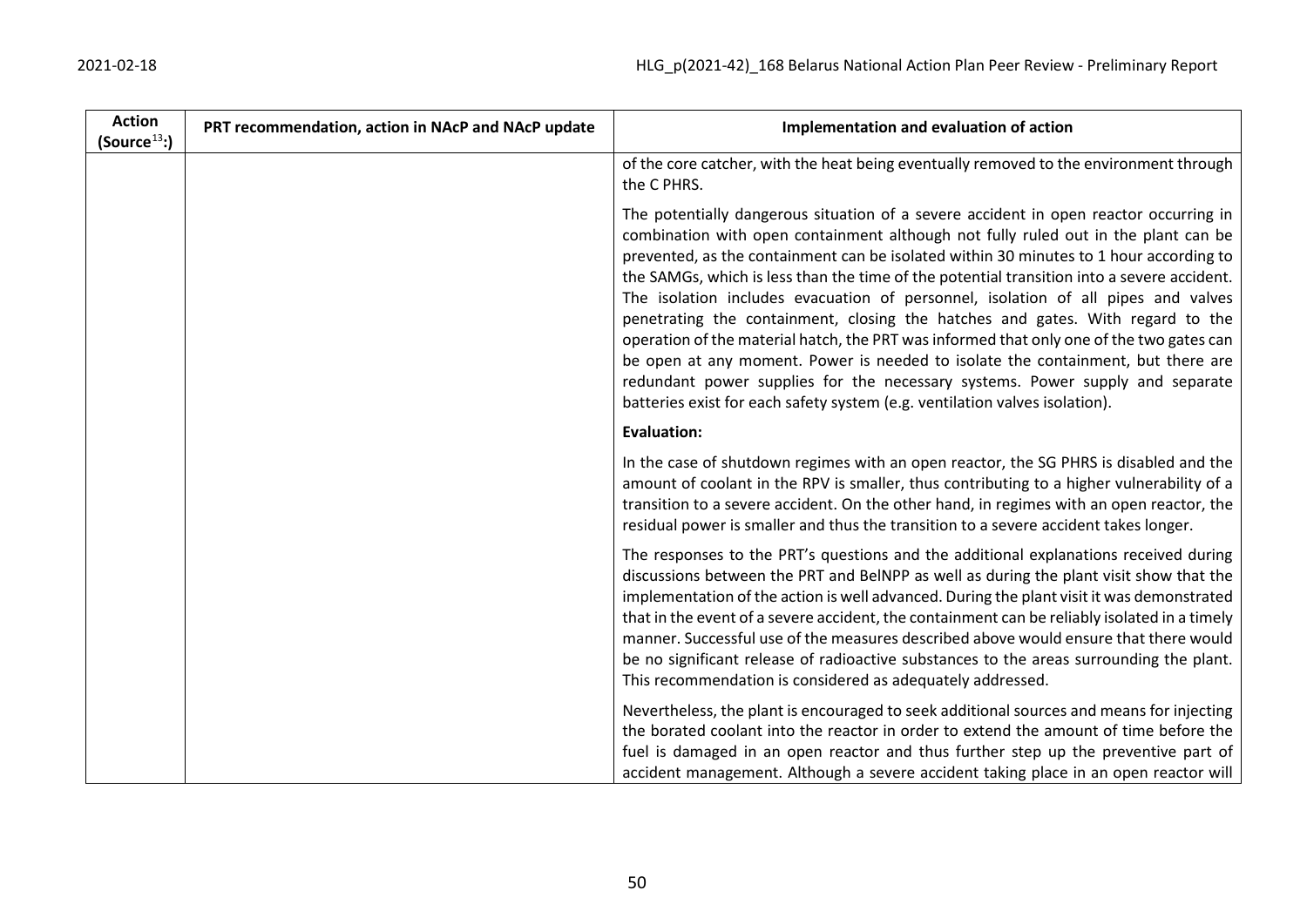| <b>Action</b><br>(Source <sup>13</sup> ) | PRT recommendation, action in NAcP and NAcP update                                                                                                                                                                                                                                                                                                                                                                                                                                                                                                                                                                                                                    | Implementation and evaluation of action                                                                                                                                                                                                                                                                                                                                                                                                                                                                                                                                                                                                                                                                                                                                                                                                                                                                                                                                                                                                                                                                                                                                                                                                                                                                                                                                                                                                                                                                                                                                                                                                                                                                                                                                                                                                                                                                                                                                                                                                                                                                                                              |
|------------------------------------------|-----------------------------------------------------------------------------------------------------------------------------------------------------------------------------------------------------------------------------------------------------------------------------------------------------------------------------------------------------------------------------------------------------------------------------------------------------------------------------------------------------------------------------------------------------------------------------------------------------------------------------------------------------------------------|------------------------------------------------------------------------------------------------------------------------------------------------------------------------------------------------------------------------------------------------------------------------------------------------------------------------------------------------------------------------------------------------------------------------------------------------------------------------------------------------------------------------------------------------------------------------------------------------------------------------------------------------------------------------------------------------------------------------------------------------------------------------------------------------------------------------------------------------------------------------------------------------------------------------------------------------------------------------------------------------------------------------------------------------------------------------------------------------------------------------------------------------------------------------------------------------------------------------------------------------------------------------------------------------------------------------------------------------------------------------------------------------------------------------------------------------------------------------------------------------------------------------------------------------------------------------------------------------------------------------------------------------------------------------------------------------------------------------------------------------------------------------------------------------------------------------------------------------------------------------------------------------------------------------------------------------------------------------------------------------------------------------------------------------------------------------------------------------------------------------------------------------------|
|                                          |                                                                                                                                                                                                                                                                                                                                                                                                                                                                                                                                                                                                                                                                       | be localized inside the containment without major risk for the public it is suggested to<br>put more attention to prevention of a severe accident in situations with an open reactor.                                                                                                                                                                                                                                                                                                                                                                                                                                                                                                                                                                                                                                                                                                                                                                                                                                                                                                                                                                                                                                                                                                                                                                                                                                                                                                                                                                                                                                                                                                                                                                                                                                                                                                                                                                                                                                                                                                                                                                |
| $R-21$ ,<br>p. 71<br><b>NAcP 4-19</b>    | PRT   Recommendation:<br>Although habitability of control areas (main control room,<br>emergency control room) during a severe accident in<br>combination with station blackout has been assessed in the<br>SAR as satisfactory, it is still advised that this issue be further<br>assessed and habitability enhanced.<br><b>Action:</b><br>Review the need to equip the management zones (MCR, ECR)<br>with additional systems which ensure survivability and the<br>habitability of the MCR/ECR.<br>Status:<br>Belarusian NPP issued a call for technical and commercial<br>proposals for implementation of the work. Proposals were<br>received from JSC IC "ASE". | High priority issue - review and/or enhancement of habitability of control areas (main<br>and emergency control rooms) during a severe accident combined with an SBO<br>Implementation:<br>Responses provided to the PRT's questions described the current situation regarding<br>habitability of control areas should an SBO occur. The implementation of technical<br>measures aimed at ensuring habitability of control areas includes three different tasks:<br>implementing measures to ensure habitability of MCR/ECR/TSC if their surroundings<br>should be contaminated by radioactive or toxic substances;<br>assessing the possibility of long-term occupation of control places if they become<br>completely isolated from the external air supply;<br>developing additional measures to ensure long-term habitability of control places if<br>they become completely isolated from the external supply of fresh air, and If<br>necessary, provide personal protective means for occupants of the control places.<br>Existing design measures ensure protection of the control places against external<br>radiation and the effects of fires. There are ventilation and air conditioning systems,<br>operating either in direct mode (with double filtration) or in recirculation mode,<br>providing adequate living conditions in the control places corresponding to the hygienic<br>norms. If power supply is lost and the ventilation systems are thus not operable, control<br>places are completely isolated from their surroundings. In this case, the temperature and<br>the concentration of CO <sub>2</sub> will start increasing in the control places. For a fully isolated<br>MCR/ECR, the time margin to reach the parameters that require the use of personal<br>protective means was determined as appropriate in the MCR and ECR.<br>In addition to habitability of the MCR/ECR, the habitability of the technical support centre<br>(TSC) (7 occupants) and the emergency centre was also discussed. It was stated that<br>these facilities have suitable habitability conditions, equipped with an appropriately sized |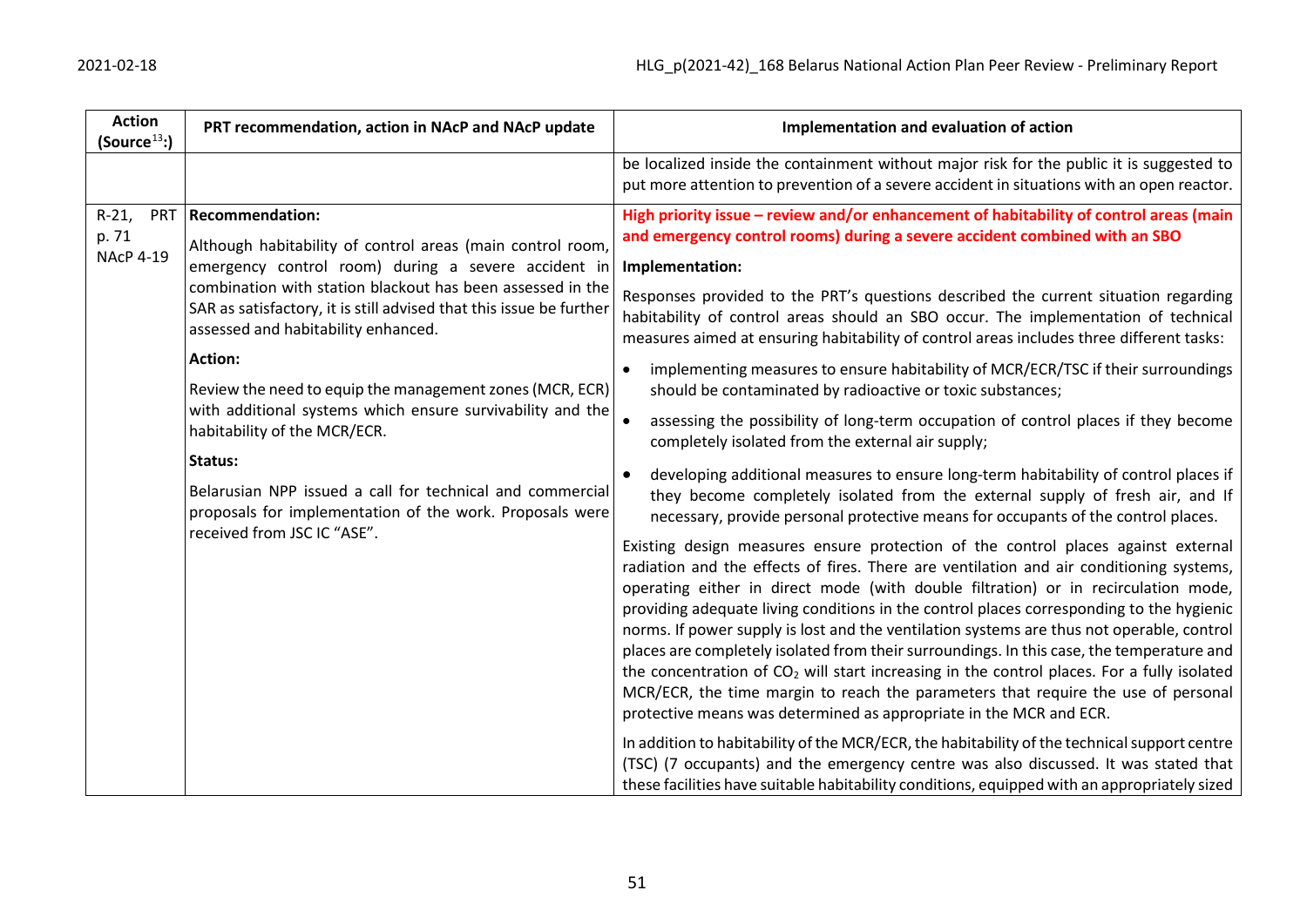| <b>Action</b><br>(Source <sup>13</sup> ) | PRT recommendation, action in NAcP and NAcP update                                                                                                                                                                                               | Implementation and evaluation of action                                                                                                                                                                                                                                                                                                                                                                                                                                                             |
|------------------------------------------|--------------------------------------------------------------------------------------------------------------------------------------------------------------------------------------------------------------------------------------------------|-----------------------------------------------------------------------------------------------------------------------------------------------------------------------------------------------------------------------------------------------------------------------------------------------------------------------------------------------------------------------------------------------------------------------------------------------------------------------------------------------------|
|                                          |                                                                                                                                                                                                                                                  | autonomous power supply and resistant against hazards. There are independent diesel<br>generators, ventilation and filtration, food and drinking water, communication,<br>decontamination systems and other systems for ensuring habitability. There is also an<br>independent (twin) emergency centre 20 km away, in the city.                                                                                                                                                                     |
|                                          |                                                                                                                                                                                                                                                  | <b>Evaluation:</b>                                                                                                                                                                                                                                                                                                                                                                                                                                                                                  |
|                                          |                                                                                                                                                                                                                                                  | Suitable living and working conditions in the control places, in particular the MCR, ECR<br>and TSC, are important for the operators to reliably carry out actions under emergency<br>conditions, including for the operators' psychological comfort owing to their personal<br>safety.                                                                                                                                                                                                             |
|                                          |                                                                                                                                                                                                                                                  | Implementation of the recommended actions has progressed satisfactorily. Available<br>design provisions ensure that control places in the plant, including in situations involving<br>station blackout conditions, are habitable for a sufficiently long time, allowing actions to<br>be carried out to shut and cool down the plant. In case of a fire in the MCR and the need<br>for transit from MCR to ECR personal protective means are provided, including refillable<br>breathing apparatus. |
|                                          |                                                                                                                                                                                                                                                  | Several types of communication means exist for on- and off-site communication (e.g.<br>video, telephone, voice, radios, vcr, server for data exchange). Also access control is<br>provided and video recording. Batteries and backups are available for situation with loss<br>of power supply.                                                                                                                                                                                                     |
|                                          |                                                                                                                                                                                                                                                  | This recommendation is considered as adequately addressed.                                                                                                                                                                                                                                                                                                                                                                                                                                          |
|                                          |                                                                                                                                                                                                                                                  | Nevertheless, to further enhance plant safety in the long term, additional improvements<br>aimed at extending habitability, e.g. up to 72 hours, are encouraged to be looked into, in<br>order for different plant systems to have a better balance in autonomy.                                                                                                                                                                                                                                    |
| $R-22,$<br><b>PRT</b>                    | <b>Recommendation:</b>                                                                                                                                                                                                                           | This item will be reviewed in phase 2.                                                                                                                                                                                                                                                                                                                                                                                                                                                              |
| p. 71<br><b>NAcP 4-20</b>                | In the event of NPP blackout the emergency ventilation<br>system of the annulus is not available. Whether there is a<br>need for the system to be in operation in the event of severe<br>accident in combination with station blackout should be |                                                                                                                                                                                                                                                                                                                                                                                                                                                                                                     |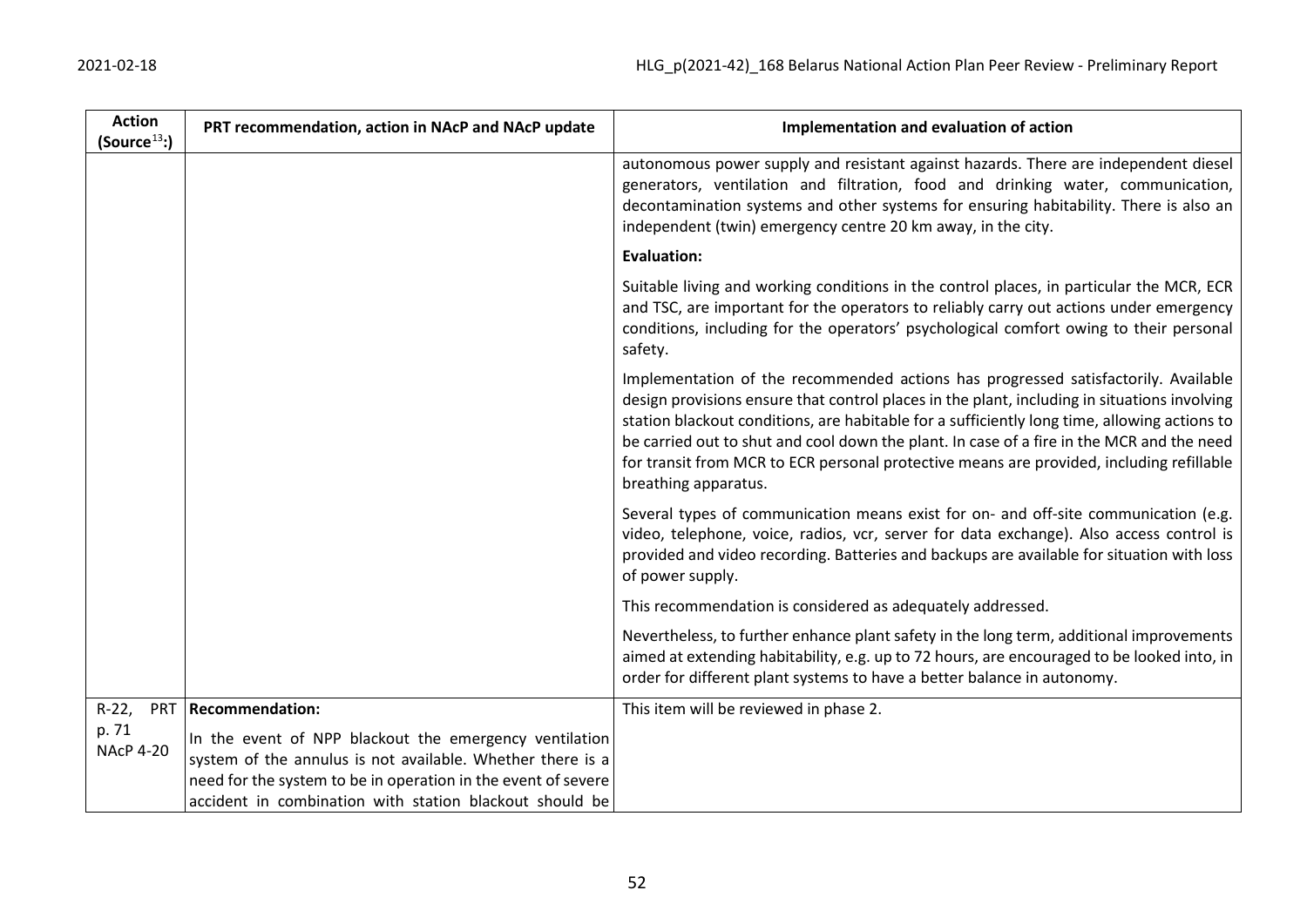| <b>Action</b><br>(Source <sup>13</sup> ) | PRT recommendation, action in NAcP and NAcP update                                                                                                                                                                                                                                                                                                                                                                                                                                                                                   | Implementation and evaluation of action                                                                                                                                                                                                                                                                                                                                                                                                                                                                                                                                                                                                                                                                                                                                                                                                                                                                                                                                                         |
|------------------------------------------|--------------------------------------------------------------------------------------------------------------------------------------------------------------------------------------------------------------------------------------------------------------------------------------------------------------------------------------------------------------------------------------------------------------------------------------------------------------------------------------------------------------------------------------|-------------------------------------------------------------------------------------------------------------------------------------------------------------------------------------------------------------------------------------------------------------------------------------------------------------------------------------------------------------------------------------------------------------------------------------------------------------------------------------------------------------------------------------------------------------------------------------------------------------------------------------------------------------------------------------------------------------------------------------------------------------------------------------------------------------------------------------------------------------------------------------------------------------------------------------------------------------------------------------------------|
|                                          | further investigated, and, if necessary, the emergency<br>ventilation system of the containment annulus should be<br>modified.                                                                                                                                                                                                                                                                                                                                                                                                       |                                                                                                                                                                                                                                                                                                                                                                                                                                                                                                                                                                                                                                                                                                                                                                                                                                                                                                                                                                                                 |
|                                          | Action:                                                                                                                                                                                                                                                                                                                                                                                                                                                                                                                              |                                                                                                                                                                                                                                                                                                                                                                                                                                                                                                                                                                                                                                                                                                                                                                                                                                                                                                                                                                                                 |
|                                          | Review the expediency of ensuring operation of the<br>emergency ventilation system of the annulus (inter-<br>containment space) in the event of a serious accident<br>combined with a loss of external and emergency power<br>supply to the power unit.                                                                                                                                                                                                                                                                              |                                                                                                                                                                                                                                                                                                                                                                                                                                                                                                                                                                                                                                                                                                                                                                                                                                                                                                                                                                                                 |
|                                          | Status:                                                                                                                                                                                                                                                                                                                                                                                                                                                                                                                              |                                                                                                                                                                                                                                                                                                                                                                                                                                                                                                                                                                                                                                                                                                                                                                                                                                                                                                                                                                                                 |
|                                          | Belarusian NPP issued a call for technical and commercial<br>proposals for implementation of the work. Proposals were<br>received from JSC IC "ASE".                                                                                                                                                                                                                                                                                                                                                                                 |                                                                                                                                                                                                                                                                                                                                                                                                                                                                                                                                                                                                                                                                                                                                                                                                                                                                                                                                                                                                 |
| $R-23,$<br><b>PRT</b>                    | <b>Recommendation:</b>                                                                                                                                                                                                                                                                                                                                                                                                                                                                                                               | High priority issue – development, validation and implementation of symptom-based                                                                                                                                                                                                                                                                                                                                                                                                                                                                                                                                                                                                                                                                                                                                                                                                                                                                                                               |
| p. 71                                    | Noting that symptom-based emergency procedures (EOPs<br>and SAMGs) are required before a licence to operate is<br>granted and the challenging timescales, it is recommended<br>that there is a clear programme of work in place to develop<br>the symptom-based emergency procedures; to verify and<br>validate the procedures; and to train personnel before core<br>load.<br><b>Action:</b><br>Prepare a work programme for the development and<br>implementation<br>of<br>symptom-oriented<br>emergency<br>procedures.<br>Status: | <b>EOPs and SAMGs</b>                                                                                                                                                                                                                                                                                                                                                                                                                                                                                                                                                                                                                                                                                                                                                                                                                                                                                                                                                                           |
| <b>NAcP 4-21</b>                         |                                                                                                                                                                                                                                                                                                                                                                                                                                                                                                                                      | Implementation:                                                                                                                                                                                                                                                                                                                                                                                                                                                                                                                                                                                                                                                                                                                                                                                                                                                                                                                                                                                 |
|                                          |                                                                                                                                                                                                                                                                                                                                                                                                                                                                                                                                      | The responses to the PRT's questions, supported by the discussion, highlighted that the<br>recommendation had been successfully implemented before the commissioning of the<br>plant. The system of procedures is composed of a combination of event and symptom-<br>based procedures. All symptoms are available in the main and emergency control room<br>as well as in the technical support centre. There is a special panel in the MCR for<br>displaying the symptoms applicable for design extension conditions. Three sets of<br>procedures are available: for design basis accidents (ILA), for BDBA (RUZA) and for severe<br>accidents (RUTA). It was confirmed that the set of procedures is of the same type as that<br>currently used in the majority of VVER 1000 reactors as well as in many PWRs in Europe<br>(known as Westinghouse Owner Group type procedures). The procedures cover both<br>power and shutdown operational regimes (including regimes with open reactor) and |
|                                          |                                                                                                                                                                                                                                                                                                                                                                                                                                                                                                                                      | accidents that originate in the SFP. The EOPs and SAMGs have been developed using                                                                                                                                                                                                                                                                                                                                                                                                                                                                                                                                                                                                                                                                                                                                                                                                                                                                                                               |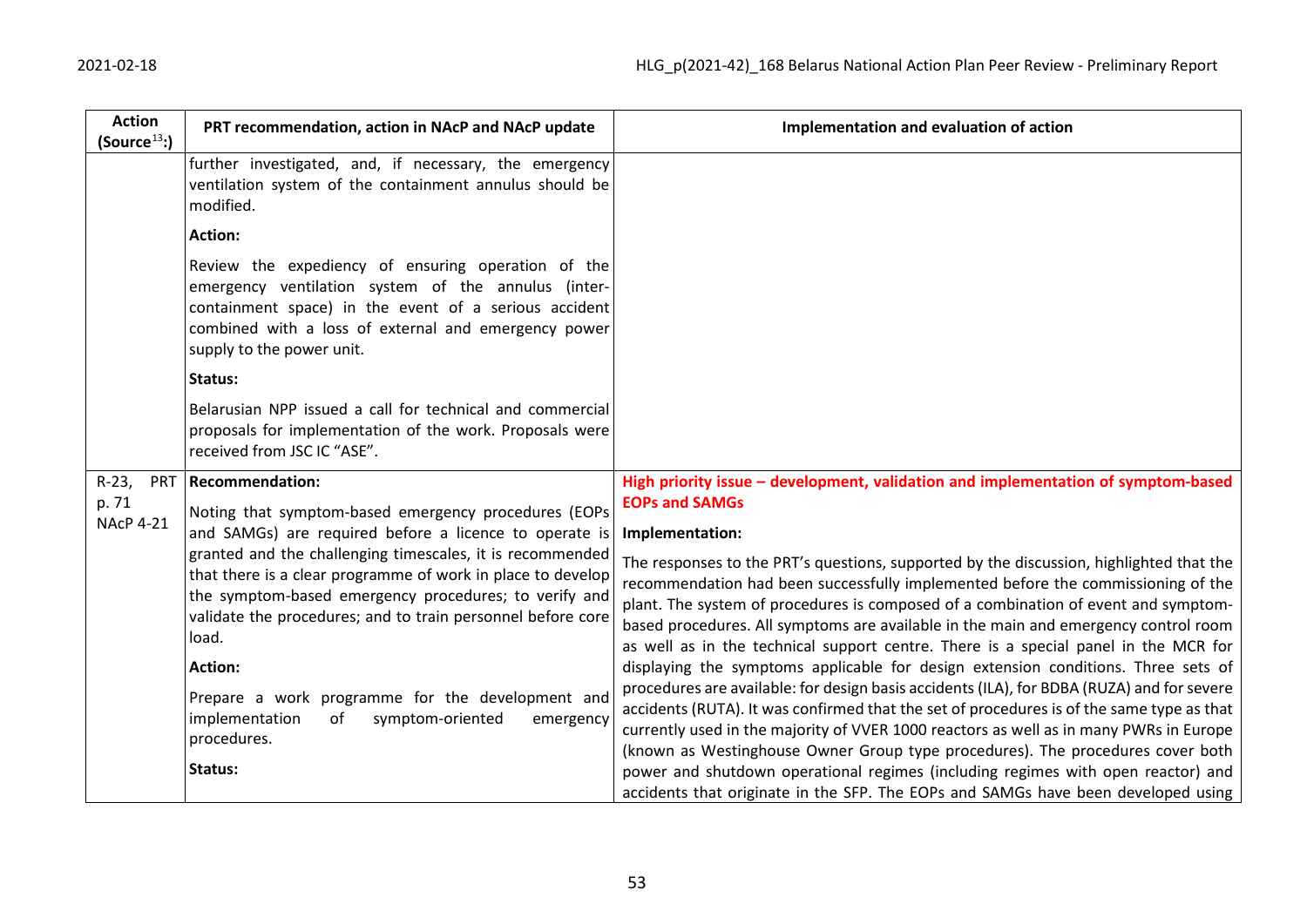| <b>Action</b><br>(Source <sup>13</sup> ) | PRT recommendation, action in NAcP and NAcP update                                                                                                                                                                                                                                                                                                                                                                                                                                                                                                                                                                                                                                                                                                                                                                                                                               | Implementation and evaluation of action                                                                                                                                                                                                                                                                                                                                                                                                                                                                                                                                                                                                                                                                                                                                                                                                                                                                                                                                                                                                                                                                                                                                                                                                                                                                                                                                                               |
|------------------------------------------|----------------------------------------------------------------------------------------------------------------------------------------------------------------------------------------------------------------------------------------------------------------------------------------------------------------------------------------------------------------------------------------------------------------------------------------------------------------------------------------------------------------------------------------------------------------------------------------------------------------------------------------------------------------------------------------------------------------------------------------------------------------------------------------------------------------------------------------------------------------------------------|-------------------------------------------------------------------------------------------------------------------------------------------------------------------------------------------------------------------------------------------------------------------------------------------------------------------------------------------------------------------------------------------------------------------------------------------------------------------------------------------------------------------------------------------------------------------------------------------------------------------------------------------------------------------------------------------------------------------------------------------------------------------------------------------------------------------------------------------------------------------------------------------------------------------------------------------------------------------------------------------------------------------------------------------------------------------------------------------------------------------------------------------------------------------------------------------------------------------------------------------------------------------------------------------------------------------------------------------------------------------------------------------------------|
|                                          | Belarusian NPP prepared a "Work Programme for the<br>Development and Implementation of Symptom-Oriented<br>Emergency Procedures". The Programme activities are<br>currently being implemented, including:<br>development of a preliminary version of SOEP (AtomRED<br>000);<br>preliminary editions of Belarusian NPP have been reviewed<br>and have been agreed upon, taking into account the results<br>of the preliminary review (Belarusian NPP);                                                                                                                                                                                                                                                                                                                                                                                                                            | relevant analytical basis. The transition between different procedures is clearly defined.<br>The consistency and transition between procedures is ensured by a special procedure.<br>Transition from ILA to RUZA happens when critical safety functions start to be violated<br>during ILA. Safety functions are similar to those used in Westinghouse type EOPs<br>(subcriticality, core cooling, secondary heat removal, primary circuit integrity,<br>containment integrity, primary circuit inventory). Transition from RUZA to RUTA is based<br>on clear symptoms, including core outlet temperature > 650 °C, hot leg temperature,<br>reactor coolant level (usual way of transition to SAMGs for Westinghouse type<br>procedures). There are also different (specific) SAMGs transition parameters for spent<br>fuel (mainly the coolant level).                                                                                                                                                                                                                                                                                                                                                                                                                                                                                                                                              |
|                                          | preliminary editions of the SOEP have been verified with the<br>issue of a verification report (Belarusian NPP);<br>an adjustment has been made to the preliminary edition of<br>the SOEP based on the verification results (AtomRED OOO);<br>operational personnel have been trained to work with the<br>corrected results of verification of the SOEP (Belarusian NPP);<br>a review has been carried out and there has been<br>coordination of a preliminary version of the SOEP with the<br>developers of the project AS and RU (NIC "Kurchatov<br>Institute", OKB "Gidropress");<br>calculation and analytical substantiation of the SOEP<br>(Kurchatov Institute) is being developed, and preparations<br>are under way for validation of the SOEP (Belarusian NPP has<br>developed a draft programme for validation of the SOEP and<br>a draft order for SOEP validation). | Experience from the development and implementation of the procedures in the<br>reference plant (Leningrad-2) has been used. The procedures and guidelines were<br>validated (in accordance with a special procedure for performing the validation) and the<br>lessons learned from the validation have been introduced to the updated procedures.<br>The operating staff have undergone training, which consisted of both theoretical and<br>practical parts. Other members of the emergency response organisation, e.g. firemen,<br>were also trained.<br>Severe accident management is an integral part of the plant emergency response. At<br>country level, there is a national system of the responses to emergencies. Several<br>external organisations are involved in emergencies, such as fire response and medical<br>services. At the plant, the emergency response is managed by the emergency director,<br>who in case of a need coordinates the activities with the external support teams.<br>Emergency response plans are tested (drills) and updated regularly. Additional forces can<br>be provided by the Ministry of Emergency and Civil Protection from nearby areas. Several<br>exercises and drills have been made during the previous years (every year since 2017).<br><b>Evaluation:</b><br>The symptom-based EOPs and SAMGs have been developed, validated and implemented |
|                                          |                                                                                                                                                                                                                                                                                                                                                                                                                                                                                                                                                                                                                                                                                                                                                                                                                                                                                  | before the plant commissioning in line with the recommendation.                                                                                                                                                                                                                                                                                                                                                                                                                                                                                                                                                                                                                                                                                                                                                                                                                                                                                                                                                                                                                                                                                                                                                                                                                                                                                                                                       |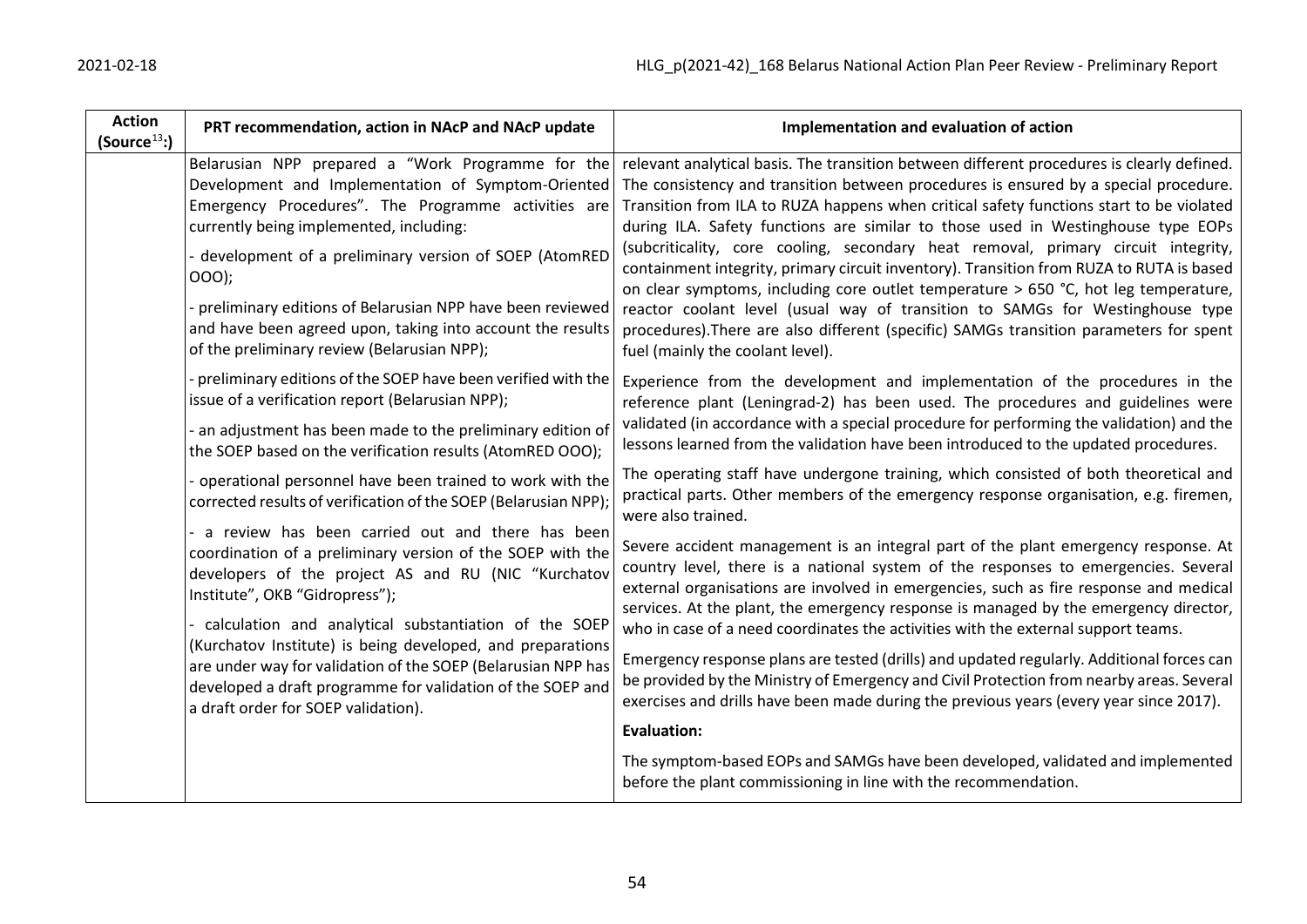| <b>Action</b><br>(Source <sup>13</sup> ) | PRT recommendation, action in NAcP and NAcP update                                                                                                                                                                                                                                                                           | Implementation and evaluation of action                    |
|------------------------------------------|------------------------------------------------------------------------------------------------------------------------------------------------------------------------------------------------------------------------------------------------------------------------------------------------------------------------------|------------------------------------------------------------|
|                                          |                                                                                                                                                                                                                                                                                                                              | This recommendation is considered as adequately addressed. |
| <b>NAcP 4-15</b>                         | Action:                                                                                                                                                                                                                                                                                                                      | This item will be reviewed in phase 2.                     |
|                                          | Examine and supplement the list of severe accident<br>management strategies at the in-vessel stage with a control<br>strategy that ensures the timely supply of water to the steam<br>generator (SG) (in order to protect SG tubes from destruction<br>and, if necessary, ensure heat removal via the secondary<br>circuit). |                                                            |
|                                          | Status:                                                                                                                                                                                                                                                                                                                      |                                                            |
|                                          | Belarusian NPP issued a call for technical and commercial<br>proposals for implementation of the work. Proposals were<br>received from JSC IC "ASE".                                                                                                                                                                         |                                                            |
| <b>NAcP 4-16</b>                         | <b>Action:</b>                                                                                                                                                                                                                                                                                                               | This item will be reviewed in phase 2.                     |
|                                          | Qualify the available technical means of controlling the<br>primary circuit protection function against overpressure<br>under post-design conditions, including serious accidents.                                                                                                                                           |                                                            |
|                                          | Status:                                                                                                                                                                                                                                                                                                                      |                                                            |
|                                          | Belarusian NPP issued a call for technical and commercial<br>proposals for implementation of the work. Proposals were<br>received from JSC IC "ASE".                                                                                                                                                                         |                                                            |
| <b>NAcP 4-18</b>                         | <b>Action:</b>                                                                                                                                                                                                                                                                                                               | This item will be reviewed in phase 2.                     |
|                                          | Review the adequacy of technical measuring devices for the<br>management of serious accidents and develop additional<br>measures if necessary.                                                                                                                                                                               |                                                            |
|                                          | Status:                                                                                                                                                                                                                                                                                                                      |                                                            |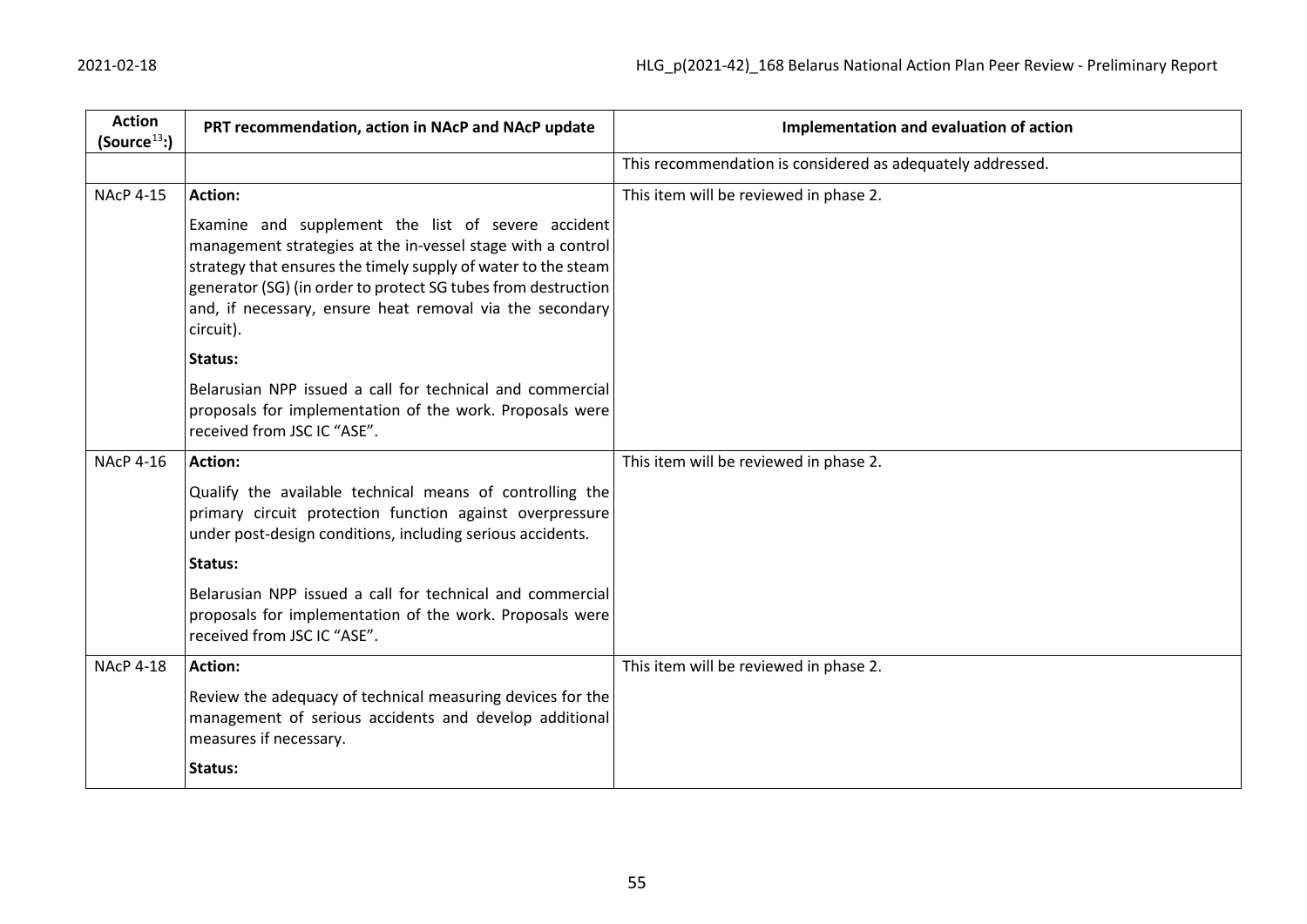| <b>Action</b><br>(Source <sup>13</sup> ) | PRT recommendation, action in NAcP and NAcP update                                                                                                                                                                                                                                                                                                                                                                                                                                                                                                                                                                                                             | Implementation and evaluation of action |
|------------------------------------------|----------------------------------------------------------------------------------------------------------------------------------------------------------------------------------------------------------------------------------------------------------------------------------------------------------------------------------------------------------------------------------------------------------------------------------------------------------------------------------------------------------------------------------------------------------------------------------------------------------------------------------------------------------------|-----------------------------------------|
|                                          | Belarusian NPP issued a call for technical and commercial<br>proposals for implementation of the work. Proposals were<br>received from JSC IC "ASE".                                                                                                                                                                                                                                                                                                                                                                                                                                                                                                           |                                         |
| PRT p. 70                                | <b>Recommendation:</b><br>In the NR no information was given regarding the evidence of<br>the efficiency and reliability of the new passive safety<br>systems as the SG PHRS and C PHRS. During the discussion<br>the PRT requested information based on experimental data<br>and commissioning test in similar plants. No additional<br>evidence was available during the review mission.<br><b>GOSATOMNADZOR</b><br>Nevertheless,<br>stated,<br>that<br>comprehensive tests, proving the efficiency and functionality<br>of new systems have to be carried out as a part of the<br>commissioning procedure and were requested in the<br>licensing procedure. | This item will be reviewed in phase 2.  |
|                                          | <b>Action:</b>                                                                                                                                                                                                                                                                                                                                                                                                                                                                                                                                                                                                                                                 |                                         |
|                                          | n/a                                                                                                                                                                                                                                                                                                                                                                                                                                                                                                                                                                                                                                                            |                                         |
|                                          | Status:                                                                                                                                                                                                                                                                                                                                                                                                                                                                                                                                                                                                                                                        |                                         |
|                                          | n/a                                                                                                                                                                                                                                                                                                                                                                                                                                                                                                                                                                                                                                                            |                                         |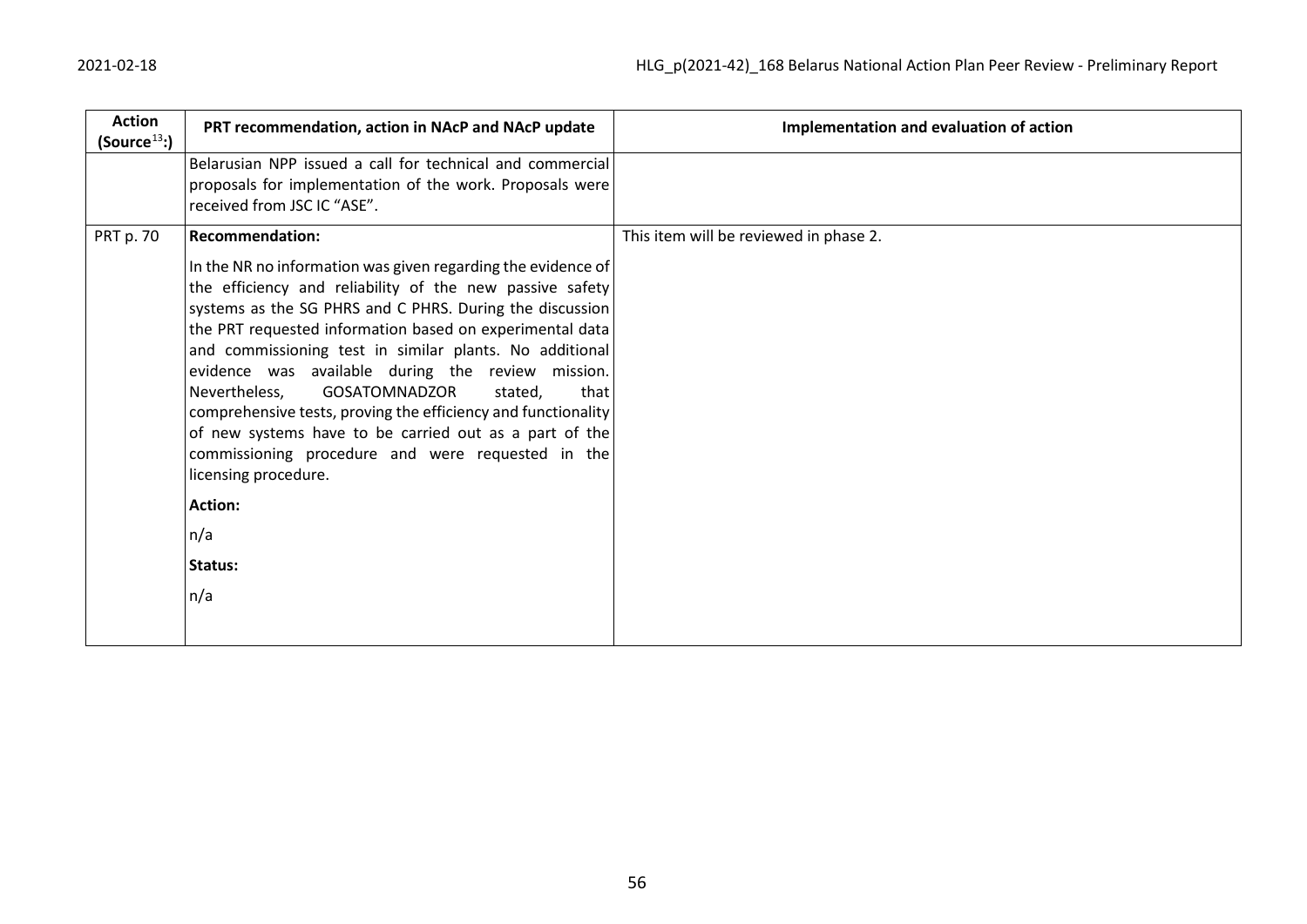# <span id="page-56-0"></span>• **LIST OF ABBREVIATIONS**

| AC            | Alternating current                                                        |
|---------------|----------------------------------------------------------------------------|
| <b>BDBA</b>   | Beyond design basis accident                                               |
| <b>BelNPP</b> | Belarusian nuclear power plant                                             |
| <b>CDF</b>    | Core damage frequency                                                      |
| C PHRS        | Containment passive heat removal system                                    |
| <b>CPL</b>    | Cable power line                                                           |
| <b>DBA</b>    | Design basis accident                                                      |
| <b>DBE</b>    | Design basis earthquake                                                    |
| <b>DEC</b>    | Design extension condition                                                 |
| DG            | Diesel generator                                                           |
| DiD           | Defence-in-depth                                                           |
| <b>ECR</b>    | Emergency control room                                                     |
| <b>EDG</b>    | Emergency diesel generator                                                 |
| <b>ENSREG</b> | European Nuclear Safety Regulators Group                                   |
| <b>EOP</b>    | <b>Emergency operating procedure</b>                                       |
| EU            | <b>European Union</b>                                                      |
| g             | standard value of the gravitational acceleration (9.81 m/s <sup>2</sup> )  |
| GAN           | Gosatomnadzor                                                              |
| <b>GMPE</b>   | Ground motion prediction equation                                          |
| <b>HCLPF</b>  | High confidence in low probability of failure                              |
| <b>HPME</b>   | High pressure melt ejection                                                |
| <b>HVAC</b>   | High voltage alternating current                                           |
| 18C           | Instrumentation and control                                                |
| <b>IAEA</b>   | International Atomic Energy Agency                                         |
| ILA           | Emergency operating procedure for design basis accidents (Russian acronym) |
| LB.           | Large break                                                                |
| LBLOCA        | Large break LOCA                                                           |
| LCU           | Makeup water system                                                        |
| LERF          | Large or early radioactive releases                                        |
| LOCA          | Loss of coolant accident                                                   |
| <b>MCR</b>    | Main control room                                                          |
| Mmax          | Maximum possible magnitude                                                 |
| MSK-64        | Medvedev-Sponheuer-Karnik (seismic intensity scale)                        |
| <b>NAcP</b>   | <b>National Action Plan</b>                                                |
| <b>NPP</b>    | Nuclear power plant                                                        |
| <b>NR</b>     | (Stress Test) National Report                                              |
| <b>OSART</b>  | <b>Operational Safety Assessment Review Team</b>                           |
| <b>PGA</b>    | Peak ground acceleration                                                   |
| $PGA_H$       | Horizontal peak ground acceleration                                        |
| <b>PHRS</b>   | Passive heat removal system                                                |
| <b>PR</b>     | Peer review                                                                |
| <b>PRT</b>    | Peer Review Team                                                           |
| <b>PRZ</b>    | Pressuriser                                                                |